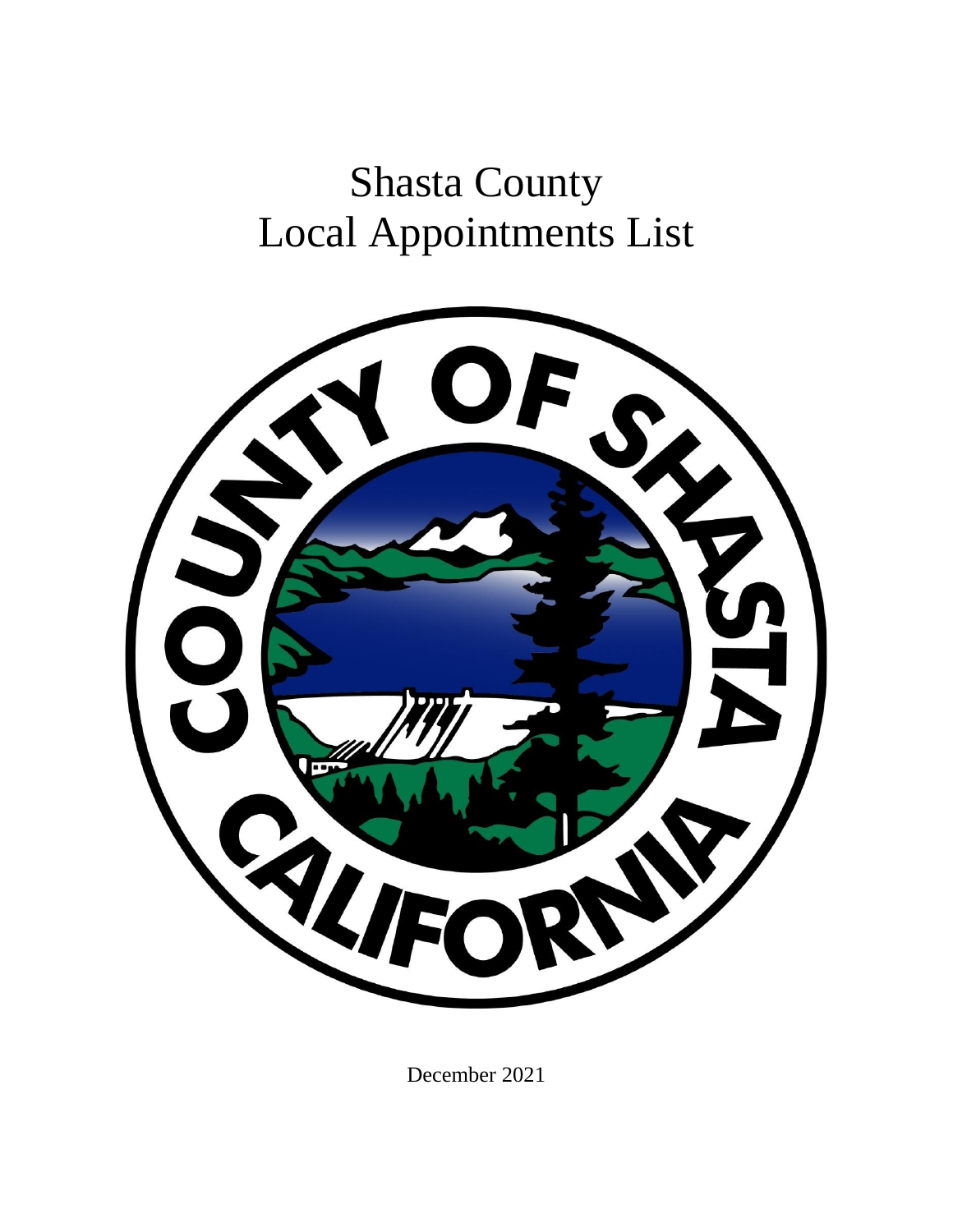# **Notice to the Public**

The Local Appointments List is a list of all regular and ongoing boards, committees, and commissions to which the Board of Supervisors of the County of Shasta appoints members. These boards, committees, and commissions are created by State or Federal law, County ordinance, or by action of the Board of Supervisors, and provide forums for citizen input and accessibility to County government. The Board of Supervisors relies on these groups to advise them on a wide range of issues affecting their constituencies.

Pursuant to Government Code sections 54970-54974 (the "Maddy Act"): On or before December 31 of each year, each legislative body shall prepare an appointments list of all regular and ongoing boards, commissions, and committees which are appointed by the legislative body of the local agency. This list shall be known as the Local Appointments List. The list shall contain the following information: (a) A list of all appointive terms which will expire during the next calendar year, with the name of the incumbent appointee, the date of appointment, the date the term expires, and the necessary qualifications for the position; (b) A list of all boards, commissions, and committees whose members serve at the pleasure of the legislative body, and the necessary qualifications for each position.

Anyone wishing to apply for a vacant position or a position with an upcoming expiration date may request an application from the Clerk of the Board of Supervisors, located at the Shasta County Administration Center, 1450 Court Street, Suite 308B, Redding, CA 96001. The Clerk of the Board can be reached at (530) 225-5550 or via email at [clerkoftheboard@co.shasta.ca.us.](mailto:clerkoftheboard@co.shasta.ca.us) The application is also available on the Committees and Commission page on the County website, at [https://www.co.shasta.ca.us/index/cob\\_index/committees-and-commissions.](https://www.co.shasta.ca.us/index/cob_index/committees-and-commissions)

**Note:** The names on this list are subject to change, based on term expirations and resignations that may occur during the year. For updates, please contact the Clerk of the Board.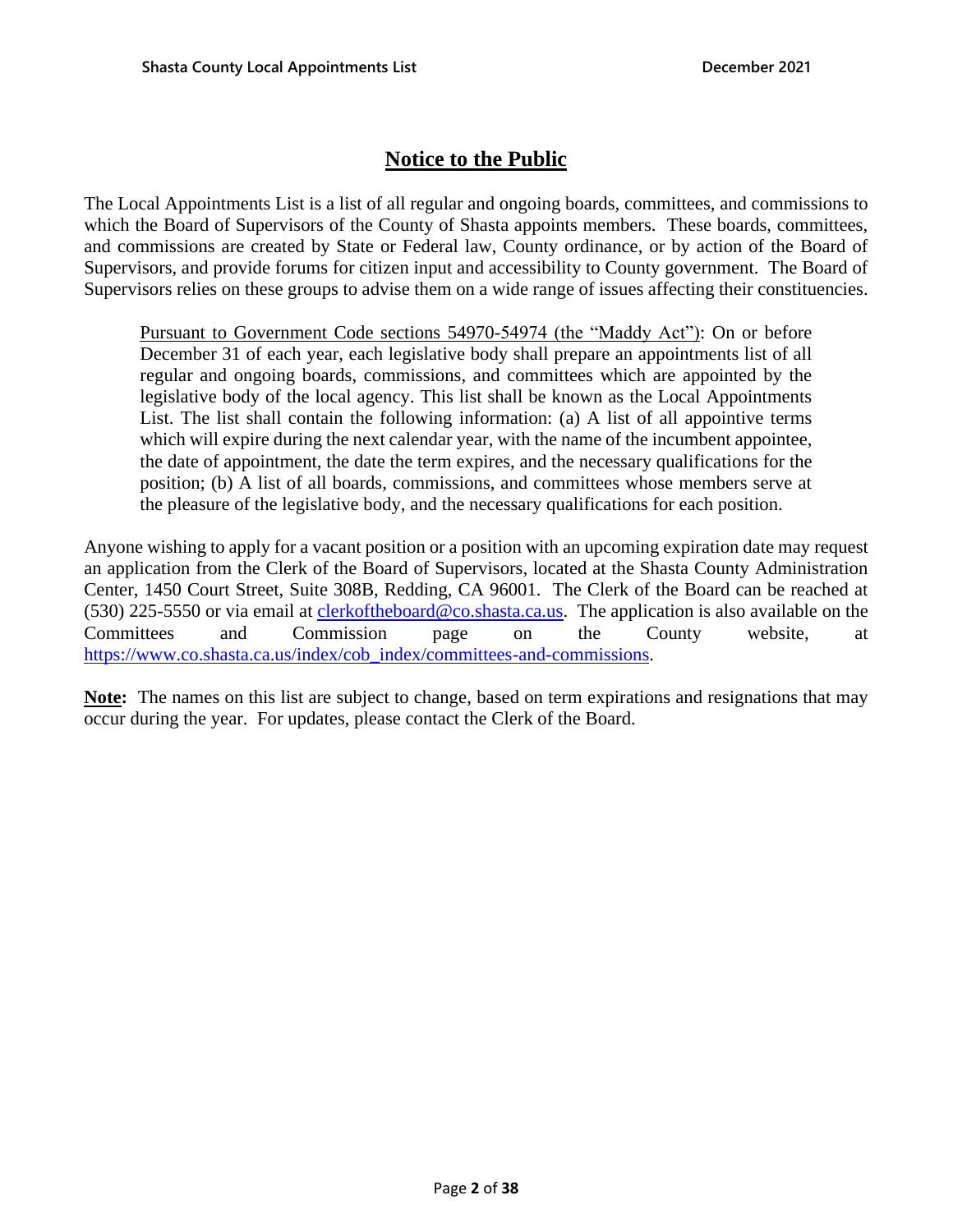#### **Shasta County Local Appointments List December 2021**

| <b>Seat</b> | Member            | Appointed  | Term End |
|-------------|-------------------|------------|----------|
|             |                   |            |          |
| Seat 1      | Staci Wadley      | 4/23/19    | 4/23/23  |
|             |                   |            |          |
| Seat 2      | Maggie McNamara   | 1/26/21    | 1/26/25  |
|             |                   |            |          |
| Seat 3      | Frances Cole-Boyd | 1/26/21    | 1/26/25  |
|             |                   | 07/25/2017 |          |
| Seat 4      | Nancy Quirus      | 7/20/21    | 7/31/25  |

#### **Agency on Aging, PSA 2 - Advisory Council**

### Terms: 4 years. Month of (re)appointment is same as term end month.

**Application Required.**

Interested parties must fill out application and demographic profile, which COB compiles for distribution.

**Appointments made to fill vacant positions (with incomplete terms) commence a full 4-year term as of the date of appointment.**

Members can serve consecutive terms by reapplying and in consideration of other applicants.

Description: Five-county agency; responsible for administering of federal and state grant funds for PSA 2 as prescribed by state and federal law.

Qualifications: Members shall be recruited within the county which they are to represent; potential applicants residing in a neighboring County may also be recruited if they will responsibly represent the County in which they are recruited.

> Membership is encouraged to be composed of, but not limited to: A majority of persons age 60 or older; a maximum of two PSA2AAA service providers per county; members reflecting the targeted population of the PSA2AAA, including persons 75+ years old, low-income, minorities, low-income minorities, and lesbian, gay, bisexual, and transgendered; a member who represents the interests of the disabled; persons with leadership experience in the private and volunteer sectors; health care providers; local elected officials; or family caregivers.

| <b>Seat</b>          | Member               | Appointed   | Term End |
|----------------------|----------------------|-------------|----------|
|                      |                      |             |          |
|                      |                      |             |          |
| Seat 1               | <b>Patrick Jones</b> | Annual      |          |
| Shasta County        | Supervisor           | Appointment | 1/15/22  |
|                      |                      |             |          |
|                      |                      |             |          |
| Seat 2               | Les Baugh            | Annual      |          |
| <b>Shasta County</b> | Supervisor           | Appointment | 1/15/22  |
| Alternate 1          |                      |             |          |
| Shasta County        | Ann Morningstar      | 2/6/18      | N/A      |

|  |  |  |  |  | <b>Agency on Aging, PSA 2 - Executive Board</b> |  |
|--|--|--|--|--|-------------------------------------------------|--|
|--|--|--|--|--|-------------------------------------------------|--|

Terms: Indefinite. All regular board members and alternates serve at the pleasure of the appointing BOS. Appointments made to fill a vacancy will be filled by BOS of county in which vacancy exists. Any person appointed will be appointed from same category and in same manner as a full-term appointment and will serve for the unexpired term. Description: Five-county agency; responsible for adopting all rules and procedures pertaining to the expenditure, obligation, and use of funds by PSA 2 and sub-grantees to help the elderly meet their daily living needs.

Qualifications: One appointee must be a member of the Board of Supervisors; the other appointee must have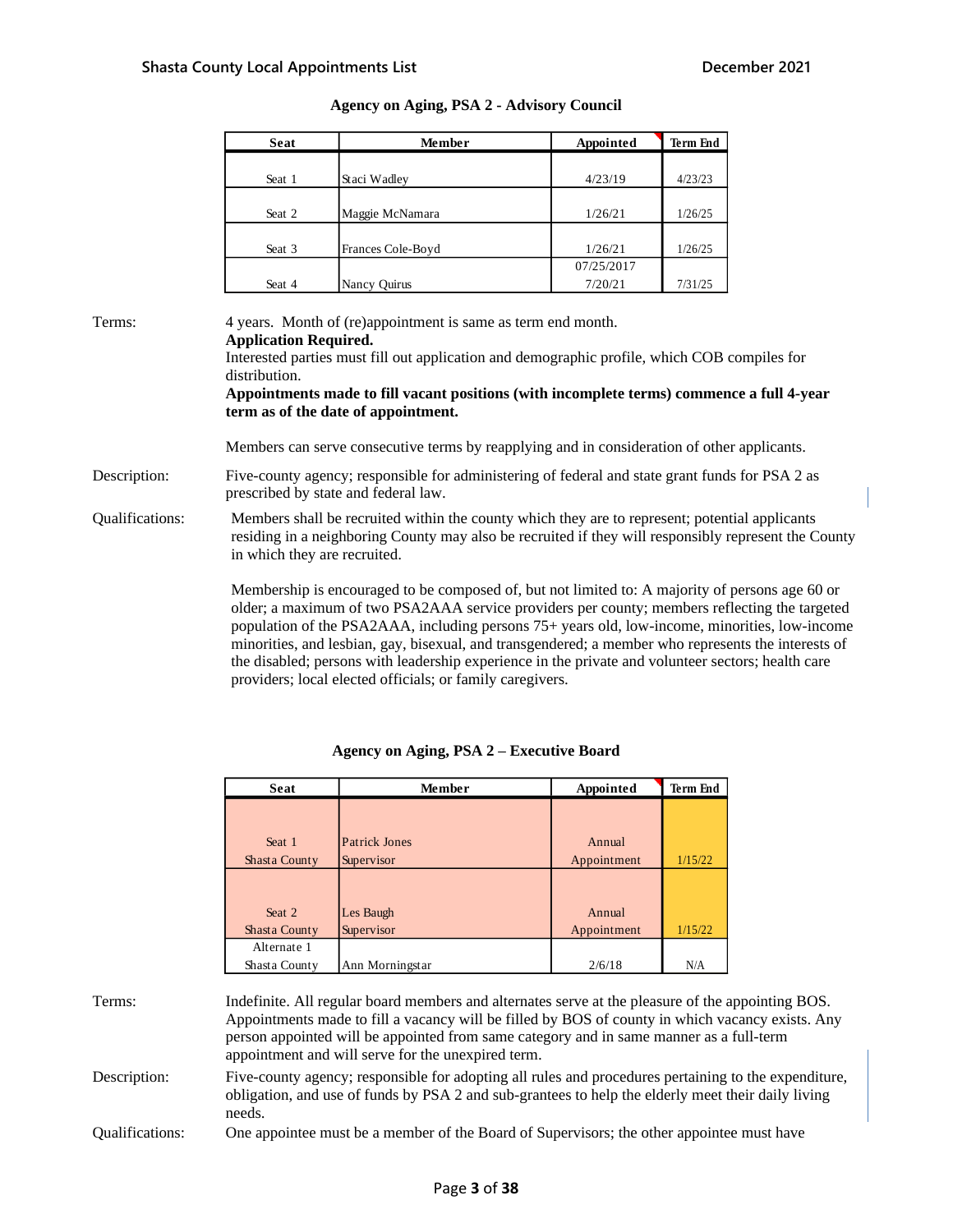knowledge of the needs of seniors, experience in community-based programs, demonstrated leadership ability as determined by the Board of Supervisors, and must be a citizen of Shasta County.

| Seat                    | Member                 | Appointed   | Term End |
|-------------------------|------------------------|-------------|----------|
| Seat 1                  |                        |             |          |
| District 1              | James Berg             | 5/11/21     | 1/3/22   |
|                         |                        | 03/14/17    |          |
| Seat 2                  | Betty Harrison-Smith   | 12/04/18    |          |
| District 2              | Chair                  | 1/12/21     | 1/2/23   |
| Seat 3                  |                        |             |          |
| District 3              | Erica Haedrich         | 3/16/21     | 1/2/23   |
| Seat 4                  |                        |             |          |
| District 4              | VACANT as of $1/4/21$  |             | 1/2/23   |
| Seat 5                  |                        |             |          |
| District 5              | <b>Bonnie Giles</b>    | 12/7/21     | 1/3/22   |
| Seat 6                  |                        | Annual      |          |
| City of Shasta Lake     | <b>Kristie Mathews</b> | Appointment | 12/31/22 |
| Seat 7                  |                        | Annual      |          |
| City of Redding         | Barbara Ghidinelli     | Appointment | 1/3/22   |
| Seat 8                  |                        | Annual      |          |
| <b>City of Anderson</b> | VACANT as of 1/1/20    | Appointment | 1/1/22   |

#### **Aging, Commission on**

Terms: 2 years, to first Monday after January 1<sup>st</sup>. Districts 1 and 5, CoR, and CoSL appointed in even years; Districts 2, 3, and 4, and CoA in odd years, per bylaws. **Application required.** Applications and Demographic Profile form should be completed to meet the "50% over age 60" requirement. Description: Serves as direct communications line with older citizens & local organizations formed to render service to seniors. Also acts as central clearinghouse for senior matters in the county for the BOS and makes recommendations to the PSA 2 AAA Advisory Council. Qualifications: Eight members, one to reside in each supervisorial district, appointed by the Supervisor from that district; and one each from the Cities of Anderson, Redding, and Shasta Lake, appointed by their respective city councils.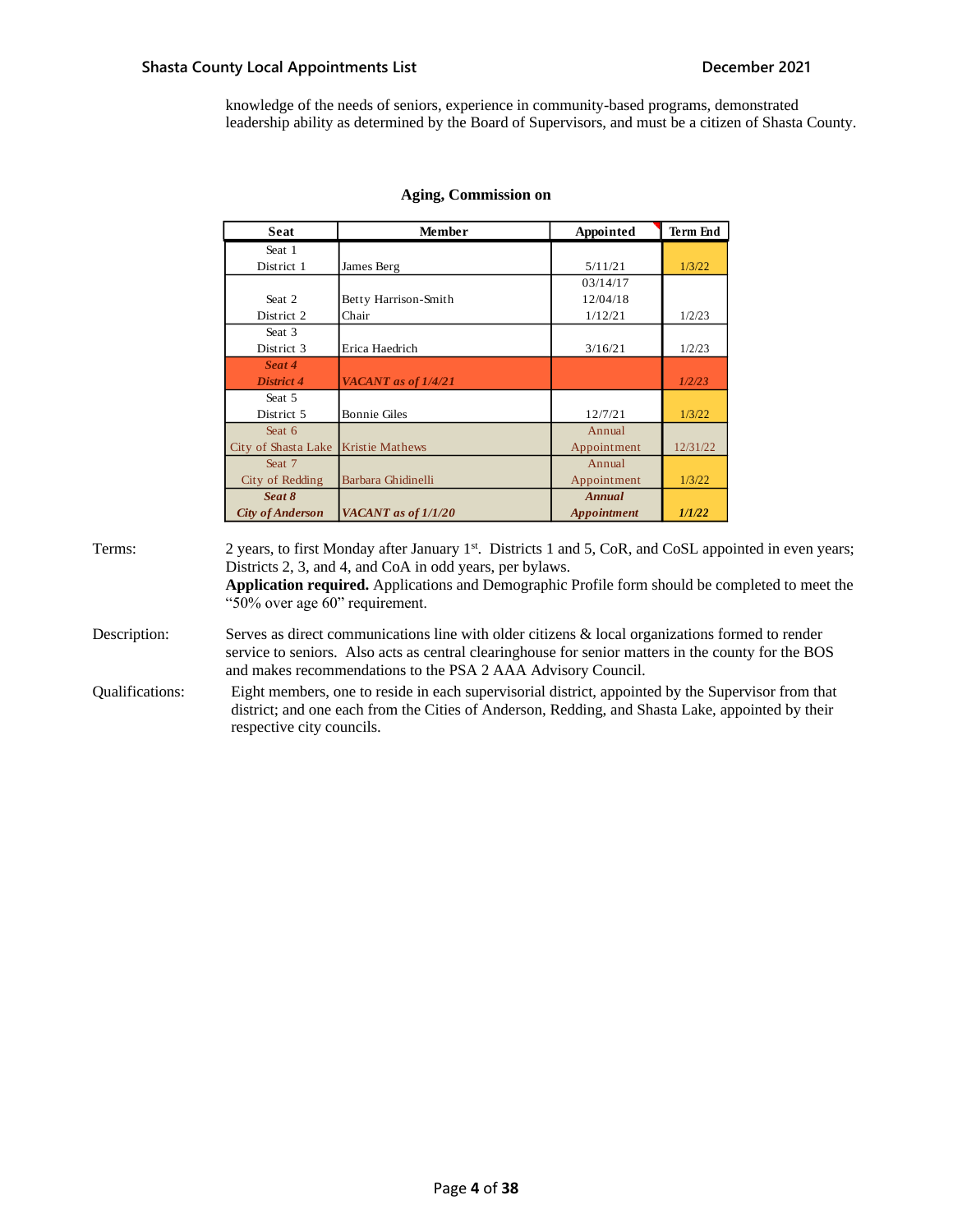| <b>Seat</b>       | Member                        | <b>Appointed</b> | <b>Term End</b> |
|-------------------|-------------------------------|------------------|-----------------|
|                   |                               |                  |                 |
|                   |                               |                  |                 |
| Seat 1            | <b>Mary Rickert</b>           | Annual           |                 |
| Supervisor        | Supervisor                    | Appointment      | 1/15/22         |
|                   | <b>Leonard Moty</b>           |                  |                 |
| Seat 2            | Chairman                      | Annual           |                 |
| Supervisor        | Supervisor                    | Appointment      | 1/15/22         |
|                   |                               |                  |                 |
|                   |                               |                  |                 |
| Seat <sub>3</sub> | Les Baugh                     | Annual           |                 |
| Supervisor        | Supervisor                    | Appointment      | 1/15/22         |
|                   |                               |                  |                 |
|                   |                               |                  |                 |
| Alternate 1       | <b>Patrick Jones</b>          | Annual           |                 |
| Supervisor        | Supervisor                    | Appointment      | 1/15/22         |
|                   |                               |                  |                 |
|                   |                               |                  |                 |
| Alternate 2       | Joe Chimenti                  | Annual           |                 |
| Supervisor        | Supervisor                    | Appointment      | 1/15/22         |
|                   |                               |                  |                 |
| Seat 4            |                               | Annual           |                 |
|                   | Michael Dacquisto             |                  | 1/15/22         |
| City of Redding   | Redding Mayor Pro Tempore     | Appointment      |                 |
|                   |                               |                  |                 |
| Seat 5            | Mark Mezzano                  | Annual           |                 |
| City of Redding   | <b>Redding Council Member</b> | Appointment      | 1/15/22         |
|                   |                               |                  |                 |
|                   |                               |                  |                 |
| Alternate 3       | <b>Erin Resner</b>            | Annual           |                 |
| City of Redding   | <b>Redding Mayor</b>          | Appointment      | 1/15/22         |

#### **Air Pollution Control Board**

Terms: Annual

Description: Deals with issues surrounding air quality.

Qualifications: Three County Supervisors and two members appointed by the City of Redding.

| <b>Seat</b>      | Member            | Appointed | Term End |
|------------------|-------------------|-----------|----------|
|                  |                   | 03/06/12  |          |
| Seat 1           |                   | 07/17/18  |          |
| Public Member #1 | Reggie Ceehorne   | 6/2/20    | 2/1/23   |
| Seat 2           |                   |           |          |
| Public Member #2 | John Snook        | 2/2/21    | 2/1/23   |
| Alternate for    |                   |           |          |
| Public Member #2 | Jacob Krumenacker | 2/2/21    | 2/1/23   |
|                  |                   | 10/28/97  |          |
| Seat 3           |                   | 07/17/18  |          |
| Medical          | Allen Krohn, M.D. | 6/25/19   | 7/31/22  |
| Seat 4           |                   |           |          |
| Attorney         | Amber Z. Lane     | 11/5/19   | 2/1/22   |
| Seat 5           |                   |           |          |
| Engineer         | David C. Brown    | 8/13/19   | 2/1/22   |

#### **Air Quality Management District Hearing Board**

Terms: Staggered 3-year terms. End in February. **Application required.**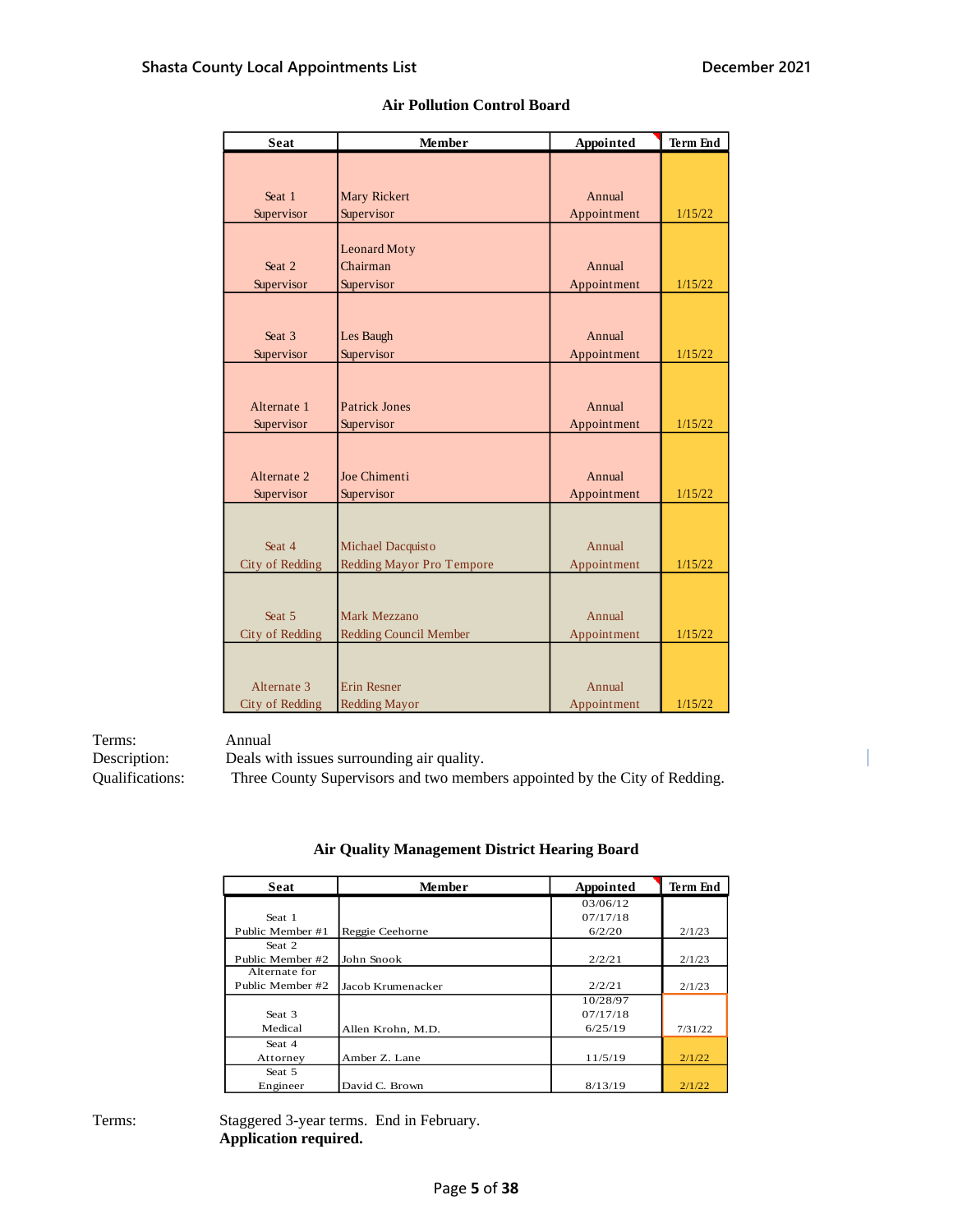#### **Shasta County Local Appointments List County Countries 2021**

Description: Hears compliance issues regarding issued permits.

A separate entity from the Air Pollution Control Board.

Qualifications: Members must meet specific requirements:

One member admitted to the practice of law in California;

one member who is a registered professional engineer;

one member from the medical profession whose specialized skills, training, or interests are in the fields of environmental medicine, community medicine, or occupational/toxicological medicine, and two public members.

# **Airport Land Use Commission**

| <b>Seat</b>                       | Member                                        | Appointed       | Term End |
|-----------------------------------|-----------------------------------------------|-----------------|----------|
|                                   |                                               |                 |          |
| Seat 1                            | <b>Baron Browning</b>                         | Annual          |          |
| City of Anderson                  | <b>Anderson Vice Mayor</b>                    | Appointment     | 1/15/22  |
| Alternate 1                       | Melissa Hunt                                  | Annual          |          |
| City of Anderson                  | <b>Anderson Councilmember</b>                 | Appointment     | 1/15/22  |
|                                   |                                               |                 |          |
|                                   |                                               |                 |          |
| Seat 2                            | Mark Mezzano                                  | Annual          |          |
| City of Redding                   | <b>Redding Council Member</b>                 | Appointment     | 1/15/22  |
|                                   |                                               |                 |          |
|                                   |                                               |                 |          |
| Alternate 2                       | <b>Erin Resner</b>                            | Annual          |          |
| City of Redding                   | <b>Redding Mayor</b>                          | Appointment     | 1/15/22  |
|                                   |                                               |                 |          |
|                                   |                                               |                 |          |
| Alternate 1                       | Les Baugh                                     | Annual          |          |
| <b>BOS</b> Appt.                  | Supervisor                                    | Appointment     | 1/15/22  |
|                                   |                                               |                 |          |
| Seat 4                            | <b>Patrick Jones</b>                          | Annual          |          |
| Supervisor                        | Supervisor                                    | Appointment     | 1/15/22  |
|                                   |                                               |                 |          |
|                                   |                                               |                 |          |
| Alternate 3                       | Joe Chimenti                                  | Annual          |          |
| Supervisor                        | Supervisor                                    | Appointment     | 1/15/22  |
|                                   |                                               |                 |          |
|                                   |                                               |                 |          |
| Seat 5                            | Jim Wadleigh                                  |                 |          |
| <b>Airport Manager</b>            | Redding Airports Manager                      | Due to Position | N/A      |
| Seat 6                            |                                               |                 |          |
| Public at Large                   | <b>Steve Frost</b>                            | 9/30/15         | 5/1/23   |
|                                   |                                               |                 |          |
| Alternate 4                       | Al Cathey                                     |                 |          |
| Public Works                      | Deputy Director of Engineering                | Due to Position | N/A      |
| Seat 7<br><b>Fall River Mills</b> |                                               |                 |          |
|                                   | Eric Wedemeyer<br><b>Supervising Engineer</b> | Due to Position |          |
| Airport Manager                   |                                               |                 | N/A      |

Terms: Varies by seat.

Public member has 4-year term to first Monday in May.

Any vacancy shall be filled for unexpired term by appointment by body which originally appointed member whose office is vacant.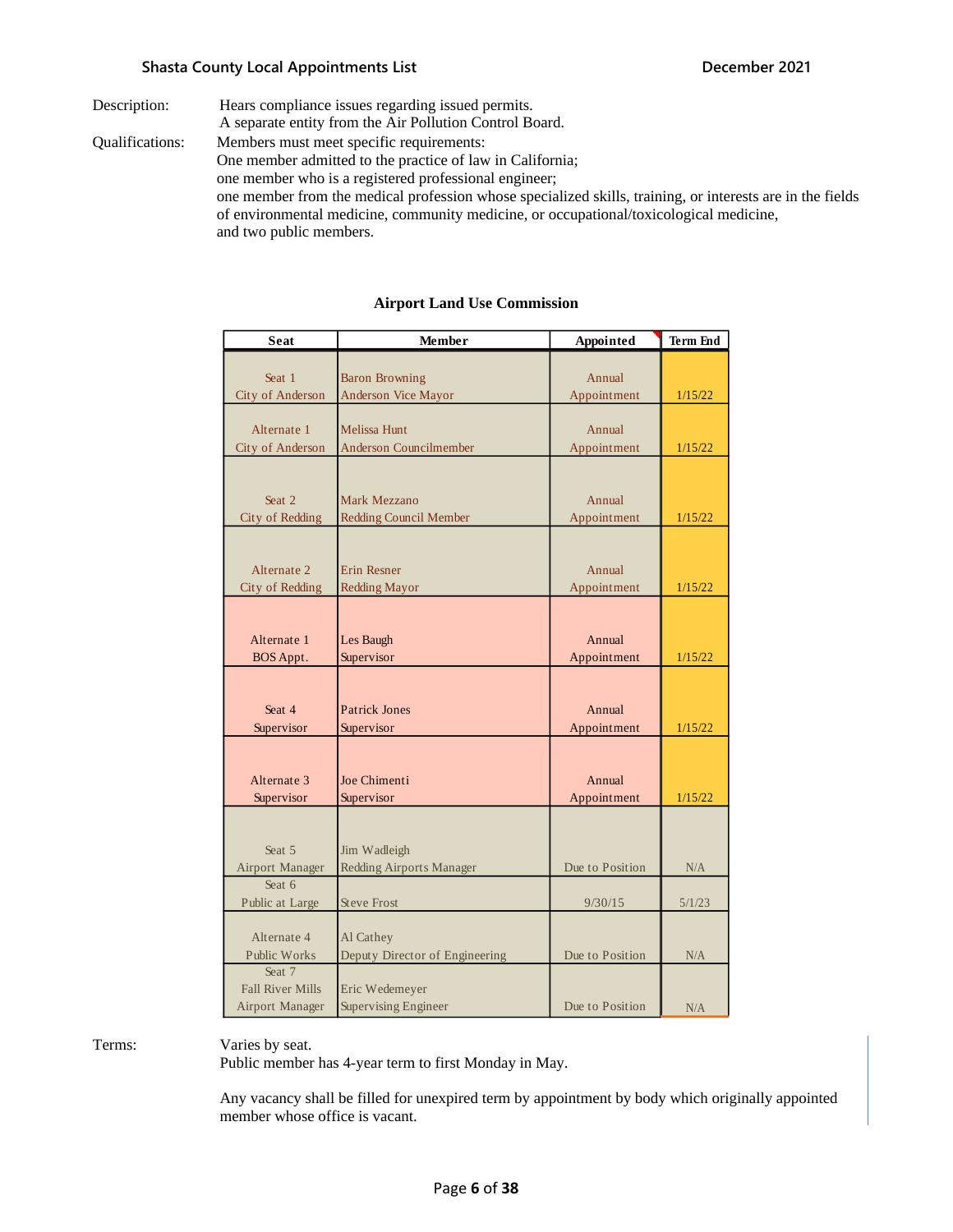#### **Shasta County Local Appointments List December 2021**

Description: Reviews/ acts on proposals to amend General Plan or Airport Specific Plan.

Qualifications: Board of Supervisors appoints three Supervisors: two members and one alternate; all other positions filled due to position or other jurisdictions' appointments.

#### **Assessment Appeals Board**

| <b>Seat</b>        | Member             | Appointed  | <b>Term End</b> |
|--------------------|--------------------|------------|-----------------|
|                    |                    |            |                 |
| Seat 1             | Gerald Watega      | 4/2/19     | 9/30/22         |
|                    |                    | 08/13/19   |                 |
| Alternate 1        | Robert H. Shaw     | 7/28/20    | 9/4/23          |
| Seat 2             | Kasey Stewart      | 2/25/2014  |                 |
| Appraisal          | Member             | 4/2/19     | 9/30/22         |
| Seat 3             | Ken Murray         | 02/27/2018 |                 |
| <b>Real Estate</b> | Real Estate Broker | 7/28/20    | 9/4/23          |

Terms: Three-year staggered terms beginning the first Monday in September.

Vacancies are filled for remainder of unexpired terms. Members whose terms expire continue to serve until a new member takes office.

Description: Hears appeals on applications for changes of assessment.

Qualifications: Must have a minimum of five years' professional experience in California as either a certified public accountant or public accountant, a licensed real estate broker, an attorney or a property appraiser accredited by a nationally recognized professional organization or possess competent knowledge and experience in property appraisal and taxation. Background in banking, appraisals, and title-company is encouraged.

| <b>Seat</b>            | <b>Member</b>    | Appointed  | <b>Term End</b> |
|------------------------|------------------|------------|-----------------|
| Seat 1                 |                  |            |                 |
| <b>Building Design</b> | Steve Gheen      | 11/3/20    | 12/31/22        |
| Seat 2                 |                  | 02/25/20   |                 |
| Trade Union            | Melvin Breshears | 10/20/20   | 12/31/22        |
| Seat 3                 |                  |            |                 |
| Citizen at Large       | <b>VACANT</b>    |            | 12/31/22        |
| Seat 4                 |                  | 12/17/2019 |                 |
| Contractor             | Andrew McCurdy   | 10/20/20   | 12/31/22        |
| Seat 5                 |                  |            |                 |
| <b>Financial</b>       | <b>VACANT</b>    |            | 12/31/22        |

#### **Building Appeals, Board of**

Terms: 2-year terms to December 31 of even-numbered years.

Vacancies are filled for the remainder of the unexpired term.

Description: Determine the suitability of alternate materials and types of construction; review, modify, affirm, or reverse any decisions of the Chief Building Official or his/her representative; and make recommendations to the Board of Supervisors regarding legislation in the building field. Qualifications: Members shall include a licensed architect, engineer or certified building designer; a representative of

a construction trade union; a licensed building contractor; or a representative of a financial institution and a citizen representing the public at large.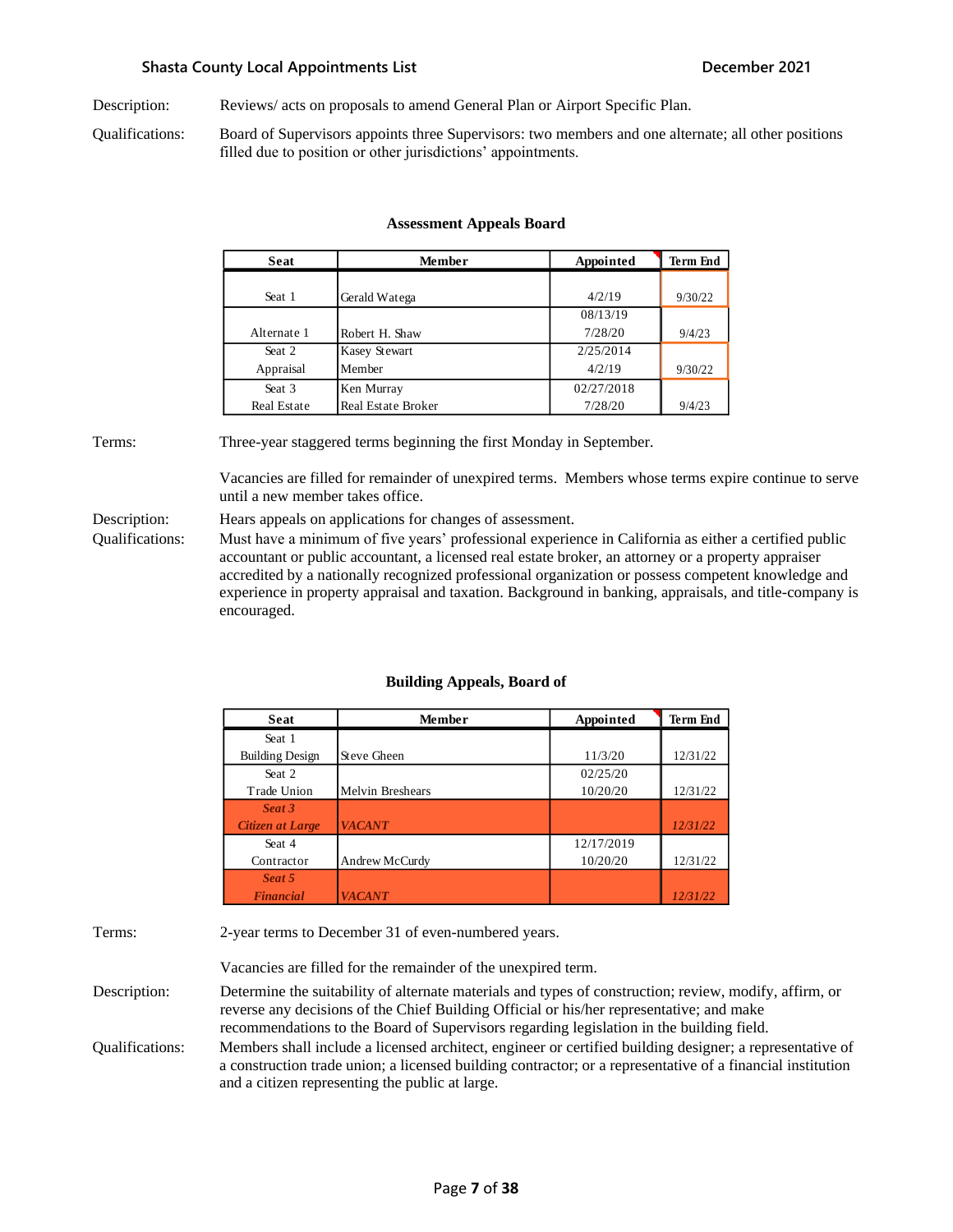| Seat                      | Member                        | <b>Appointed</b> | <b>Term End</b> |
|---------------------------|-------------------------------|------------------|-----------------|
|                           |                               |                  |                 |
|                           |                               |                  |                 |
| Seat 1                    | Jessaca Lugo, Chair           |                  |                 |
| Low-income Rep.           | <b>Assistant City Manager</b> |                  | N/A             |
| Seat 2                    |                               |                  |                 |
| Low-income Rep.<br>Seat 3 | Carrie Noah                   |                  | N/A             |
| Low-income Rep.           | Shah'ada Shaban Anderson      | 10/21/20         | N/A             |
| Seat 4                    |                               |                  |                 |
| Low-income Rep.           | Patrick Moriarty              |                  | N/A             |
| <b>Alternate 1</b>        |                               |                  |                 |
| Low-income Rep.           | <b>VACANT</b>                 |                  | N/A             |
|                           |                               |                  |                 |
|                           |                               |                  |                 |
| Seat 5                    | Joe Chimenti                  | Annual           |                 |
| <b>Public Official</b>    | Supervisor                    | Appointment      | 1/15/22         |
|                           |                               |                  |                 |
|                           |                               |                  |                 |
| Seat 6                    | Kristen Schreder              | Annual           |                 |
| Public Official           | Redding Council Member        | Appointment      | N/A             |
|                           |                               |                  |                 |
| Seat 7                    | Matt Doyle                    | Annual           |                 |
| <b>Public Official</b>    | Shasta Lake Council Member    | Appointment      | N/A             |
|                           |                               | Annual           |                 |
| Seat 8                    | Stan Neutze<br>Anderson Mayor | Appointment      | N/A             |
|                           |                               |                  |                 |
| Public Official           |                               |                  |                 |
|                           |                               |                  |                 |
| Alternate 2               | <b>Patrick Jones</b>          | Annual           |                 |
| <b>Public Official</b>    | Supervisor                    | Appointment      |                 |
| Seat 9                    | Bobbi Sawtelle, Vice Chair    |                  | 1/15/22         |
| Private Sector            | <b>NVCSS</b>                  |                  | N/A             |
| Seat 10                   |                               |                  |                 |
| Private Sector            | Missy McArthur                |                  | N/A             |
| Seat 11                   |                               |                  |                 |
| Private Sector            | Susan Wilson                  |                  | N/A             |
| Seat 12<br>Private Sector | <b>Bill Jostock</b>           | 8/18/21          | N/A             |

#### **Community Action Board, Shasta County**

Vacancies: Public officials - CAB asks appointive body to select a replacement; Low-income/private sector are selected by CAB

- Description: Advisory body to the Board of Supervisors: Reviews activity of the Community Action Agency and preparation of the annual Local Plan and Work Program, which determines how the Community Service Block Grant funds will be expended.
- Qualifications: 1/3 of the members must be chosen in accordance with democratic selection procedures to assure that the members represent the poor in the area served. The remainder of the members must be officials or members of business, industry, labor, religious, welfare, and education, or other major groups and interests in the community.

Board of Supervisors appoints 1 Supervisor/alternate; CAB makes all other appointments.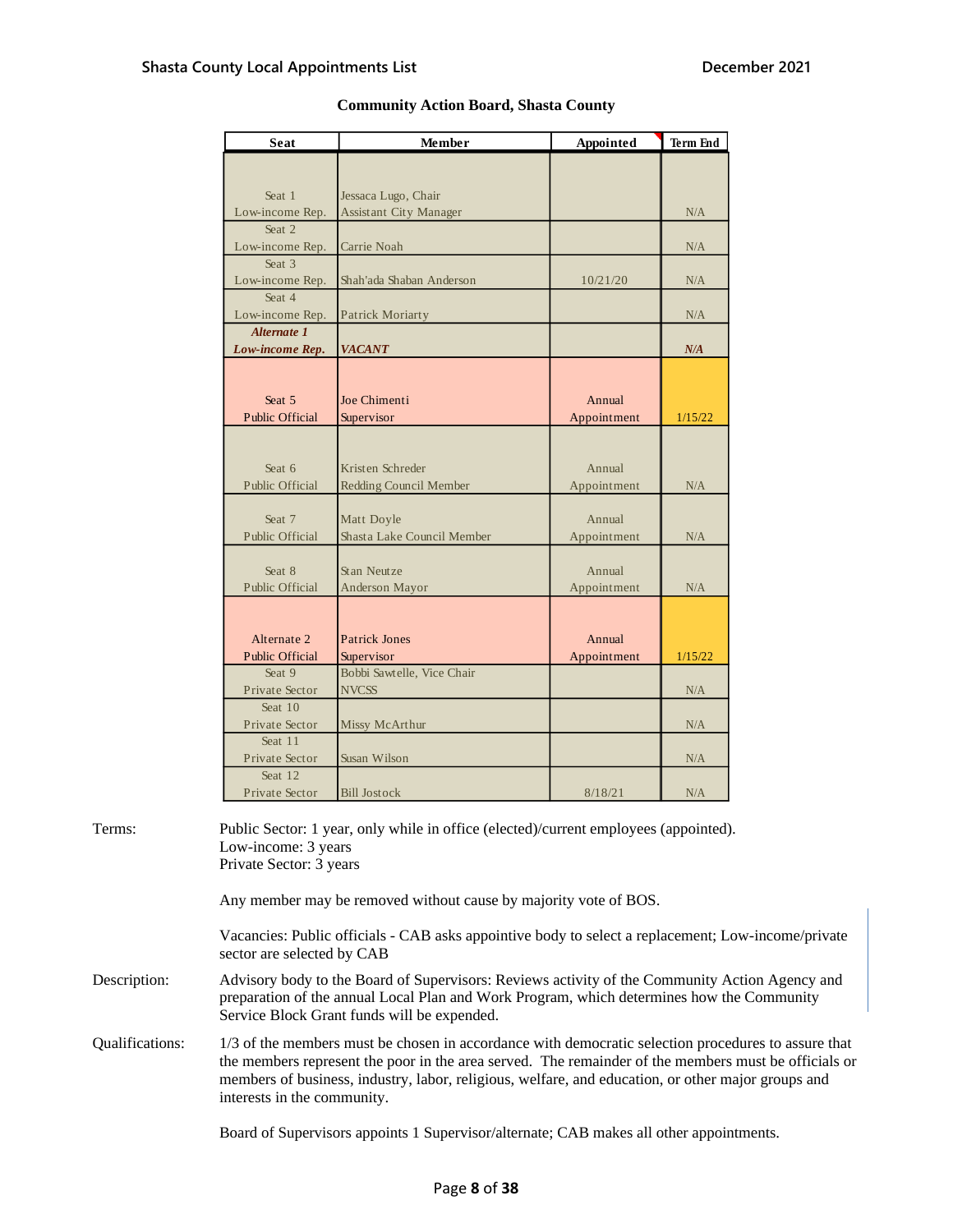| <b>Seat</b>           | Member                             | Appointed   | Term End |
|-----------------------|------------------------------------|-------------|----------|
|                       |                                    |             |          |
|                       | <b>Tracie Neal</b>                 |             |          |
| Seat 1<br>Chief PO    | <b>Chief Probation Officer</b>     |             |          |
|                       | Chair                              |             | N/A      |
| Seat 2                |                                    |             |          |
| Presiding             | Melissa Fowler-Bradley             |             |          |
| Judge/designee        | Court Executive Officer            |             | N/A      |
|                       |                                    |             |          |
|                       |                                    |             |          |
| Seat 3                | Stephanie Bridgett                 |             |          |
| <b>DA</b>             | District Attorney                  |             | N/A      |
|                       |                                    |             |          |
| Seat 4                | <b>Bill Bateman</b>                |             |          |
| Public Defender       | <b>Public Defender</b>             |             | N/A      |
|                       |                                    |             |          |
| Seat 5                | Michael L. Johnson                 |             |          |
| Sheriff               | Sheriff-Coroner                    | 8/15/21     | N/A      |
|                       |                                    |             |          |
| Seat 6                | <b>Bill Schueller</b>              |             |          |
| A Police Chief        | Redding Chief of Police            |             | N/A      |
|                       |                                    |             |          |
| Seat 7                |                                    |             |          |
| <b>Head of Social</b> | Nancy Bolen                        |             |          |
| Services              | HHSA Branch Dir.-Children's Srvcs. |             | N/A      |
| Seat 8                | <b>Donnell Ewert</b>               |             |          |
| Head of County MH     | Director of HHSA                   | 7/26/11     | N/A      |
| Seat 9                |                                    |             |          |
| Dept. of              | Melissa Janulewicz                 |             |          |
| Employment            | HHSA Branch Dir.-Regional Services |             | N/A      |
| Seat 10               |                                    |             |          |
| Substance Abuse       | Dean True                          |             |          |
| Programs              | HHSA Branch Dir.-Adult Services    |             | N/A      |
| Seat 11               |                                    |             |          |
| Head, Cty. Office     | <b>Judy Flores</b>                 |             |          |
| Edu.                  | Superintendent                     |             | N/A      |
| Seat 12               |                                    |             |          |
| Representative of     | Angela Jones                       |             |          |
| Victims Interests     | <b>Executive Director</b>          |             | N/A      |
|                       |                                    |             |          |
| Seat 13               | Eva Jimenez                        |             |          |
| Provider of . Rehab   | <b>Associate Vice President</b>    |             |          |
| Svcs. to Offenders    | Economic & Workforce Development   | 12/19/18    | N/A      |
|                       |                                    |             |          |
| Seat 14               | Joe Chimenti                       | Annual      |          |
| Supervisor/designee   | Supervisor                         | Appointment | 1/15/22  |
|                       |                                    |             |          |
|                       |                                    |             |          |
| Alternate 1           | <b>Patrick Jones</b>               | Annual      |          |
| Supervisor/designee   | Supervisor                         | Appointment | 1/15/22  |

# **Community Corrections Partnership (Advisory Board)**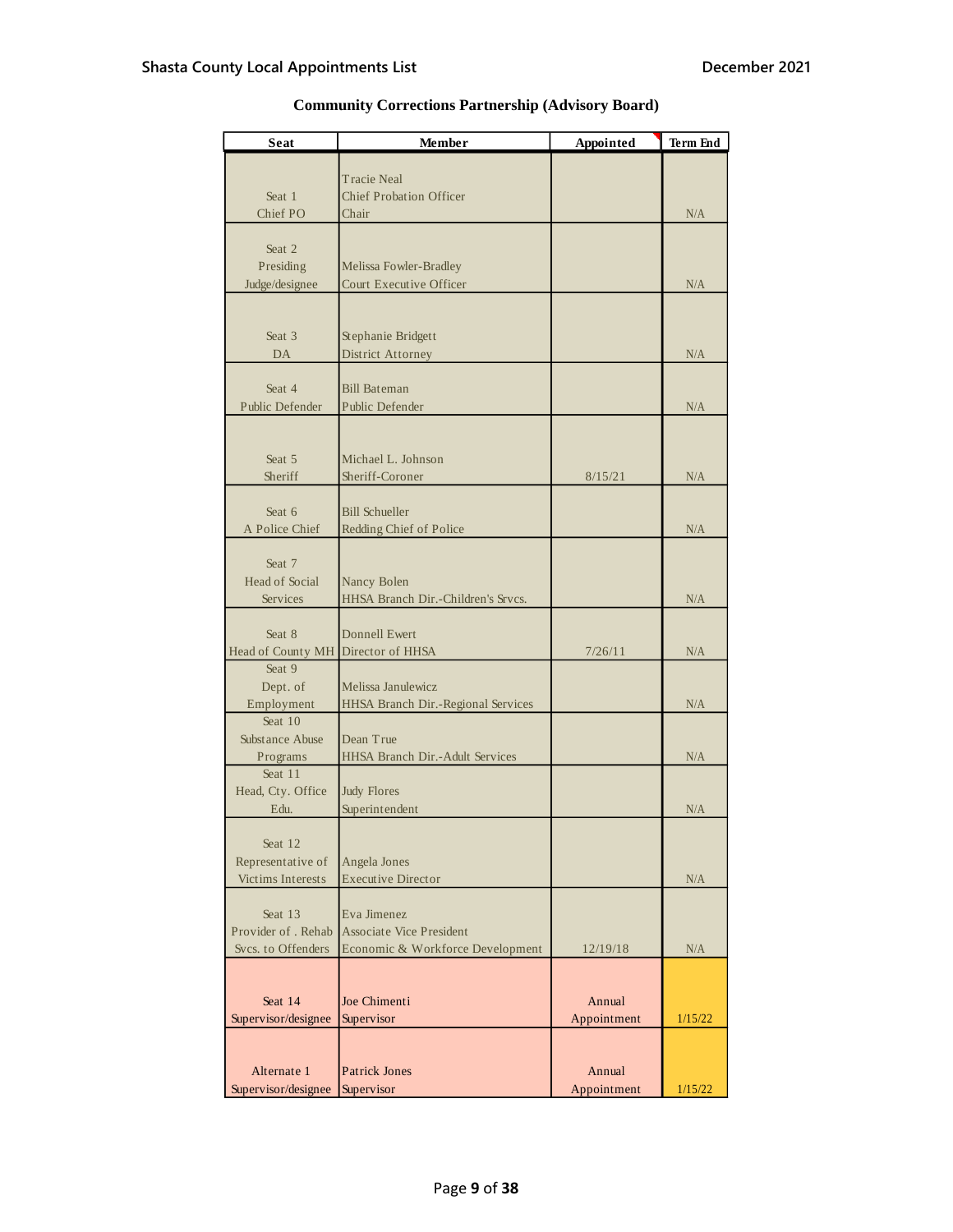#### **Shasta County Local Appointments List County County Local Appointments List December 2021**

Terms: Indefinite except for BOS appointees, which are made annually. Description: Charged with recommending local plan to Board of Supervisors for implementation of the 2011 Public Safety Realignment, as well as overseeing the implementation of the local plan. Advisory Board makes budget recommendations to Executive Committee. Qualifications: Membership designated in State Penal Code Section 1230(b)(2).

| <b>Seat</b>            | Member                         | <b>Appointed</b> | Term End |
|------------------------|--------------------------------|------------------|----------|
|                        |                                |                  |          |
|                        | <b>Tracie Neal</b>             |                  |          |
| Seat 1                 | <b>Chief Probation Officer</b> |                  |          |
| Chief PO               | Chair                          |                  | N/A      |
|                        |                                |                  |          |
| Seat 2                 | <b>Bill Schueller</b>          |                  |          |
| A Police Chief         | Redding Chief of Police        |                  | N/A      |
|                        |                                |                  |          |
|                        |                                |                  |          |
| Seat 3                 | Michael L. Johnson             |                  |          |
| Sheriff                | Sheriff-Coroner                | 8/15/21          | N/A      |
|                        |                                |                  |          |
| Seat 4                 |                                |                  |          |
| <b>DA</b>              | Stephanie Bridgett             |                  | N/A      |
|                        | District Attorney              |                  |          |
| Seat 5                 | <b>Bill Bateman</b>            |                  |          |
| <b>Public Defender</b> | <b>Public Defender</b>         |                  | N/A      |
|                        |                                |                  |          |
| Seat 6                 |                                |                  |          |
| Presiding              | Melissa Fowler-Bradley         |                  |          |
| Judge/designee         | Court Executive Officer        |                  | N/A      |
| Seat 7                 |                                |                  |          |
| Head of County         | Donnell Ewert                  |                  |          |
| Mental Health          | Director of HHSA               | 7/26/11          | N/A      |

### **Community Corrections Partnership Executive Committee**

Terms: Indefinite.

Description: Charged with recommending local plan to Board of Supervisors for implementation of the 2011 Public Safety Realignment, as well as overseeing the implementation of the local plan.

Qualifications: Membership designated in State Penal Code Section 1230.1(b).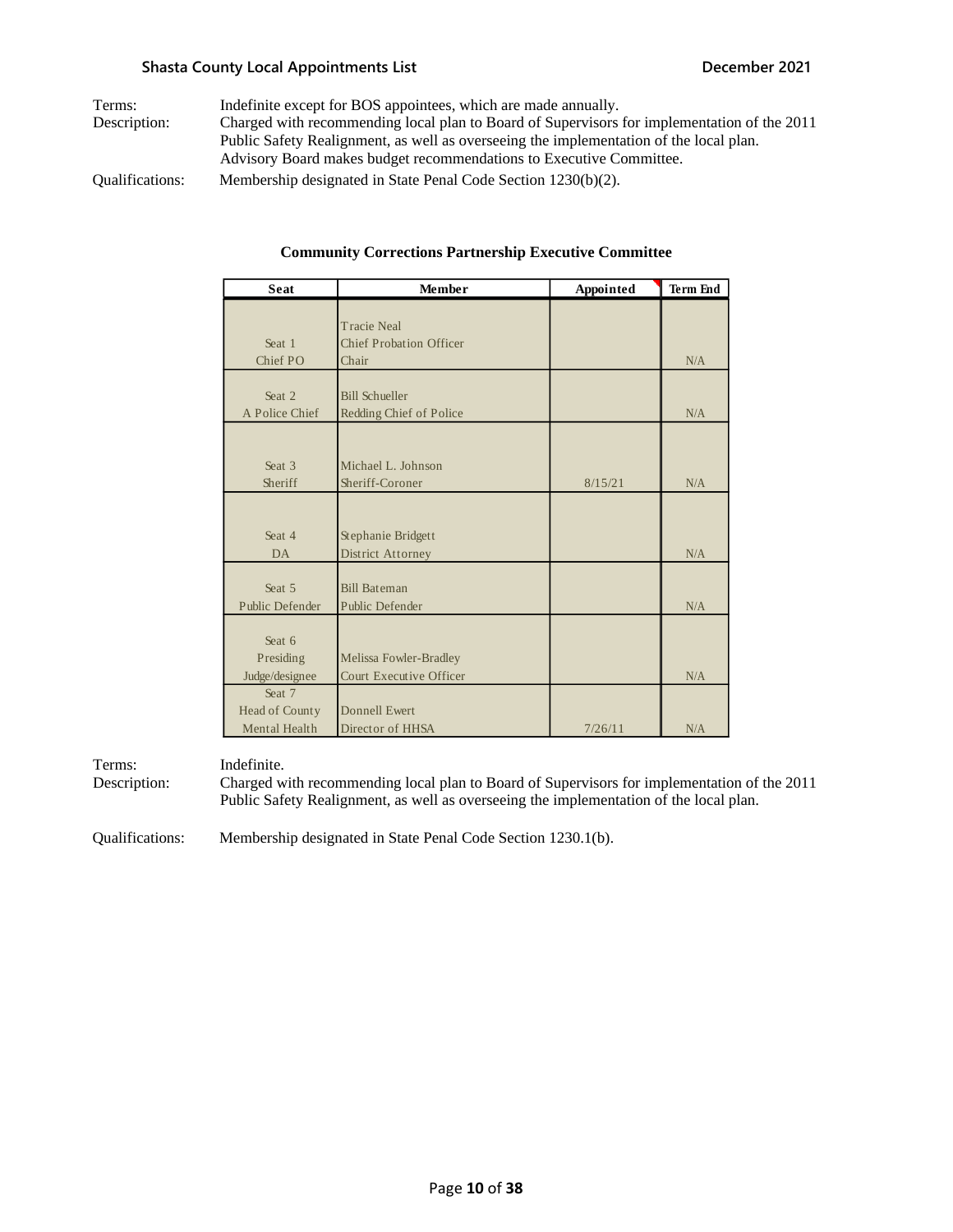#### **Shasta County Local Appointments List December 2021**

| <b>Seat</b> | Member              | Appointed | Term End |
|-------------|---------------------|-----------|----------|
|             |                     | 05/04/99  |          |
| Seat 1      |                     | 02/06/18  |          |
| District 1  | Jeff Avery          | 11/19/19  | 1/1/22   |
| Seat 2      |                     |           |          |
| District 2  | Eric Woodstrom      | 11/19/19  | 1/1/22   |
|             |                     | 01/07/14  |          |
| Seat 3      |                     | 02/06/18  |          |
| District 3  | Clifford D. Curry   | 11/19/19  | 1/1/22   |
|             |                     |           |          |
| Seat 4      |                     |           |          |
| District 4  | <b>Bobby Ranger</b> | 7/28/20   | 1/1/22   |
|             |                     | 06/04/13  |          |
| Seat 5      |                     | 02/06/18  |          |
| District 5  | Pat Corey           | 11/19/19  | 1/1/22   |

#### **Economic Development Corporation**

Terms: 2-year terms to January.

Description: Promotes and encourages balanced economic growth of Shasta County; utilizes study and survey of conditions in County relating to trade, commerce, industry, agriculture, and business of every kind and nature, prepared by industrial and economic consultants; sponsors, sanctions, and promotes development of desirable commercial and industrial enterprise, cooperates with, assists, and advises other organizations, public and private, to accomplish this; publicizes resources of County to investors; encourages, assists, and aids in location of businesses in County; promotes concerted effort toward general welfare and development of the county.

#### Qualifications: Appointed Directors are appointed by each member of the Board of Supervisors, each of which shall be a resident of a different one of the Supervisorial Districts.

| <b>Seat</b>            | Member                       | Appointed | Term End |
|------------------------|------------------------------|-----------|----------|
|                        |                              | 06/13/17  |          |
|                        |                              | 11/13/18  |          |
| Seat 1                 | Raymond "Ray" L. John, Ed.D. | 12/08/20  | 1/2/23   |
|                        |                              | 06/13/17  |          |
| Seat 2                 |                              | 11/13/18  |          |
| Law Enforcement        | Shawn Watts                  | 12/08/20  | 1/2/23   |
|                        |                              | 06/13/17  |          |
| Seat 3                 |                              | 11/13/18  |          |
| Law Enforcement        | Wes Reynolds                 | 12/08/20  | 1/2/23   |
| Alternate 1            |                              |           |          |
| <b>Law Enforcement</b> | <b>VACANT</b>                |           | 1/2/23   |
| Alternate 2            |                              |           |          |
| <b>Law Enforcement</b> | <b>VACANT</b>                |           | 1/2/23   |

#### **Employee Appeals, Board of**

Terms: 2-year terms to the 1<sup>st</sup> Monday of January following the 1<sup>st</sup> of January of odd-numbered years. Description: Considers appeals by County employees of personnel decisions.

Qualifications: Board is composed of three members of the community. The Board may appoint up to six alternate members in the community to serve on a rotational basis when regular members are unable to attend. Such members shall not be County employees or relatives of County employees. The composition of the Appeals Board shall include a representative of law enforcement during a hearing at which the appellant is a sworn peace officer.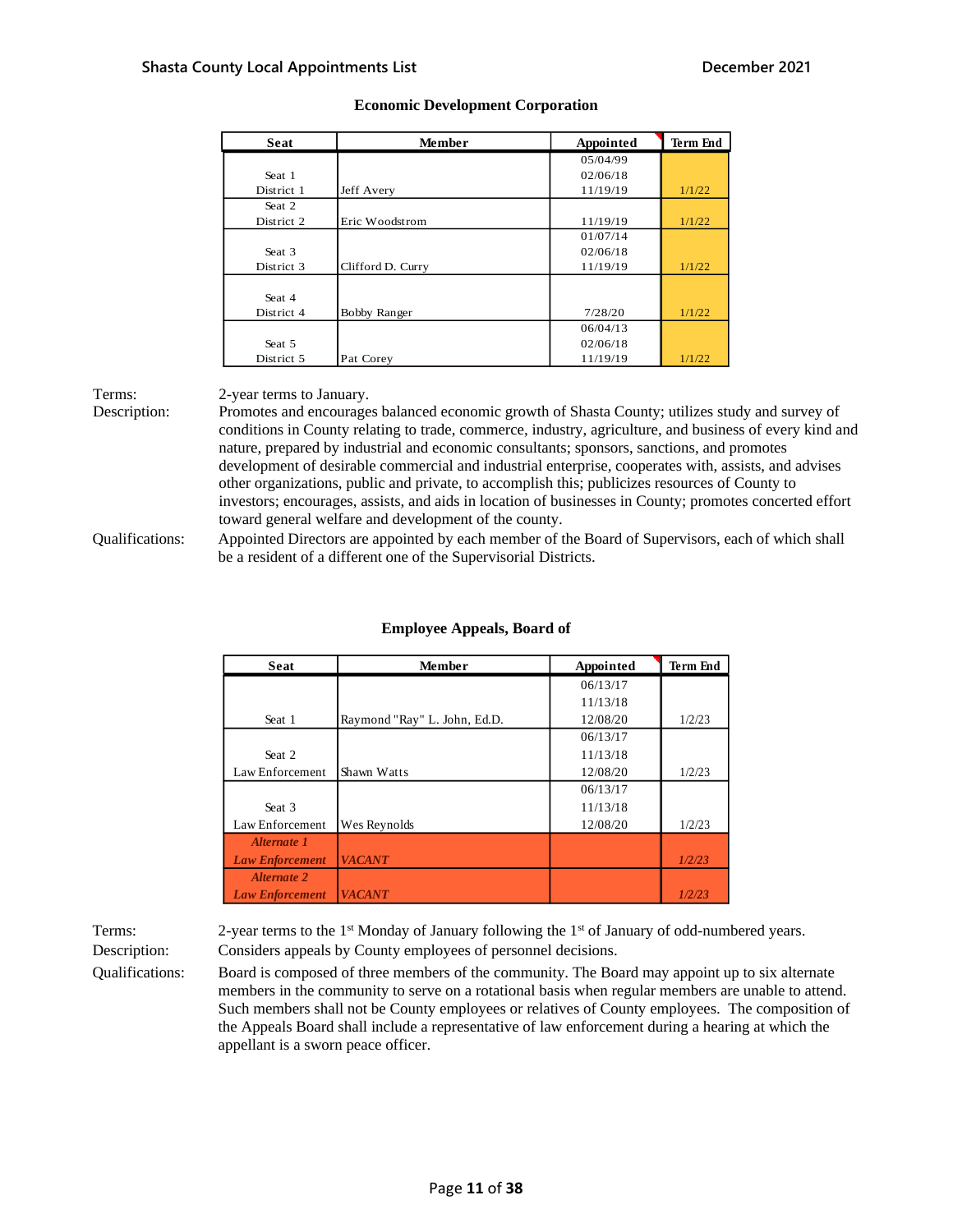| <b>Seat</b>       | Member                        | <b>Appointed</b> | Term End |
|-------------------|-------------------------------|------------------|----------|
|                   | Leonard Moty                  |                  |          |
| Seat 1            | Vice-Chair                    | Annual           |          |
| Shasta County     | Supervisor                    | Appointment      | 1/15/22  |
| Alternate 1       | Les Baugh                     | Annual           |          |
| Shasta County     | Supervisor                    | Appointment      | 1/15/22  |
|                   |                               |                  |          |
| Seat 2            | Melissa Hunt                  | Annual           |          |
| City of Anderson  | <b>Anderson Councilmember</b> | Appointment      | N/A      |
|                   |                               |                  |          |
| Alternate 2       | Stan Neutze                   | Annual           |          |
| City of Anderson  | Anderson Councilmember        | Appointment      | N/A      |
|                   |                               |                  |          |
|                   |                               |                  |          |
| Seat <sub>3</sub> | <b>Adam McElvain</b>          | Annual           |          |
| City of Redding   | <b>Redding Mayor</b>          | Appointment      | N/A      |
|                   |                               |                  |          |
| Alternate 3       | <b>Erin Resner</b>            | Annual           |          |
| City of Redding   |                               |                  | N/A      |
| Seat 4            | <b>Redding Mayor</b>          | Appointment      |          |
| Bella Vista Water | James Smith                   |                  |          |
| <b>District</b>   | Chair                         | 6/13/17          | N/A      |
| Alternate 4       |                               |                  |          |
| <b>BVWD</b>       | Robert Nash                   | 6/13/17          | N/A      |
| Seat 5            |                               | 06/13/17         |          |
| <b>ACID</b>       | Brenda Haynes                 | 02/20/19         | N/A      |
| Alternate 5       |                               | 06/13/17         |          |
| <b>ACID</b>       | Jeremy Kellogg                | 02/20/19         | N/A      |
| Seat 6            |                               |                  |          |
| Clear Crk CSD     | <b>Irwin Fust</b>             | 6/13/17          | N/A      |
| Alternate 6       |                               |                  |          |
| Clear Crk CSD     | Virginia Bassham              | 6/13/17          | N/A      |

#### **Enterprise-Anderson Groundwater Sustainability Agency**

Terms: Indefinite.

Description: Manages the Redding Groundwater Basin.

Qualifications: Each of the six signatory agencies appoints a Director and/or Alternate from among their governing body.

BOS are appointed annually per Chairman's Appointments.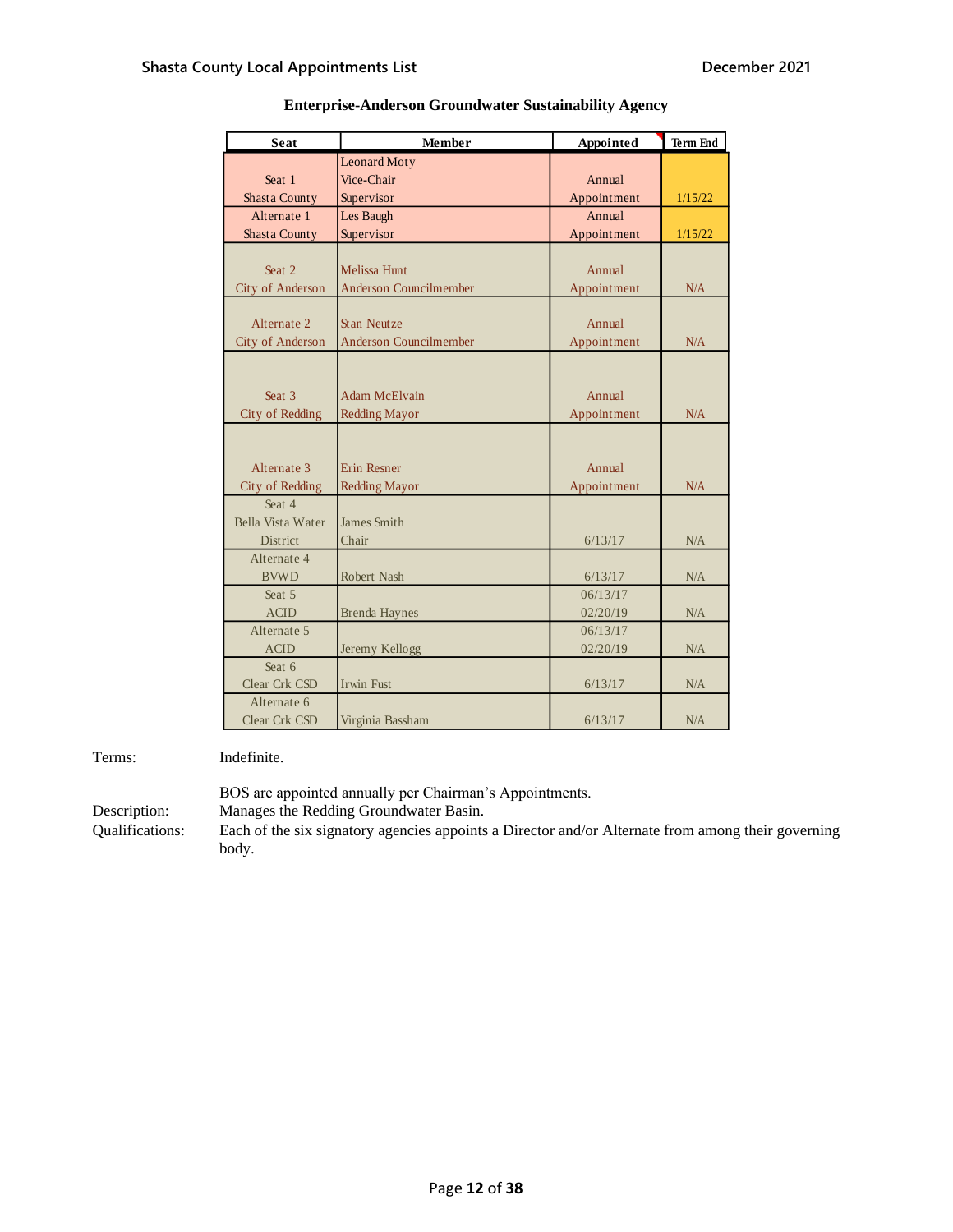| Seat   | Member                    | Appointed | <b>Term End</b> |
|--------|---------------------------|-----------|-----------------|
|        |                           |           |                 |
|        | Kevin Marshall            |           |                 |
| Seat 1 | Veterans' Coordinator     |           | N/A             |
|        |                           |           |                 |
|        | <b>Heather Russell</b>    |           |                 |
| Seat 2 | <b>HOPE Case Manager</b>  |           | N/A             |
|        |                           |           |                 |
|        | Jeannie Neal              |           |                 |
| Seat 3 | <b>HOPE Case Manager</b>  |           | N/A             |
|        |                           |           |                 |
|        |                           |           |                 |
|        | Angela Jones              |           |                 |
| Seat 4 | <b>Executive Director</b> |           | N/A             |
|        |                           |           |                 |
|        | Deborah Uhl               |           |                 |
| Seat 5 | Case Manager              |           | N/A             |

#### **Family Self-Sufficiency Program, Coordinating Council**

Terms: Indefinite.

Description: Oversees and coordinates the Family Self-Sufficiency Program, which is responsible for providing counseling and referrals to other agencies and businesses that help the participants attain their goal of self-sufficiency. The program is available to residents of unincorporated Shasta County who are participants in the Section 8 rental assistance program.

Qualifications: One member must be an FSS participant. Other members may be individuals from agencies and businesses that may be able to assist by providing input of community agencies; and will review decisions made of individuals that were removed from the program.

| <b>Seat</b>       | <b>Member</b>                 | Appointed  | <b>Term End</b> |
|-------------------|-------------------------------|------------|-----------------|
|                   |                               |            |                 |
|                   |                               | 12/03/2013 |                 |
| Seat 1            | Don Gallino                   | 9/15/20    | 12/1/21         |
|                   |                               |            |                 |
|                   |                               |            |                 |
| Seat 2            | <b>Bill Buckman</b>           | 9/15/20    | 12/1/21         |
|                   |                               |            |                 |
| Seat 3            | Steven Kerns                  | 9/15/20    | 12/1/22         |
|                   |                               |            |                 |
| Seat 4            | Robert Ingram                 | 9/15/20    | 12/1/22         |
| Seat 5            | VACANT prior to 1/1/18        |            | 12/1/23         |
| Seat 6            |                               |            |                 |
| Wildlife          |                               | 01/25/2011 |                 |
| Conservation Rep. | Lennart "Len" Lindstrand, Jr. | 9/15/20    | 12/1/23         |

### **Grazing Advisory Board**

Terms: 3-year staggered terms expiring December 1.

Appointments to fill vacancies are for balance of unexpired term.

Description: Recommend plans and projects of range development and predator control from funds from grazing leases.

Qualifications: Committee is made up of not less than 6, nor more than 13 members; 5-12 shall be lessees of federal grazing lands and one wildlife conservation representative.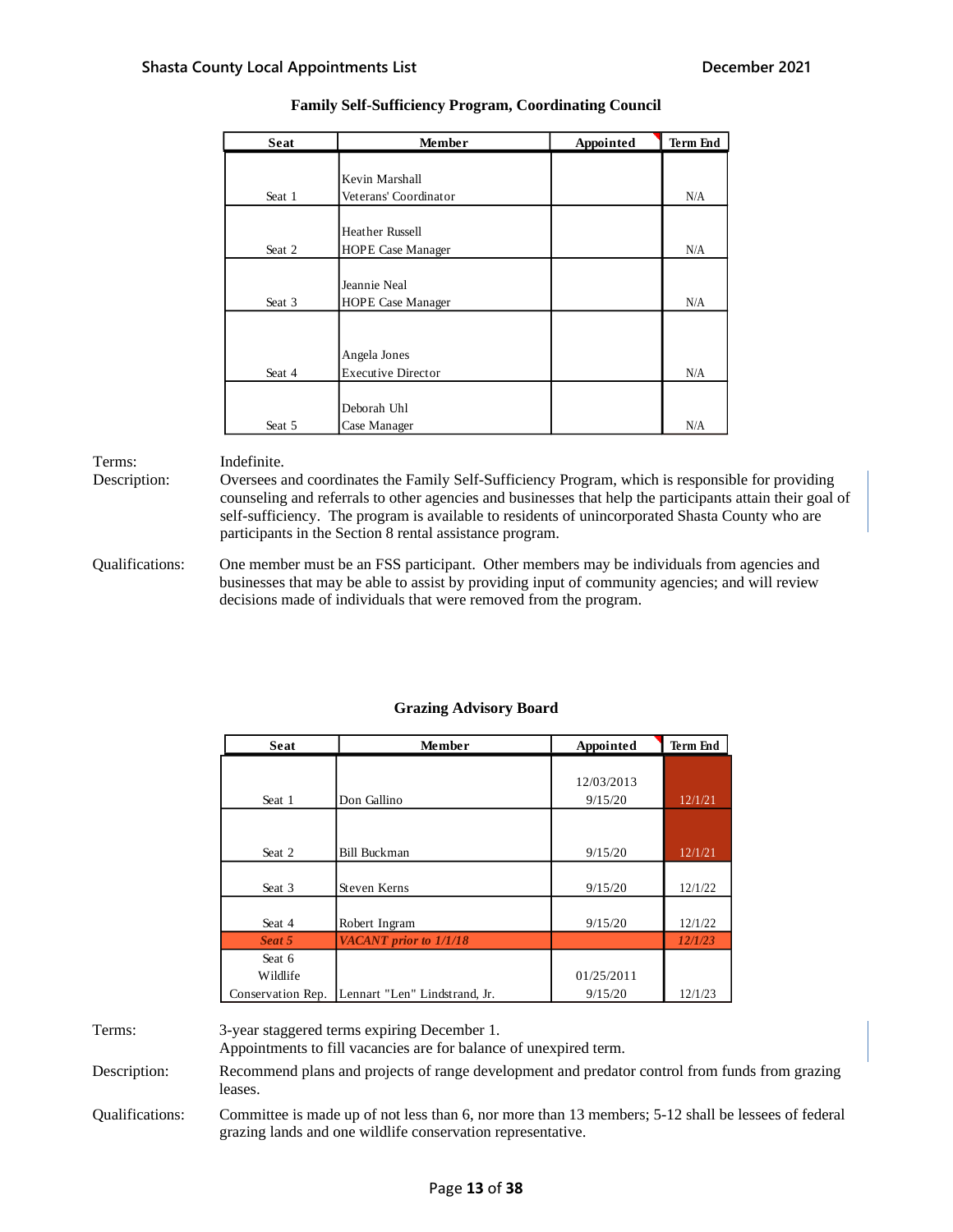#### **Shasta County Local Appointments List County Countries 2021**

| <b>Seat</b> | Member                | Appointed | Term End |
|-------------|-----------------------|-----------|----------|
| Seat 1      |                       |           |          |
| District 1  | VACANT as of $1/1/19$ |           | N/A      |
|             |                       |           |          |
|             |                       |           |          |
| Seat 2      | Leonard Moty          |           |          |
| District 2  | Supervisor            | 9/14/10   | N/A      |
| Seat 3      |                       |           |          |
| District 3  | VACANT as of $1/1/17$ |           | N/A      |
| Seat 4      |                       |           |          |
| District 4  | VACANT as of $1/1/17$ |           | N/A      |
|             |                       |           |          |
|             |                       |           |          |
| Seat 5      | Les Baugh             |           |          |
| District 5  | Supervisor            | 9/14/10   | N/A      |

#### **Historical Heritage Commission**

Terms: Indefinite.

Description: Fosters and promotes the preservation of historical records.

Qualifications: A historical records commission shall be composed of the County Clerk (or his/her designee), the County Librarian (or his/her designee), and two or three additional members for a total of five members.

#### **In-Home Supportive Services Authority Advisory Committee**

| <b>Seat</b>      | <b>Member</b>             | Appointed | Term End             |
|------------------|---------------------------|-----------|----------------------|
| Seat 1           | VACANT prior to 6/15/17   |           | 3/31/21              |
|                  |                           | 10/23/12  |                      |
| Seat 2           |                           | 03/04/14  |                      |
| Consumer         | Elizabeth Slosson         | 02/07/17  | 3/31/20              |
|                  |                           | 03/24/09  |                      |
|                  |                           | 10/23/12  |                      |
|                  |                           | 03/04/14  |                      |
| Seat 3           |                           | 03/24/15  |                      |
| Consumer         | Shyrle De Haven           | 02/07/17  | 3/31/20              |
| Seat 4           |                           |           |                      |
| <b>Consumer</b>  | VACANT as of 7/12/18      |           | 3/31/22              |
| Seat 5           |                           | 2/7/17    |                      |
| Consumer         | Joy Newcom-Wade           | 4/16/19   | 3/31/22              |
| Seat 6           |                           | 2/7/17    |                      |
| Provider         | Sharla Adkins             | 4/16/19   | 3/31/22              |
| Seat 7           |                           |           |                      |
| <b>Provider</b>  | VACANT as of 4/12/19      |           | 3/31/22              |
|                  |                           | 08/03/10  |                      |
|                  |                           | 03/12/13  |                      |
| Seat 8           |                           | 03/15/16  |                      |
| Community Leader | Wendy Longwell            | 4/16/19   | 3/31/22              |
|                  |                           | 03/24/09  |                      |
|                  |                           | 10/23/12  |                      |
| Seat 9           | Evan LeVang               | 03/24/15  |                      |
| Community Leader | <b>Executive Director</b> | 03/27/18  | $3/3\overline{1/21}$ |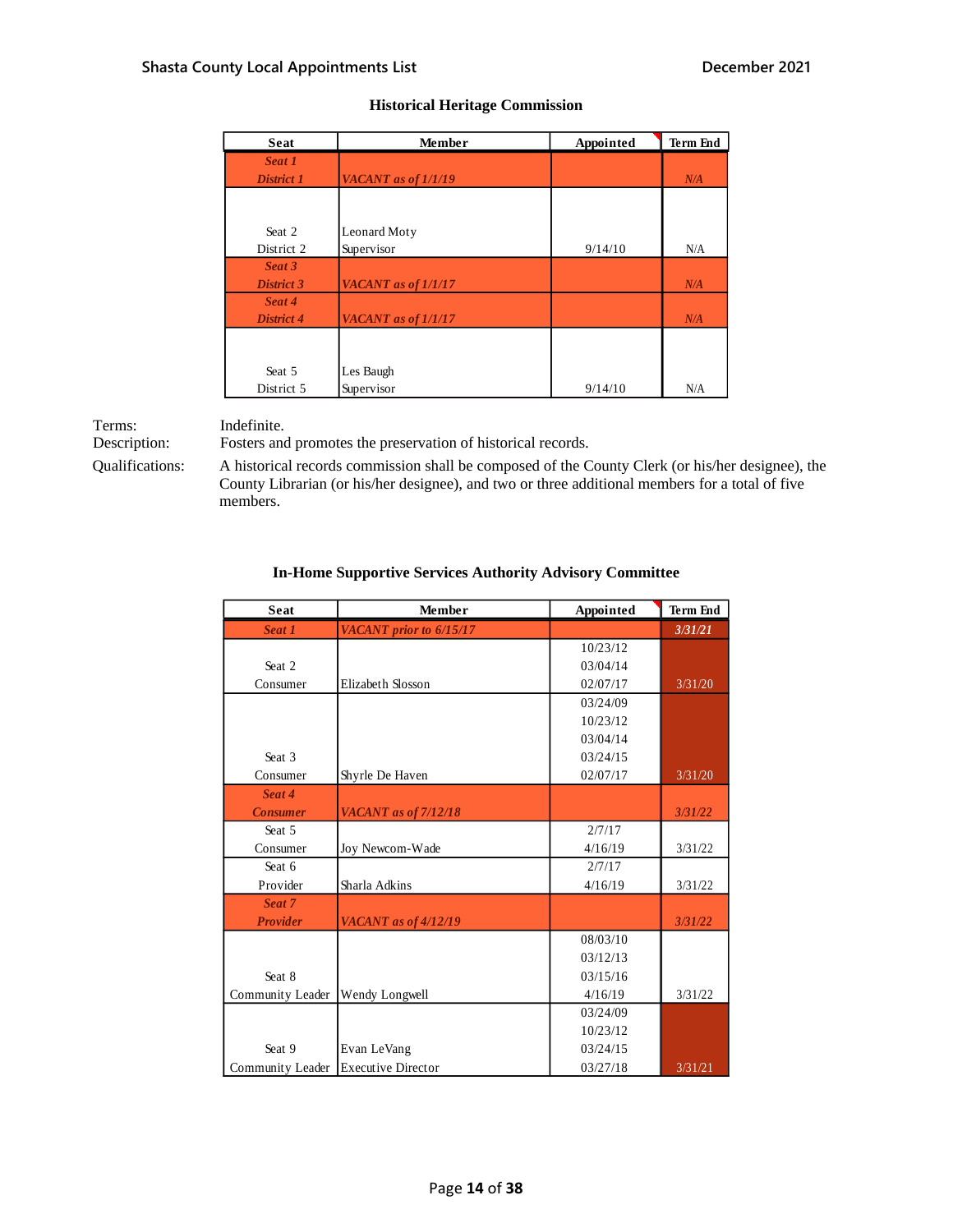# **Shasta County Local Appointments List Constant County 2021**

| Terms:                 | 3-year terms to March 31 <sup>st</sup> .                                                                                                                                                                          |
|------------------------|-------------------------------------------------------------------------------------------------------------------------------------------------------------------------------------------------------------------|
|                        | Application required.                                                                                                                                                                                             |
|                        | Limit of 4 consecutive terms to be served.                                                                                                                                                                        |
| Description:           | Provides advice and submits recommendations to the Board of Supervisors on the preferred mode(s)                                                                                                                  |
|                        | of service to be used in the County for in-home supportive services.                                                                                                                                              |
| <b>Oualifications:</b> | 11 individuals. No less than 50% current or past users of personal assistance services paid for through                                                                                                           |
|                        | public or private funds, or as recipients of in-home supportive services. At least 2 current or former<br>providers of personal assistance services paid for through public or private funds, or providers of in- |
|                        | home supportive services. Individuals who represent organizations that advocate for people with                                                                                                                   |
|                        | disabilities or seniors and individuals from community-based organizations that advocate on behalf of                                                                                                             |
|                        | home care employees may be appointed to the committee. Not more than 1 County employee shall be                                                                                                                   |
|                        | appointed as a member, but the Board of Supervisors may designate any County employee to provide                                                                                                                  |
|                        | ongoing advice and support to the committee.                                                                                                                                                                      |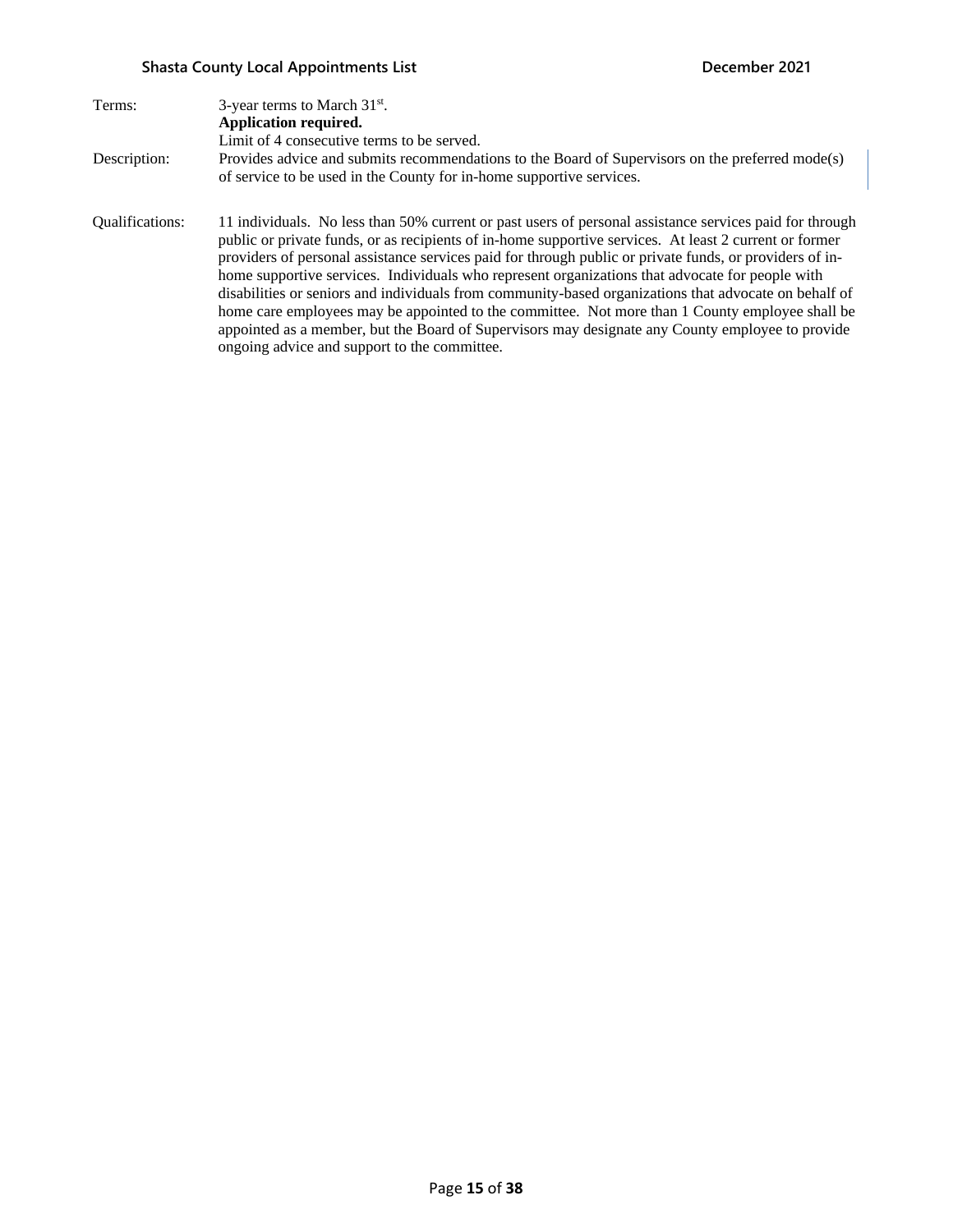| <b>Seat</b>               | Member                             | Appointed             | <b>Term End</b> |
|---------------------------|------------------------------------|-----------------------|-----------------|
|                           |                                    | 04/18/17              |                 |
|                           | <b>Tracie Neal</b>                 | 01/09/18              |                 |
| Seat 1                    | <b>Chief Probation Officer</b>     | 4/23/19               |                 |
| Chief PO                  | Chair                              | 12/8/20               | N/A             |
|                           |                                    |                       |                 |
| Seat 2                    | Michael Johnson                    |                       |                 |
| Sheriff                   | Sheriff-Coroner                    | 12/8/20               | N/A             |
|                           |                                    | 04/18/17              |                 |
|                           |                                    | 01/09/18              |                 |
| Seat 3                    | Stephanie Bridgett                 | 4/23/19               |                 |
| DA                        | District Attorney                  | 12/8/20               | N/A             |
|                           |                                    |                       |                 |
|                           |                                    |                       |                 |
| Seat 4<br>Public Defender | William Bateman<br>Public Defender | 04/23/2019<br>12/8/20 | N/A             |
|                           |                                    |                       |                 |
|                           |                                    |                       |                 |
| Seat 5                    | Mary Rickert                       |                       |                 |
| Supervisor                | Supervisor                         | 4/20/21               | N/A             |
| Seat 6                    |                                    |                       |                 |
| SC Office of              | <b>Judy Flores</b>                 | 01/09/2018            |                 |
| Education                 | Superintendent                     | 12/8/20               | $\rm N/A$       |
|                           |                                    | 04/18/17              |                 |
| Seat 7                    |                                    | 01/09/18              |                 |
| SC Juvenile Justice       |                                    | 4/23/19               |                 |
| Commission                | <b>Steve MacFarland</b>            | 12/8/20               | N/A             |
| Seat 8                    | <b>Bill Schueller</b>              |                       |                 |
| Redding PD                | Redding Chief of Police            | 12/8/20               | N/A             |
|                           |                                    |                       |                 |
| Seat 9                    |                                    | 04/23/2019            |                 |
| Anderson PD               | Lieutenant Steve Blunk             | 12/8/20               | N/A             |
|                           |                                    | 4/18/17               |                 |
|                           |                                    | 01/09/18              |                 |
| Seat $10$                 | Donnell Ewert                      | 4/23/19               |                 |
| Social Srvcs.             | Director of HHSA                   | 12/8/20               | N/A             |
|                           |                                    |                       |                 |
|                           |                                    |                       |                 |
| Seat 11                   | Miguel Rodriguez                   |                       | N/A             |
| Mental Health             | HHSA Branch Dir.-Children's Srvcs. | 11/2/21               |                 |
| Seat 12                   | <b>Michael Burke</b>               |                       |                 |
| Community Rep.            | <b>Executive Director</b>          | 11/2/21               | N/A             |
|                           |                                    | 4/18/17               |                 |
|                           |                                    | 01/09/18              |                 |
| Seat 13                   | Susan Wilson                       | 4/23/19               |                 |
| Community Rep.            | <b>Executive Director</b>          | 12/8/20               | N/A             |
|                           |                                    |                       |                 |
|                           |                                    |                       |                 |
| Seat 14                   | Daryl Kennedy                      | 04/23/2019            |                 |
| Community Rep.            | Juvenile Court Judge               | 12/8/20               | N/A             |

# **Juvenile Justice Coordinating Council**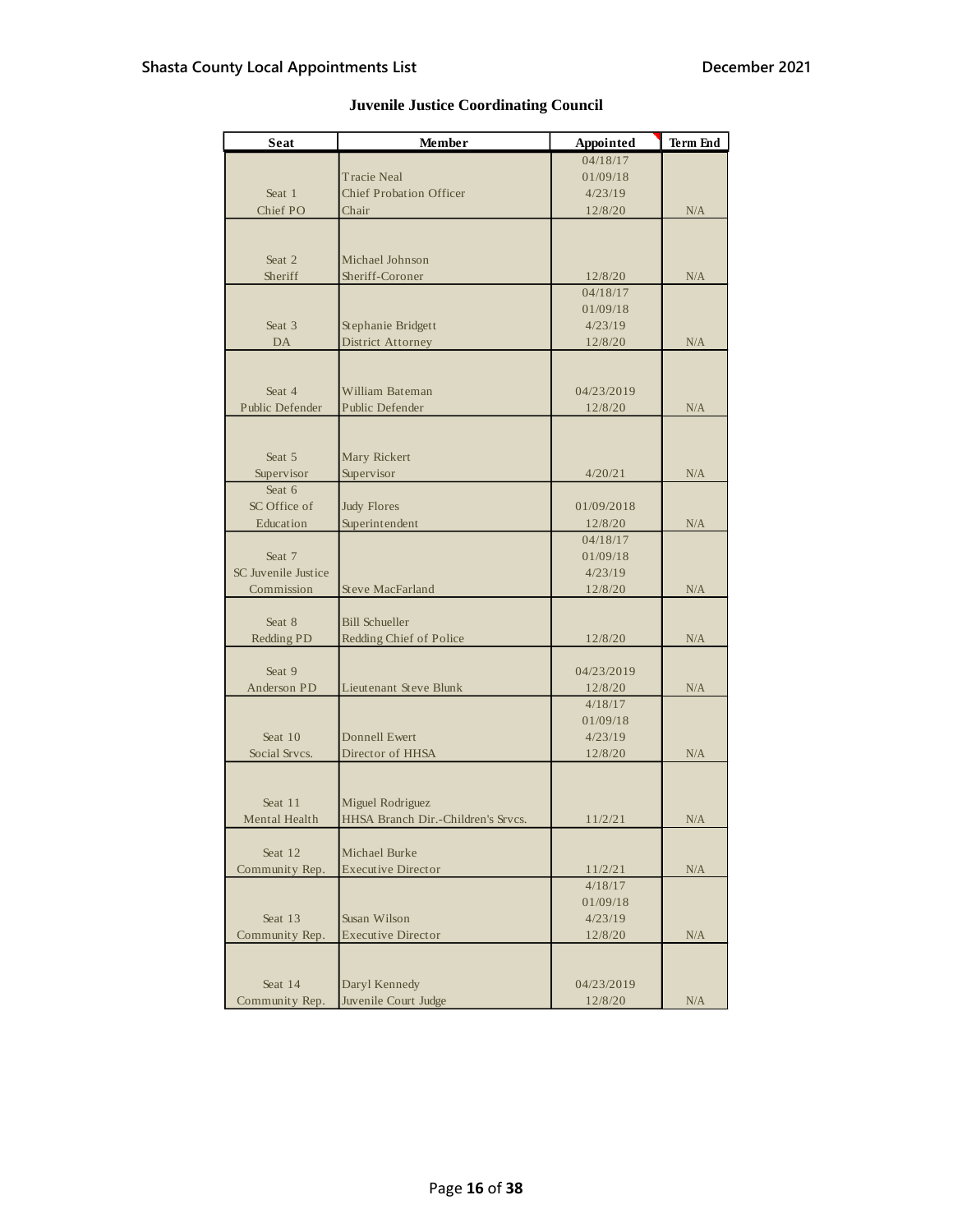| Terms:                 | Indefinite.                                                                                                                                              |
|------------------------|----------------------------------------------------------------------------------------------------------------------------------------------------------|
|                        | Termination of member may be recommended by Chairman to BOS upon motion/majority vote of<br>Council.                                                     |
|                        | If member fails to attend 3 consecutive meetings without authorization or alternate, will result in<br>termination of member.                            |
|                        | Members may resign at any time via written notice to Council.                                                                                            |
|                        | Chair's term is concurrent with term as Chief PO.                                                                                                        |
|                        | Each member serves indefinitely, concurrent with service to represented organization, until<br>membership is terminated or resignation.                  |
| Description:           | Council is responsible for developing a comprehensive, multi-agency juvenile justice plan aimed at<br>curbing crime and delinquency among at-risk youth. |
| <b>Oualifications:</b> | Membership determined by California Welfare & Institutions code; specific members determined by                                                          |
|                        | Board of Supervisors resolution.                                                                                                                         |

| <b>Seat</b>                              | <b>Member</b>                 | Appointed       | <b>Term End</b> |
|------------------------------------------|-------------------------------|-----------------|-----------------|
|                                          |                               |                 |                 |
|                                          |                               |                 |                 |
| Seat 1                                   | Les Baugh                     | Annual          |                 |
| Supervisor                               | Supervisor                    | Appointment     | 1/15/22         |
|                                          |                               |                 |                 |
|                                          |                               |                 |                 |
| Seat 2                                   | Joe Chimenti                  | Annual          |                 |
| Supervisor                               | Supervisor                    | Appointment     | 1/15/22         |
|                                          |                               |                 |                 |
| Alternate 1                              | <b>Mary Rickert</b>           | Annual          |                 |
| Supervisor                               | Supervisor                    | Appointment     | 1/15/22         |
|                                          |                               |                 |                 |
|                                          |                               |                 |                 |
| Seat <sub>3</sub>                        | Pamelyn Morgan                | Annual          |                 |
| City of Shasta Lake                      | Shasta Lake Mayor             | Appointment     | 1/15/22         |
|                                          |                               |                 |                 |
| Alternate 2                              | <b>Stan Neutze</b>            | Annual          |                 |
| City of Anderson                         | <b>Anderson Councilmember</b> | Appointment     | 1/15/22         |
|                                          |                               |                 |                 |
|                                          |                               |                 |                 |
| Seat 4                                   | Mark Mezzano                  | Annual          |                 |
| City of Redding                          | <b>Redding Council Member</b> | Appointment     | 1/15/22         |
| Seat 5                                   |                               |                 |                 |
| Public at Large                          | <b>Larry Russel</b>           | LAFCO Appointee | 1/1/21          |
| Alternate 3                              |                               |                 |                 |
| Public at Large<br>Seat 6                | Katharine Ann Campbell        | LAFCO Appointee | 1/1/22          |
| Special District Rep.                    | <b>Brenda Haynes</b>          |                 | 1/1/20          |
| Seat 7                                   |                               | LAFCO Appointee |                 |
| Special District Rep. Irwin Fust         |                               | LAFCO Appointee | 1/1/20          |
| Alternate 4                              |                               |                 |                 |
| Special District Rep. Patricia A. Clarke |                               | LAFCO Appointee | 1/1/21          |

# **Local Agency Formation Commission**

Terms: 4-year terms to January.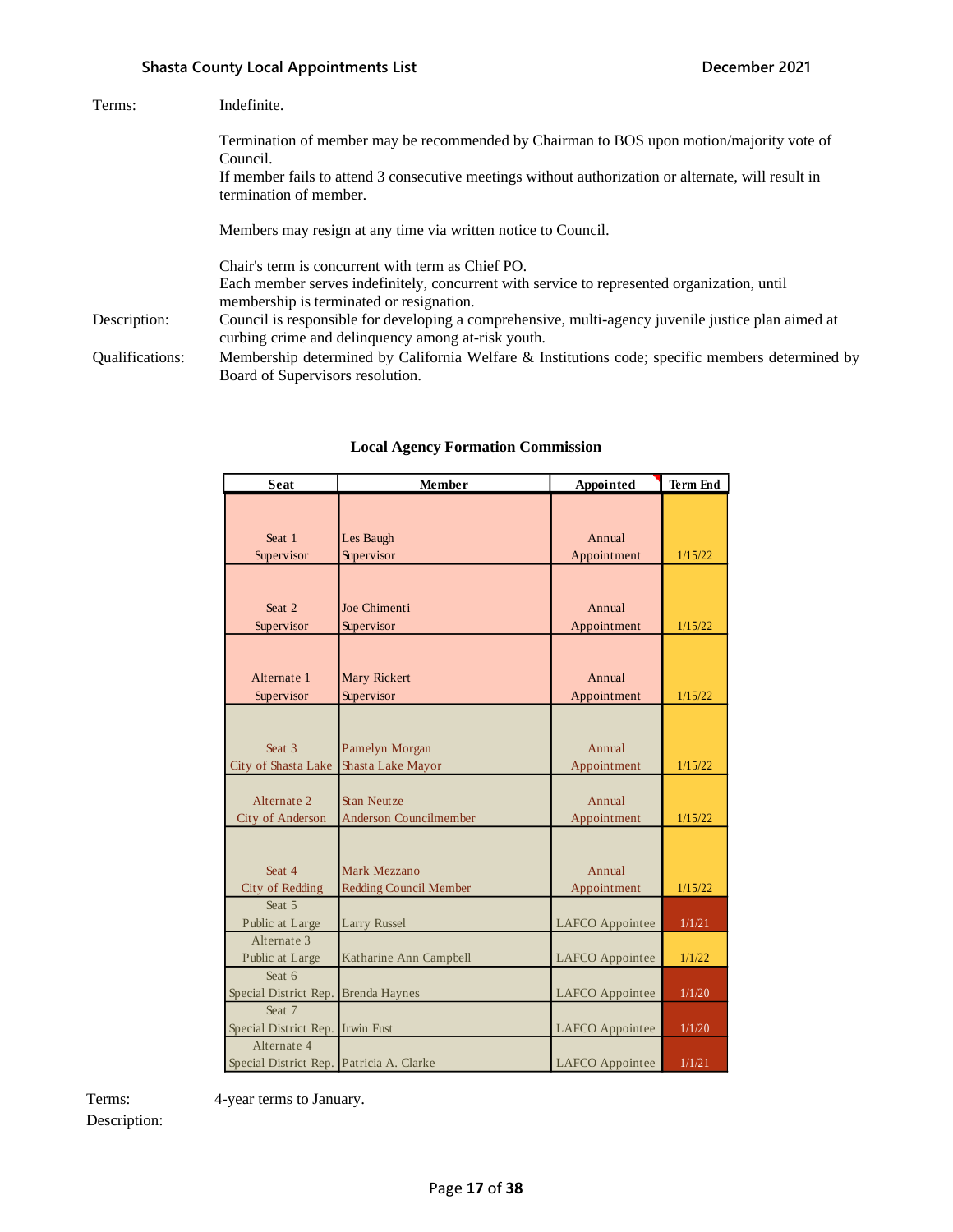#### **Shasta County Local Appointments List County Countries 2021**

Reviews/acts on incorporations, creation of special districts, and adopts standards of procedures for the evaluation of proposals for the creation of cities and special districts, annexations, and boundary changes.

Qualifications: BOS appoints Supervisors. LAFCO appoints district and public at large appointments. City alternates serve one year and alternate between Shasta Lake and Anderson.

| Seat                                   | Member                                 | <b>Appointed</b>   | <b>Term End</b> |
|----------------------------------------|----------------------------------------|--------------------|-----------------|
|                                        |                                        | 12/13/16           |                 |
|                                        |                                        | 1/9/18             |                 |
| Seat 1<br>Star Alfaro                  |                                        | 6/8/18             |                 |
| Consumer                               | Vice President, Relationship Manager   | 6/8/20             | 6/8/22          |
|                                        |                                        | 12/13/16           |                 |
|                                        |                                        | 1/9/18             |                 |
| Seat 2<br>Elizabeth Poole              |                                        | 6/8/18             |                 |
| Consumer                               | <b>Associate Director</b>              | 6/8/20             | 6/8/22          |
| Seat 3                                 |                                        |                    |                 |
| <b>Consumer</b><br><b>VACANT</b>       |                                        |                    | 6/8/22          |
| Seat 4<br>Wendy Waugh                  |                                        | 12/13/16<br>1/9/18 |                 |
| Child Care Prov.                       | <b>Academy Director</b>                | 12/31/20           | 12/31/22        |
| <b>Tessa Buell</b>                     |                                        |                    |                 |
| Seat 5                                 | Child Development Services Manager     |                    |                 |
| Child Care Prov.<br><b>EHS</b>         |                                        | 8/30/21            | 8/31/23         |
|                                        |                                        | 12/13/16           |                 |
|                                        |                                        | 1/9/18             |                 |
| Seat 6                                 | Carol von Brandt                       | 12/31/19           |                 |
| Child Care Prov.<br>Owner/Director     |                                        | 12/1/21            | 12/31/23        |
|                                        |                                        |                    |                 |
|                                        |                                        |                    |                 |
| Seat 7<br>Renee Menefee                |                                        | 1/9/18             |                 |
| Public Agency                          | <b>Executive Director</b>              | 12/31/20           | 12/31/22        |
|                                        |                                        |                    |                 |
|                                        |                                        |                    |                 |
| Seat 8                                 |                                        |                    |                 |
| Public Agency<br>Amy Pendergast        |                                        | 11/18/21           | 11/30/23        |
| Seat 9                                 |                                        |                    |                 |
| Public Agency<br><b>April Matthews</b> |                                        | 2/1/22             | 2/28/23         |
|                                        |                                        | 6/27/13            |                 |
|                                        |                                        | 1/9/18             |                 |
| Seat 10<br>Amanda Keefer               |                                        | 12/31/19           |                 |
| Community Rep.                         | <b>Infant Toddler Services Manager</b> | 12/1/21            | 12/31/23        |
|                                        |                                        |                    |                 |
|                                        |                                        | 01/09/18           |                 |
| Seat 11<br>Debbie Whitmer              |                                        | 6/9/18             |                 |
| Community Rep.                         | Early Childhood Education Instructor   | 6/9/20             | 6/9/22          |
|                                        |                                        |                    |                 |
| Seat 12<br>Michael Burke               |                                        |                    |                 |
| Community Rep.                         | <b>Executive Director</b>              | 5/24/20            | 5/31/22         |
| Seat 13                                |                                        |                    |                 |
| Discretionary<br>Chere Sullivan        |                                        |                    | 11/30/23        |
|                                        |                                        | 11/18/21           |                 |
| Seat 14                                |                                        |                    |                 |
| Discretionary<br>Elena Bramble         |                                        | 2/21/21            | 2/28/23         |
|                                        |                                        |                    |                 |
| Seat 15                                |                                        |                    |                 |
| Discretionary<br>Cassy Leggett         |                                        | 8/22/21            | 8/31/23         |

#### **Local Child and Development Planning Council**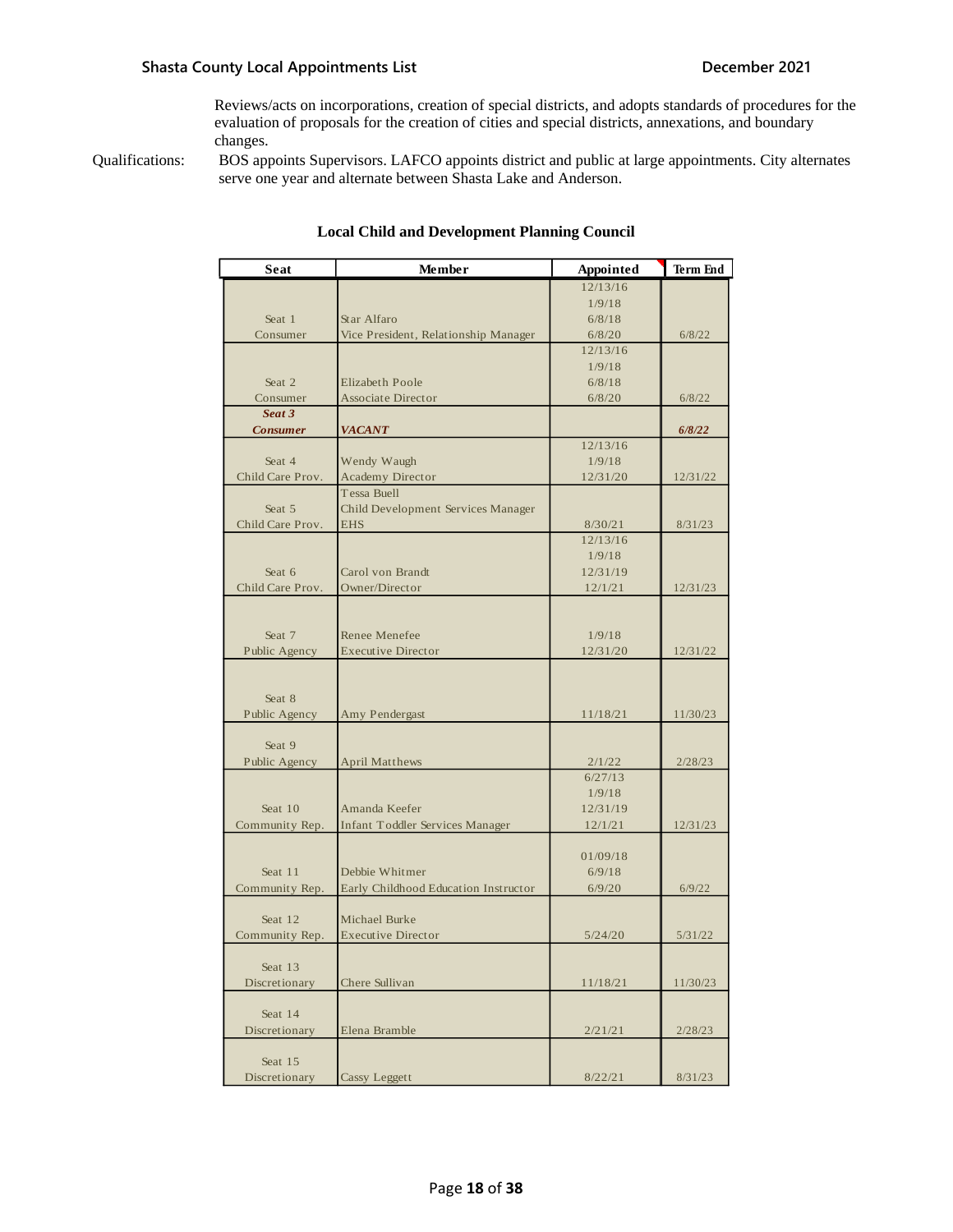# **Shasta County Local Appointments List County County Local Appointments List December 2021**

| Terms:          | 2 years, effective in January of odd-numbered years. Every January, a Membership Certification goes<br>before BOS and members/terms change. Renewable at request of existing Council.                                                                                                                                                                                                                                                                                  |
|-----------------|------------------------------------------------------------------------------------------------------------------------------------------------------------------------------------------------------------------------------------------------------------------------------------------------------------------------------------------------------------------------------------------------------------------------------------------------------------------------|
|                 | When a vacancy occurs, successor fills vacancy for remainder of term of previous appointee.                                                                                                                                                                                                                                                                                                                                                                            |
| Description:    | Assists in providing child care and development services for low-income families, documents results<br>of the needs assessment data for child care, encourages public input regarding local priorities, prepares<br>a county-wide plan regarding child care options, conducts periodic reviews of child care programs<br>funded through the state and county, and consolidates local child care waiting lists.                                                         |
| Qualifications: | 20% of the membership shall be consumers; 20% shall be child care providers, reflective of the range<br>of child care providers in the county; 20% shall be public agency representatives; 20% shall be<br>community representatives, who shall not be child care providers or agencies that contract with the<br>department to provide child care and development services; and the remaining 20% shall be appointed<br>at the discretion of the appointing agencies. |

| Seat          | Member            | <b>Appointed</b> | <b>Term End</b> |
|---------------|-------------------|------------------|-----------------|
| Seat 1        |                   | 06/04/2019       |                 |
| Consumer      | Jessica Mitchell  | 11/3/20          | 12/31/23        |
|               |                   | 2/5/13           |                 |
| Seat 2        |                   | 2/6/16           |                 |
| Family        | Ron Henninger     | 12/10/19         | 12/31/22        |
| Seat 3        |                   | 12/10/2019       |                 |
| Community     | Christine Stewart | 11/3/20          | 12/31/23        |
| Seat 4        |                   | 07/27/21         |                 |
| Community     | Alan Mullikin     | 12/14/21         | 12/31/24        |
|               |                   |                  |                 |
|               |                   |                  |                 |
| Seat 5        |                   | Annual           |                 |
| Supervisor    | Mary Rickert      | Appointment      | 1/15/22         |
|               |                   |                  |                 |
|               |                   |                  |                 |
| Alternate 1   |                   | Annual           |                 |
| Supervisor    | Les Baugh         | Appointment      | 1/15/22         |
| Seat 6        |                   | 12/15/09         |                 |
| Consumer      |                   |                  |                 |
| Seat 7        | Samuel R. Major   | 12/14/21         | 12/31/24        |
| Community     |                   | 04/11/17         |                 |
| (Law Enfcmt.) | Lt. Dale Marlar   | 12/10/19         | 12/31/22        |
|               |                   | 12/13/11         |                 |
| Seat 8        | Charles Menoher   | 12/5/17          |                 |
| Family        | Chair             | 11/3/20          | 12/31/23        |
|               |                   | 12/3/13          |                 |
| Seat 9        |                   | 12/5/17          |                 |
| Community     | Marvin Peterson   | 11/3/20          | 12/31/23        |
| Seat 10       |                   | 07/27/21         |                 |
| Consumer      | Heather D. Jones  | 12/14/21         | 12/31/24        |
| Seat 11       |                   | 06/04/19         |                 |
| Community     | Jo-Ann Medina     | 12/10/19         | 12/31/22        |
| Seat 12       |                   |                  |                 |
| Community     |                   | 06/04/19         |                 |
| (Youth)       | Kalyn Jones       | 12/10/19         | 12/31/22        |
| Seat 13       |                   | 08/21/18         |                 |
| Family        | Connie Webber     | 12/10/19         | 12/31/22        |
|               |                   | 1/12/99          |                 |
| Seat 14       |                   | 6/4/19           |                 |
| Community     | David A. Kehoe    | 12/14/21         | 12/31/24        |
|               |                   |                  |                 |
| Seat 15       |                   | 12/11/18         |                 |
| Family        | Cindy Greene      | 12/14/21         | 12/31/24        |

# **Mental Health, Alcohol and Drug Advisory Board**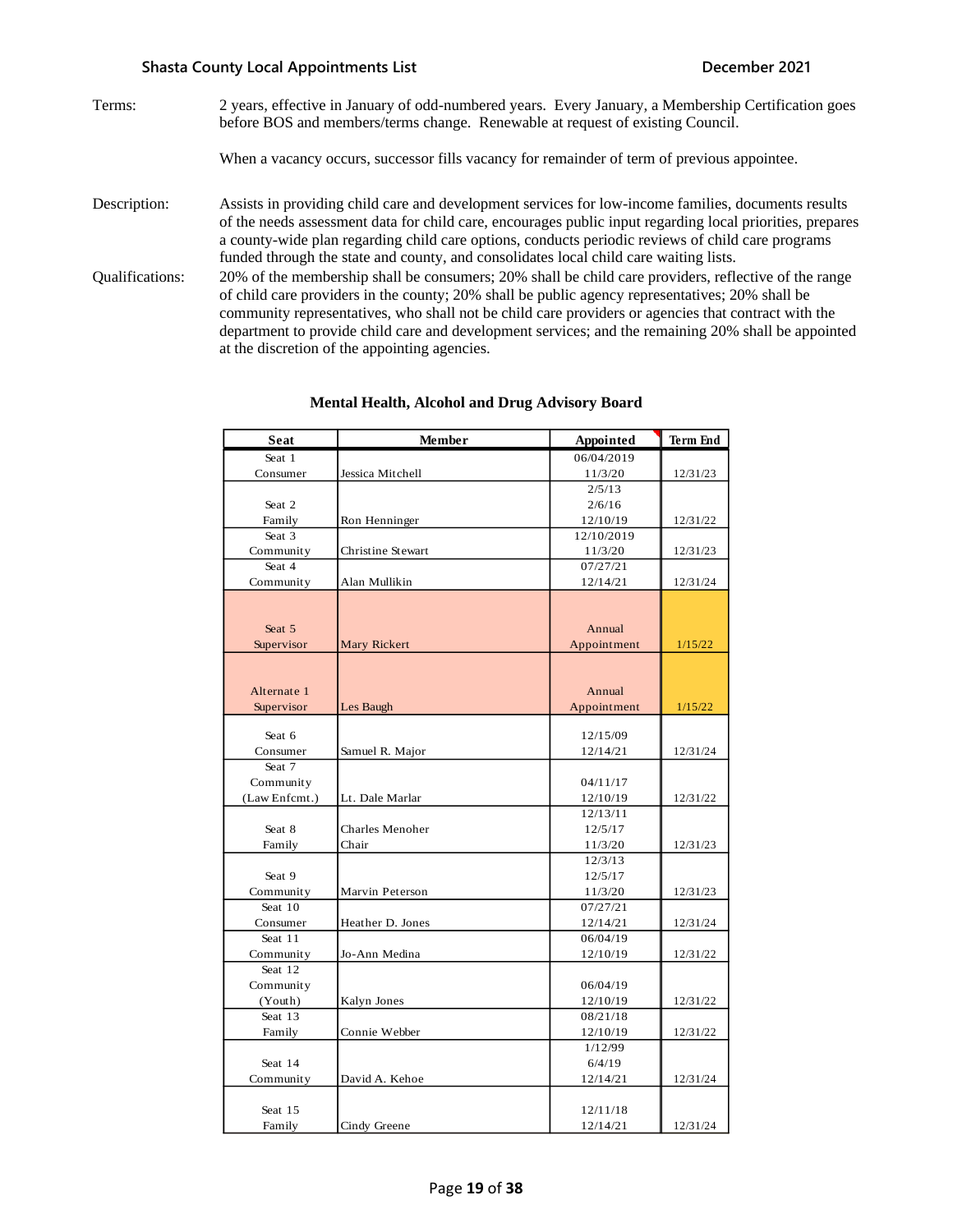#### **Shasta County Local Appointments List December 2021**

| Terms:                 | 3-year staggered terms to January, with approx. 1/3 of members expiring each year.                                                                                                                                                                                                                                                                                           |
|------------------------|------------------------------------------------------------------------------------------------------------------------------------------------------------------------------------------------------------------------------------------------------------------------------------------------------------------------------------------------------------------------------|
|                        | <b>Application Required.</b>                                                                                                                                                                                                                                                                                                                                                 |
| Description:           | Makes recommendations for appointments and oversee the programs of the Mental Health, Alcohol<br>and Drug Department. The MHADAB advises both the Mental Health Director and the Alcohol and<br>Drug Program Administrator in the development of mental health, alcohol, and drug programs and<br>services.                                                                  |
|                        | Contact 225-5900 for detailed application information.                                                                                                                                                                                                                                                                                                                       |
| <b>Oualifications:</b> | Appointees shall have experience and knowledge of the mental health system, shall have a<br>commitment to or a personal interest in education, intervention, and treatment to alleviate substance<br>abuse problems in their community; one member of the Board of Supervisors. Membership should<br>reflect the ethnicity diversity of the client population in the county. |

#### **Northern Sacramento Valley Integrated Regional Water Management – Governing Board**

| <b>Seat</b>      | Member                | Appointed   | <b>Term End</b> |
|------------------|-----------------------|-------------|-----------------|
|                  |                       |             |                 |
|                  |                       |             |                 |
| Seat 1           |                       | Annual      |                 |
| Supervisor       | Leonard Moty          | Appointment | 1/15/22         |
| Seat 2           |                       |             |                 |
| <b>BOS</b> Appt. | VACANT as of 1/20/21  |             | N/A             |
|                  |                       |             |                 |
| Alternate 1      | Chris Muehlbacher     |             |                 |
| BOS Appt.        | GM of Centerville CSD | 1/24/17     | N/A             |

Terms: Supervisors: Annual, appointed via Chairman's Appointments list each January. Appointees: Indefinite

Description: Collaborative effort to enhance coordination of the water resources in the region.

Qualifications: 12 members, with two members from each county of the Six Counties appointed by the Boards of Supervisors. One member from each county shall be a member of that county's Board of Supervisors. The other appointment from each county may have criteria determined by an independent action of each Board of Supervisors and shall be appointed by the full Board of Supervisors within each county. Individual counties may choose to appoint alternate members and such alternate members shall act in accordance with their specific Board's direction.

| <b>Seat</b>         | Member                                                  | Appointed | <b>Term End</b> |
|---------------------|---------------------------------------------------------|-----------|-----------------|
|                     |                                                         |           |                 |
| Seat 1              | Charleen Beard                                          | 10/18/16  |                 |
|                     | Staff Representative Supervising Engineer, Public Works | 01/26/21  | N/A             |
| Alternate 1         |                                                         |           |                 |
| <b>County Staff</b> | <i><b>VACANT</b></i>                                    |           | N/A             |
| Seat 2              |                                                         |           |                 |
| Landowner/Citizen   |                                                         | 3/22/11   |                 |
| Representative      | Eric Wedemeyer                                          | 01/26/21  | N/A             |

#### **Northern Sacramento Valley Integrated Regional Water Management – Technical Advisory Board**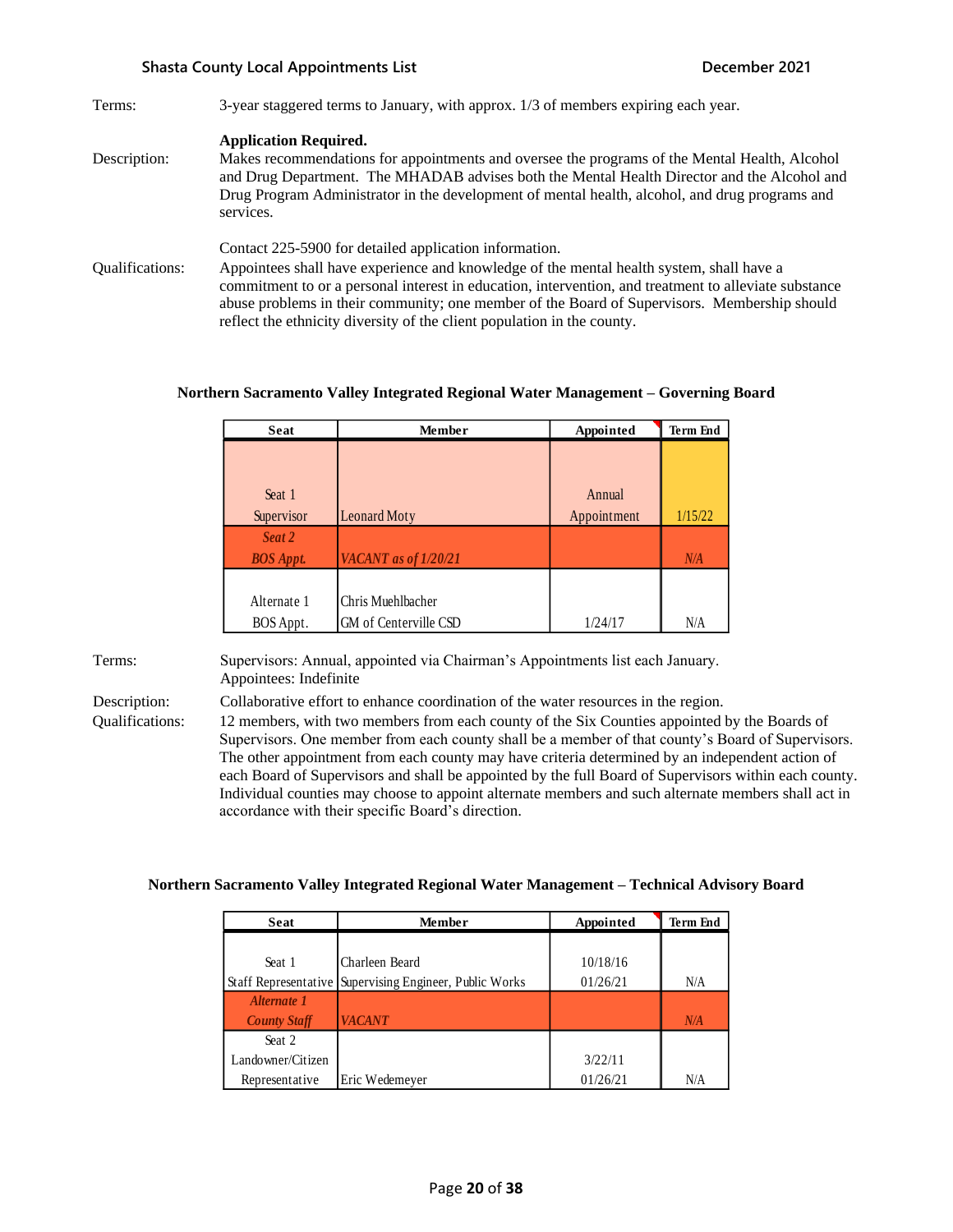| Terms:          | County appointments reconsidered every 2 years or as positions are vacated.                                                                                                                                                                                                                                              |
|-----------------|--------------------------------------------------------------------------------------------------------------------------------------------------------------------------------------------------------------------------------------------------------------------------------------------------------------------------|
|                 | NSV IRWM Governing Board members are not eligible to serve on the Technical Advisory<br>Committee.                                                                                                                                                                                                                       |
|                 | Shasta County reps have been appointed with no term limits.                                                                                                                                                                                                                                                              |
| Description:    | Collaborative effort to enhance coordination of the water resources in the region.                                                                                                                                                                                                                                       |
| Qualifications: | One staff person from each county, one landowner representative from each county, one<br>representative from the state Department of Water Resources (DWR), one representative from the<br>Northern California Water Association (NCWA), and three "at-large" public interest representatives<br>from within the region. |
|                 | Landowner and staff appointments will be made by the Boards of Supervisors of each county.                                                                                                                                                                                                                               |
|                 | The DWR and NCWA representatives shall be self-appointed from within their respective                                                                                                                                                                                                                                    |
|                 | organization.                                                                                                                                                                                                                                                                                                            |

The "at-large" public interest representatives shall be appointed by the full NSV IRWM Board.

| <b>Seat</b> | <b>Member</b>    | Appointed  | Term End |
|-------------|------------------|------------|----------|
|             |                  | 06/13/2017 |          |
| Seat 1      | Randall Hempling | 8/10/21    | 8/31/25  |
|             |                  |            |          |
|             | Dean Germano     | 6/13/2017  |          |
| Seat 2      | <b>CEO</b>       | 6/25/19    | 8/31/23  |
|             |                  | 8/13/2013  |          |
| Seat 3      | Dave Jones       | 6/25/19    | 8/31/23  |
|             |                  |            |          |
|             | Donnell Ewert    | 06/13/2017 |          |
| Seat 4      | Director of HHSA | 8/10/21    | 8/31/25  |

#### **Partnership HealthPlan of California Commission**

Terms: 4-year terms to the end of August, with 2-year staggered terms.

May serve more than one term.

Description: A multi-county commission that creates an improved managed health care plan for Medi-Cal recipients.

Qualifications: One Commissioner shall be the Shasta County Health and Human Services Agency Director or his/her designee; additional Commissioners shall be nominated by the Shasta Health Assessment & Redesign Collaborative (SHARC) and/or local health care providers that serve Medi-Cal beneficiaries. Members appointed by BOS based upon number of Medi-Cal beneficiaries enrolled in the health care plan.

#### **Planning Commission**

| <b>Seat</b> | Member             | Appointed  | <b>Term End</b> |
|-------------|--------------------|------------|-----------------|
|             |                    | 11/1/11    |                 |
| Seat 1      |                    | 1/13/15    |                 |
| District 1  | James Chapin       | 1/8/19     | 1/9/23          |
|             |                    | 7/28/15    |                 |
| Seat 2      |                    | 1/10/17    |                 |
| District 2  | Tim MacLean        | 1/12/21    | 1/13/25         |
| Seat 3      |                    | 01/24/2017 |                 |
| District 3  | <b>Steve Kerns</b> | 1/12/21    | 1/13/25         |
|             |                    |            |                 |
| Seat 4      |                    |            |                 |
| District 4  | Donn Walgamuth     | 2/2/21     | 1/13/25         |
|             |                    | 11/5/13    |                 |
| Seat 5      |                    | 1/13/15    |                 |
| District 5  | Patrick Wallner    | 1/8/19     | 1/9/23          |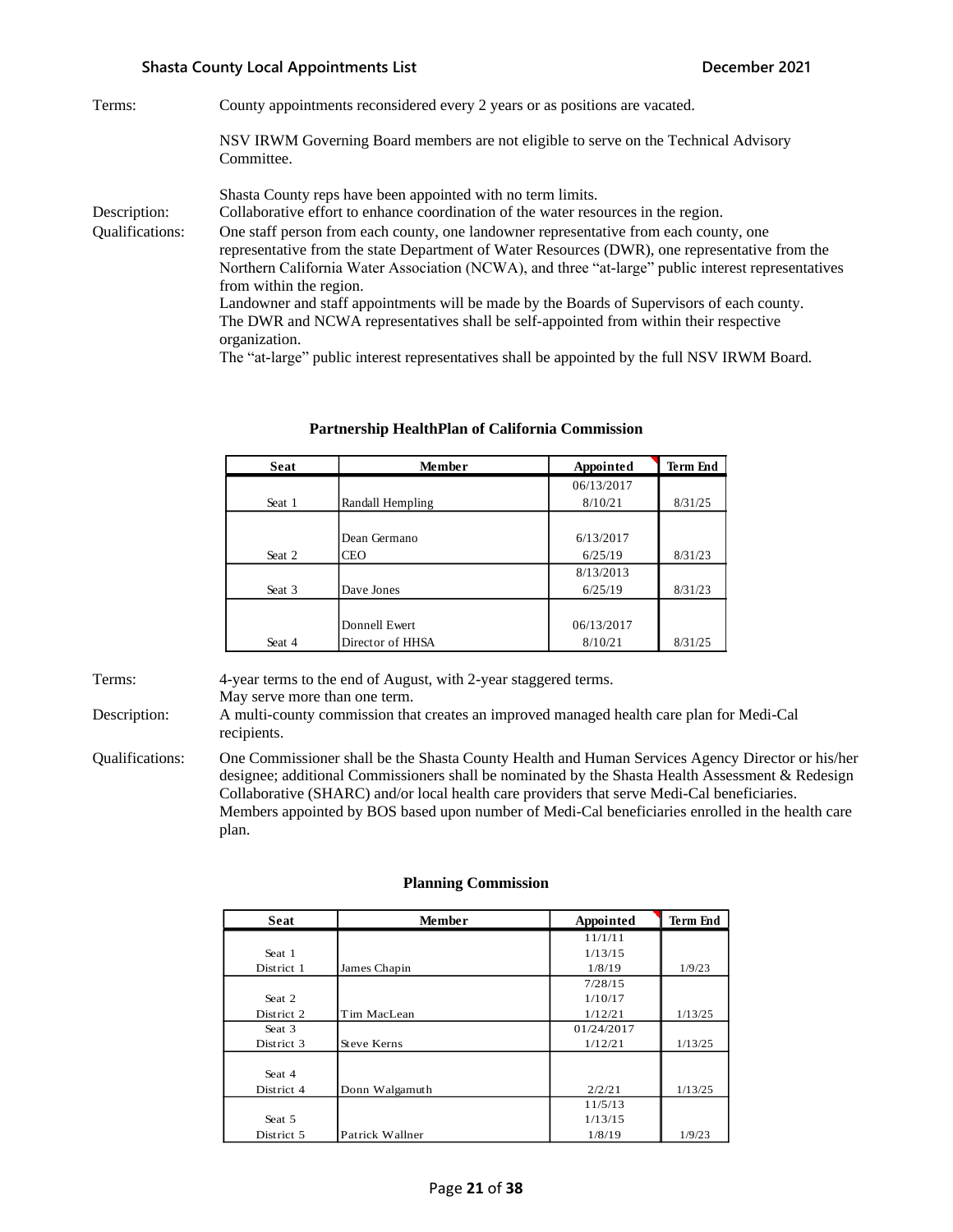Terms: 4-year terms to noon of second Monday after January 1<sup>st</sup> in year District Supervisor takes office.

Description: Reviews and acts upon proposals to amend general plan or adopt or amend specific plans; acts as a board of zoning adjustment; approves, conditions or disapproves tentative subdivision maps; makes recommendations to the Board of Supervisors on proposals to amend zoning plans.

Qualifications: Resident of County and of district of the member of the Board of Supervisors who appoints that commissioner; may not be a County employee or hold any incompatible public office.

| <b>Seat</b>           | Member                               | <b>Appointed</b> | <b>Term End</b> |
|-----------------------|--------------------------------------|------------------|-----------------|
| Seat 1                |                                      |                  |                 |
| <b>General Member</b> | VACANT as of July 2021               | 3/24/20          | 3/31/23         |
|                       |                                      | 3/23/04          |                 |
|                       |                                      | 3/20/07          |                 |
|                       |                                      | 3/26/13          |                 |
| Seat 2                | John Coe, M.D., Mercy Family Health  | 4/12/16          |                 |
| General Member        | District 1                           | 3/26/19          | 3/31/22         |
| Seat 3                |                                      | 12/11/18         |                 |
| General Member        | Judith Menoher, Ed.D.                | 12/14/21         | 3/31/24         |
| Seat 4                | Kristen Lyons, Shasta Family YMCA    | 1/9/2018         |                 |
| <b>General Member</b> | District 1                           | 3/26/19          | 3/31/22         |
|                       |                                      |                  |                 |
| Seat 5                | Toni Donovan, Planned Prnthd NorCal  | 1/9/2018         |                 |
| General Member        | District 4                           | 3/26/19          | 3/31/22         |
|                       |                                      | 4/12/16          |                 |
| Seat 6                | Mike Mangas, Dignity Health          | 4/10/18          |                 |
| General Member        | District 1                           | 12/14/21         | 3/31/24         |
|                       | Kristie Stephens, Simpson University | 4/12/16          |                 |
| Seat 7                | Chair                                | 4/10/18          |                 |
| <b>General Member</b> | District 3                           | 12/14/21         | 3/31/24         |
| Seat 8                |                                      |                  |                 |
| <b>General Member</b> | VACANT as of October 2021            |                  | 3/31/23         |
|                       |                                      |                  |                 |
| Seat 9                | Laura Dougan, Shasta Comm. Hlth Ctr. | 04/10/18         |                 |
| General Member        | District 1                           | 12/14/21         | 3/31/24         |
| Seat 10               |                                      | 03/24/20         |                 |
| General Member        | Kay Kobe                             | 12/14/21         | 3/31/24         |
|                       |                                      | 1/4/11           |                 |
|                       |                                      | 12/3/13          |                 |
| Seat 11               | Richard D. Yoder, M.D.               | 5/16/17          |                 |
| District 1            | Retired Physician                    | 2/4/20           | 3/31/23         |
| Seat 12               |                                      |                  |                 |
| District 2            | Elena Paul                           | 12/10/19         | 3/31/22         |
| Seat 13               | Sharon Hanson                        |                  |                 |
| District 3            | Fall River Health Center             | 4/23/19          | 3/31/22         |
| Seat 14               | Ann Morningstar                      | 03/21/2017       |                 |
| District 4            | Shasta Mosquito & Vetr Ctrl.         | 2/4/20           | 3/31/23         |
| Seat 15               |                                      | 04/23/2019       |                 |
| District 5            | DeAnna Gallagher                     | 2/4/20           | 3/31/23         |

#### **Public Health Advisory Board**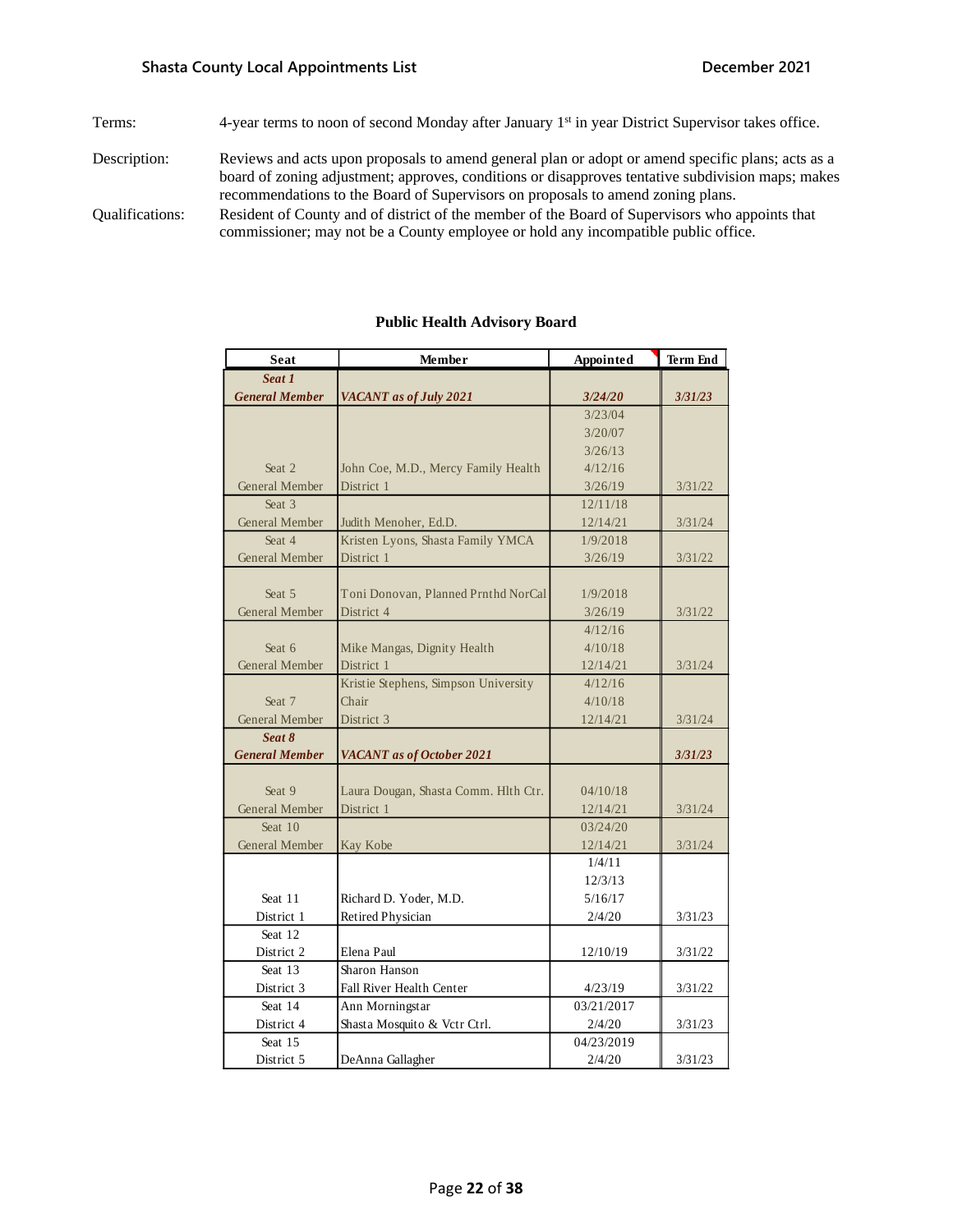#### **Shasta County Local Appointments List County County Local Appointments List December 2021**

| Terms:          | 3-year staggered terms to beginning April 1 and ending March 31. Staggered terms, with 5 members<br>expiring each year.                                                                                                                                                                                                                                                                                                                                                                                                                                                                                                                                                                                                                                                                                                                                                                                                                                                                                                    |
|-----------------|----------------------------------------------------------------------------------------------------------------------------------------------------------------------------------------------------------------------------------------------------------------------------------------------------------------------------------------------------------------------------------------------------------------------------------------------------------------------------------------------------------------------------------------------------------------------------------------------------------------------------------------------------------------------------------------------------------------------------------------------------------------------------------------------------------------------------------------------------------------------------------------------------------------------------------------------------------------------------------------------------------------------------|
|                 | New members replacing a member who did not complete their term will serve for the remainder of<br>that term and then may be reappointed a new 3-year term by the BOS.                                                                                                                                                                                                                                                                                                                                                                                                                                                                                                                                                                                                                                                                                                                                                                                                                                                      |
| Description:    | Advises and assists the Department on the Department's efforts to address the issues affecting the<br>health of the community, and reports to the Board of Supervisors on a periodic basis.                                                                                                                                                                                                                                                                                                                                                                                                                                                                                                                                                                                                                                                                                                                                                                                                                                |
| Qualifications: | At least 9 and no more than 15 representatives from the following categories: health clinic, hospital,<br>or other medical service agency; a health practitioner; a senior citizen or agency providing services<br>primarily to senior citizens; a community-based organization; a Department of Public Health<br>client/customer or parent/guardian of a client/customer; a representative of a local school, School<br>District, or County Office of Education; a representative of a Community health-related coalition; an<br>advocate for the age zero to five population, or a representative of the Shasta County Children and<br>Families First Commission; a representative from an environmental Health Agency; a representative<br>from a business community, faith-based community, ethnic population, partnership for the Public's<br>Health group or other group partnering in Public Health activities; and individuals from the Board of<br>Supervisors, one from each supervisorial district as assigned. |

| Seat                  | Member                           | Appointed | Term End |
|-----------------------|----------------------------------|-----------|----------|
|                       |                                  |           |          |
|                       |                                  |           |          |
| Seat 1                | Daryl Kennedy                    |           |          |
| Judge/designee        | Juvenile Court Judge             | 8/1/17    | N/A      |
| Seat 2                | Susan Cresto Baker               |           |          |
| Judge/designee        | (Judge Molly Bigelow designee)   | 12/8/16   | N/A      |
| Seat 3                | Robert Harding                   |           |          |
| Judge/designee        | (Judge Tamara L. Wood designee)  | 12/8/16   | N/A      |
| Seat 4                | Karen Keating Jahr               |           |          |
| Judge/designee        | (Judge Gary G. Gibson designee)  | 12/8/16   | N/A      |
| Seat 5                | Kerry Conforti                   |           |          |
| Judge/designee        | (Judge J. Daniel Flynn designee) | 3/1/18    | N/A      |
|                       |                                  | 9/15/09   |          |
|                       |                                  | 3/24/15   |          |
|                       |                                  | 7/25/17   |          |
|                       |                                  | 1/8/19    |          |
| Seat 6                |                                  | 1/14/20   |          |
| BOS Appt.             | Jeffrey Gorder                   | 1/26/21   | 1/15/22  |
|                       |                                  | 7/25/17   |          |
| Seat 7                |                                  | 1/8/19    |          |
| <b>BOS Chairman's</b> |                                  | 1/14/20   |          |
| Designee              | Nannette J. Stomberg             | 1/26/21   | 1/15/22  |

#### **Public Law Library Board of Trustees**

Terms: Judges/designees: Indefinite.

BOS Chair/designee: term expires at appt. of new Chair.

BOS Appointee: County resident, 1-year term exp. in January.

Description: Governs the Shasta County Law Library.

Qualifications: The judges of the Superior Court elect either 4 or 5 trustees or designees; the Chair of the Board of Supervisors or a designee; additional members of the State Bar as necessary to have at least 6 and not more than 7 members. No more than 2 law library trustees may be residents of the county who are not judges, members of the State Bar, or members of the Board of Supervisors. Judges are empowered to appoint a member of the bar in their place; no terms.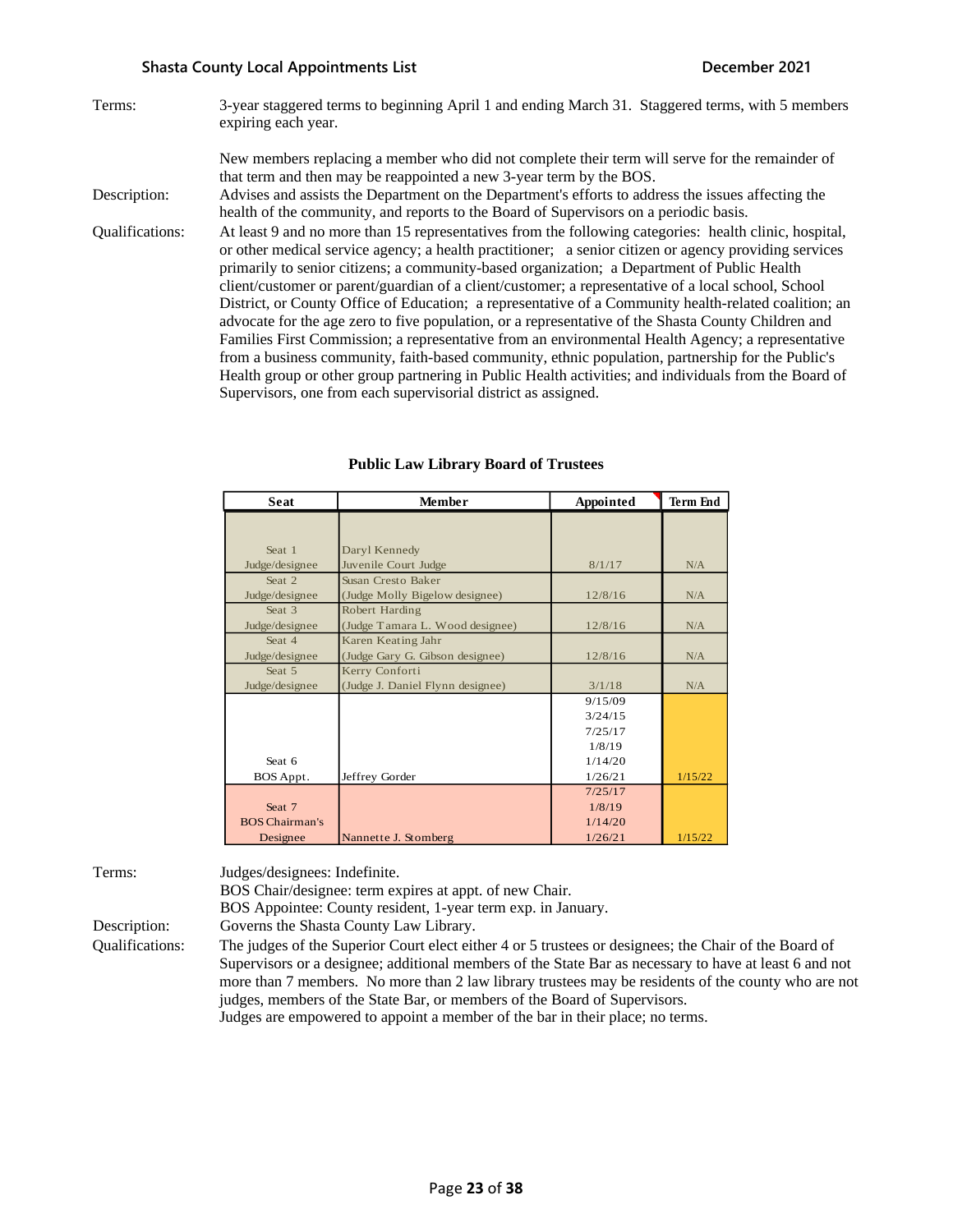| <b>Seat</b> | Member                   | Appointed | Term End |
|-------------|--------------------------|-----------|----------|
|             |                          |           |          |
|             |                          |           |          |
| Seat 1      | Stephanie Bridgett       |           |          |
| DA/designee | District Attorney        |           | N/A      |
|             |                          |           |          |
| Seat 2      | <b>Matthew Pontes</b>    |           |          |
| $CAO$ /rep. | County Executive Officer |           | N/A      |
| Seat 3      |                          |           |          |
| BOS Appt.   | Mary Spence              | 2/9/10    | N/A      |

#### **Real Estate Fraud Prosecution Trust Fund Committee**

Terms: Indefinite, except for non-voting member with 1-year term.

Description: The Real Estate Fraud Prosecution Trust Fund Committee directs the use of the funds collected by the Recorder's Office for the recording of certain real estate instruments.

Qualifications: Per Reso. No. 2009-022, composed of the District Attorney or representative, County Administrative Officer or representative, and chief officer responsible for consumer protection within the county or a representative.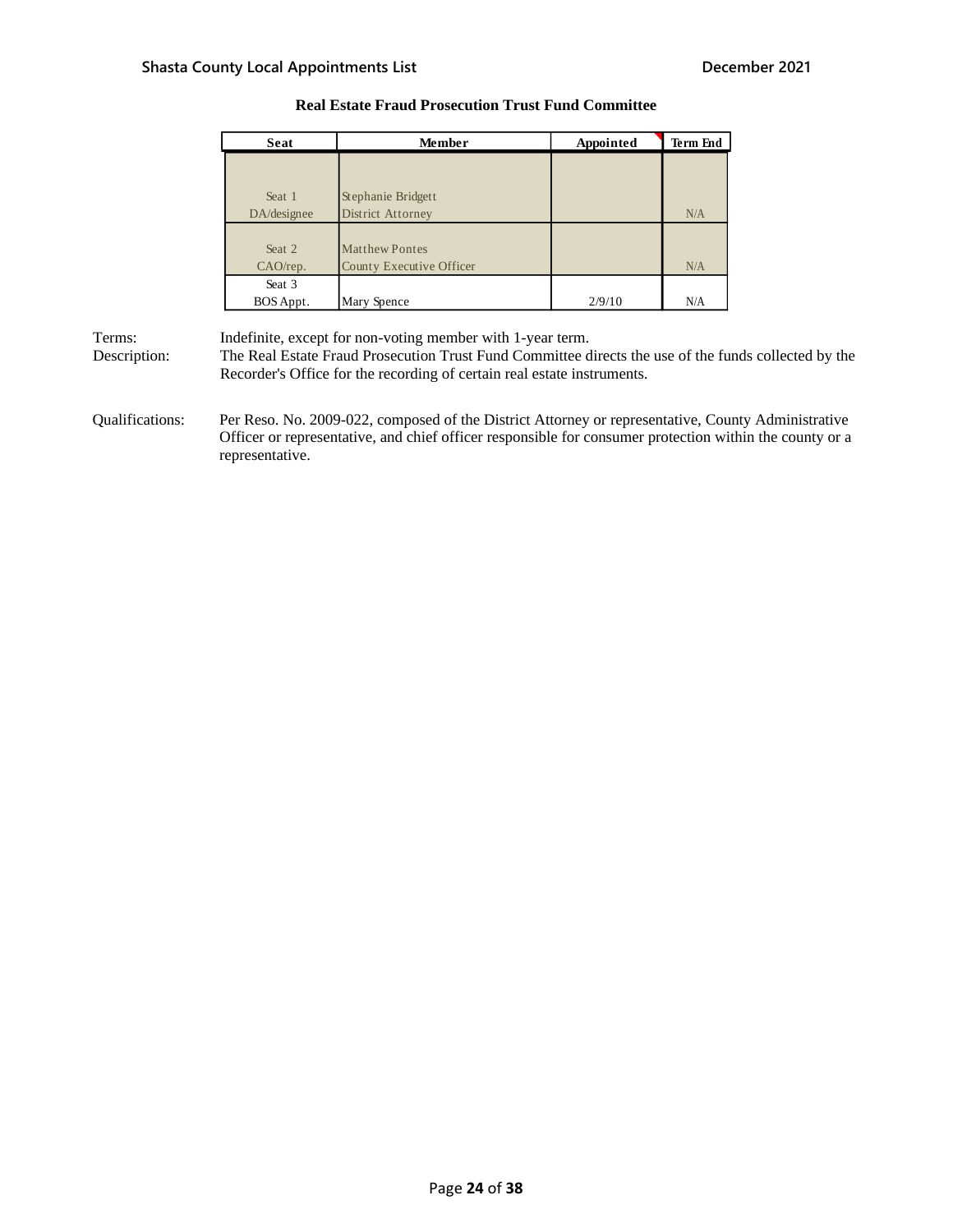| Seat                           | Member                                | Appointed    | <b>Term End</b> |
|--------------------------------|---------------------------------------|--------------|-----------------|
|                                |                                       |              |                 |
|                                |                                       |              |                 |
| Seat 1<br>Sheriff              | Michael L. Johnson<br>Sheriff-Coroner | Per PEN Code | N/A             |
|                                |                                       |              |                 |
|                                |                                       |              |                 |
| Alternate 1                    | Jason Barnhart                        |              |                 |
| Undersheriff                   | Undersheriff                          | Designee     | N/A             |
|                                |                                       |              |                 |
| Seat 2                         | Stephanie Bridgett                    |              |                 |
| DA                             | District Attorney                     | Per PEN Code | N/A             |
|                                |                                       |              |                 |
|                                |                                       |              |                 |
| Alternate 2                    | Ben Hanna                             |              |                 |
| Deputy DA                      | Deputy District Attorney              | Designee     | N/A             |
| Seat <sub>3</sub>              | <b>Bill Schueller</b>                 |              |                 |
| <b>Redding Police</b>          | Redding Chief of Police               | Per PEN Code | N/A             |
|                                |                                       |              |                 |
| Alternate 3                    |                                       |              |                 |
| <b>Redding Police</b>          | Captain Eric Wallace                  | Designee     | N/A             |
| Seat 4                         | Michael L. Johnson                    |              |                 |
| <b>Anderson Police</b>         | <b>Anderson Chief of Police</b>       | Per PEN Code | N/A             |
|                                |                                       |              |                 |
| Alternate 4                    |                                       |              |                 |
| <b>Anderson Police</b>         | Lieutenant Steve Blunk                | Designee     | N/A             |
| Seat 5                         |                                       |              |                 |
| City of Redding                | Julie Winter                          | Annual       |                 |
| Mayor/Council                  | <b>Redding Council Member</b>         | Appointment  | N/A             |
|                                |                                       |              |                 |
|                                |                                       |              |                 |
| Seat 6                         | <b>Tracie Neal</b>                    |              |                 |
| Member at Large<br>Alternate 5 | <b>Chief Probation Officer</b>        | Per PEN Code | N/A             |
| Member at Large                | Chelsey Chappelle                     | Designee     | N/A             |
|                                |                                       |              |                 |
|                                |                                       |              |                 |
| Seat 7                         | <b>Patrick Jones</b>                  | Annual       |                 |
| Supervisor                     | Supervisor                            | Appointment  | 1/15/22         |

#### **Remote Access Network Board**

Terms: Indefinite.

Description: Advisory board; determines placement of RAN equipment; coordinates acceptance, delivery, & installation; and develops procedures regarding the equipment.

Qualifications: One representative of the Board of Supervisors, Sheriff, District Attorney, Chiefs of Police of the Cities of Anderson and Redding, Mayor of the City of Redding (or Councilman), and one member at large.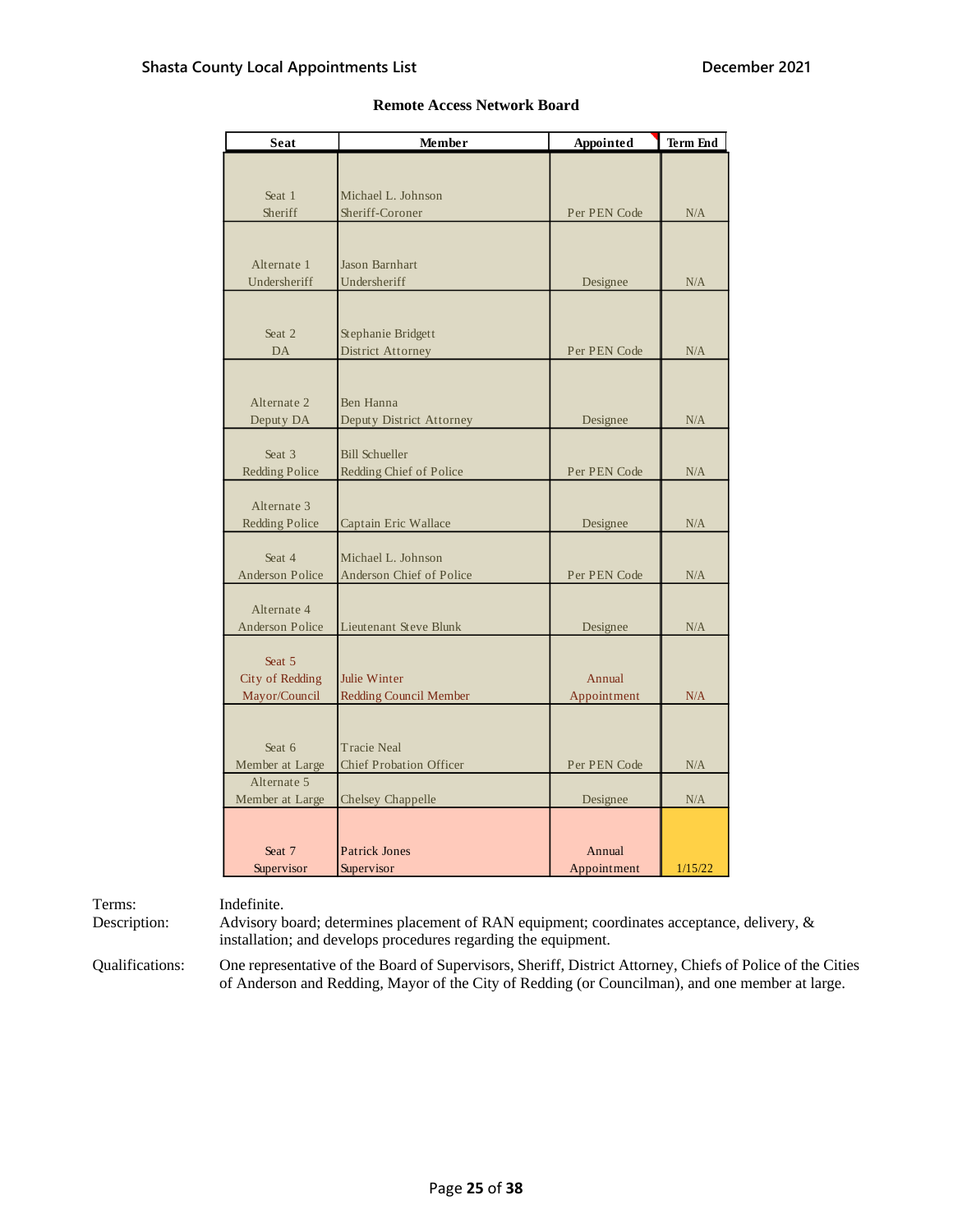#### **Shasta County Local Appointments List December 2021**

| <b>Seat</b>            | <b>Member</b> | Appointed   | Term End |
|------------------------|---------------|-------------|----------|
|                        |               | 2/26/13     |          |
| Seat 1                 |               | 12/13/16    |          |
| Landowner              | Glenn Hawes   | 1/5/21      | 12/31/24 |
|                        |               |             |          |
|                        | Leonard Moty  |             |          |
| Seat 2                 | Chairman      | Annual      |          |
| <b>Public Interest</b> | Supervisor    | Appointment | 1/15/22  |
|                        |               |             |          |
|                        |               |             |          |
| Alternate 1            | Mary Rickert  | Annual      |          |
| <b>Public Interest</b> | Supervisor    | Appointment | 1/15/22  |

#### **Sacramento River Forum**

Terms: 4-year staggered terms to December 31.

Description: To preserve remaining riparian habitat and reestablish a continuous riparian ecosystem along the Sacramento River between Redding and Verona.

Qualifications: Board of Supervisors appoints two members, one representing public interest and one representing landowners.

#### **Sacramento Valley Basinwide Air Pollution Control Council**

| Seat               | Member               | Appointed   | Term End |
|--------------------|----------------------|-------------|----------|
|                    |                      |             |          |
|                    |                      |             |          |
| Seat 1             | <b>Patrick Jones</b> | Annual      |          |
| <b>APCB</b> Member | Supervisor           | Appointment | 1/15/22  |

Terms: Annual terms to January.

One APCB Member appointed by Air Pollution Control Board each year.

Description: Multi-county; carries out the follow activities: Smoke Management Program; Rice Straw Burning Reduction Act of 1991; Conditional Rice Straw Burning Permit Program for Sacramento Valley Air Basin; and assists districts in the Sacramento Valley Air Basin in coordinating all air pollution control activities to ensure that the entire Sacramento Valley Air Basin is, or will be, in compliance with the requirements of State and Federal law.

Qualifications: Air Pollution Control Board appoints one member each year.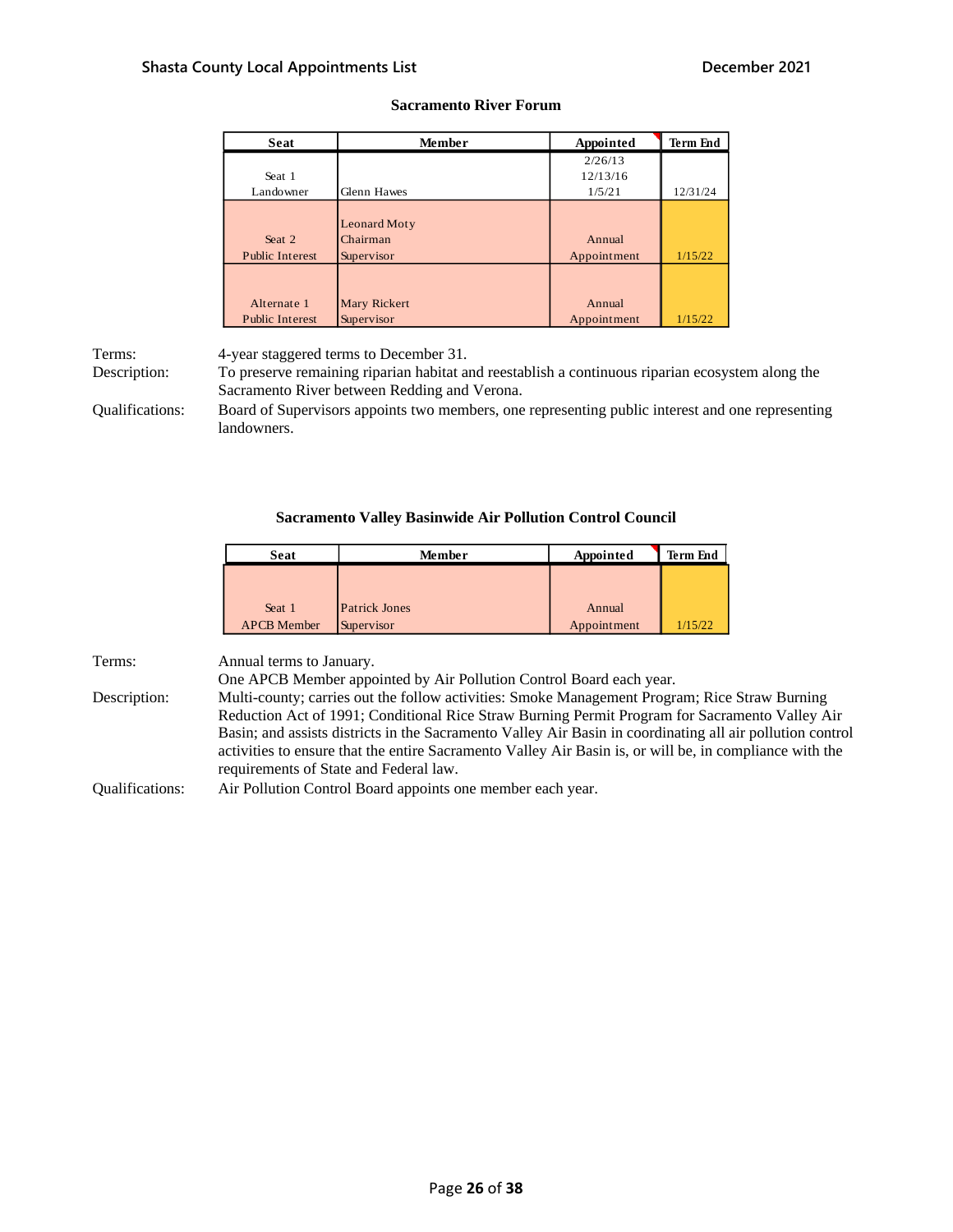| <b>Seat</b>        | <b>Member</b>                                | Appointed | <b>Term End</b> |
|--------------------|----------------------------------------------|-----------|-----------------|
|                    |                                              |           |                 |
| Seat 1             | <b>Matthew Pontes</b>                        |           |                 |
| County CEO         | County Executive Officer                     |           | N/A             |
|                    |                                              |           |                 |
|                    |                                              |           |                 |
| Seat 2             | <b>Barry Tippin</b>                          |           |                 |
| Redding City Mgr   | Redding City Manager                         |           | N/A             |
|                    |                                              |           |                 |
| Seat 3/Alternate 1 | <b>Bill Schueller</b>                        |           |                 |
|                    | Redding Police Chief Redding Chief of Police |           | N/A             |
|                    |                                              |           |                 |
|                    |                                              |           |                 |
| Seat 3/Alternate 1 | Cullen Kreider                               |           |                 |
| Redding Fire Chief | Redding Fire Chief                           |           | N/A             |
| Seat 4             |                                              |           |                 |
| Anderson City      | <b>Jeff Kiser</b>                            |           |                 |
| Manager            | Anderson City Manager                        |           | N/A             |
| Alternate 2        |                                              |           |                 |
| Anderson Police    | Michael L. Johnson                           |           |                 |
| Chief              | Anderson Chief of Police                     |           | N/A             |
|                    |                                              |           |                 |
|                    |                                              |           |                 |
| Seat 5             | Michael L. Johnson                           |           |                 |
| SC Sheriff         | Sheriff-Coroner                              | 8/15/21   | N/A             |
|                    |                                              |           |                 |
|                    |                                              |           |                 |
| Alternate 3        | <b>Jason Barnhart</b>                        |           |                 |
| SC Undersheriff    | Undersheriff                                 | 1/2/20    | N/A             |

#### **Shasta Area Safety Communication Agency (SHASCOM)**

Terms: Indefinite.

Qualifications: Experience in providing public safety dispatch services. Description: Oversees the County-wide emergency communication system. Qualifications: Members are determined via Joint Powers Agreement, not appointment.

Experience in providing public safety dispatch services.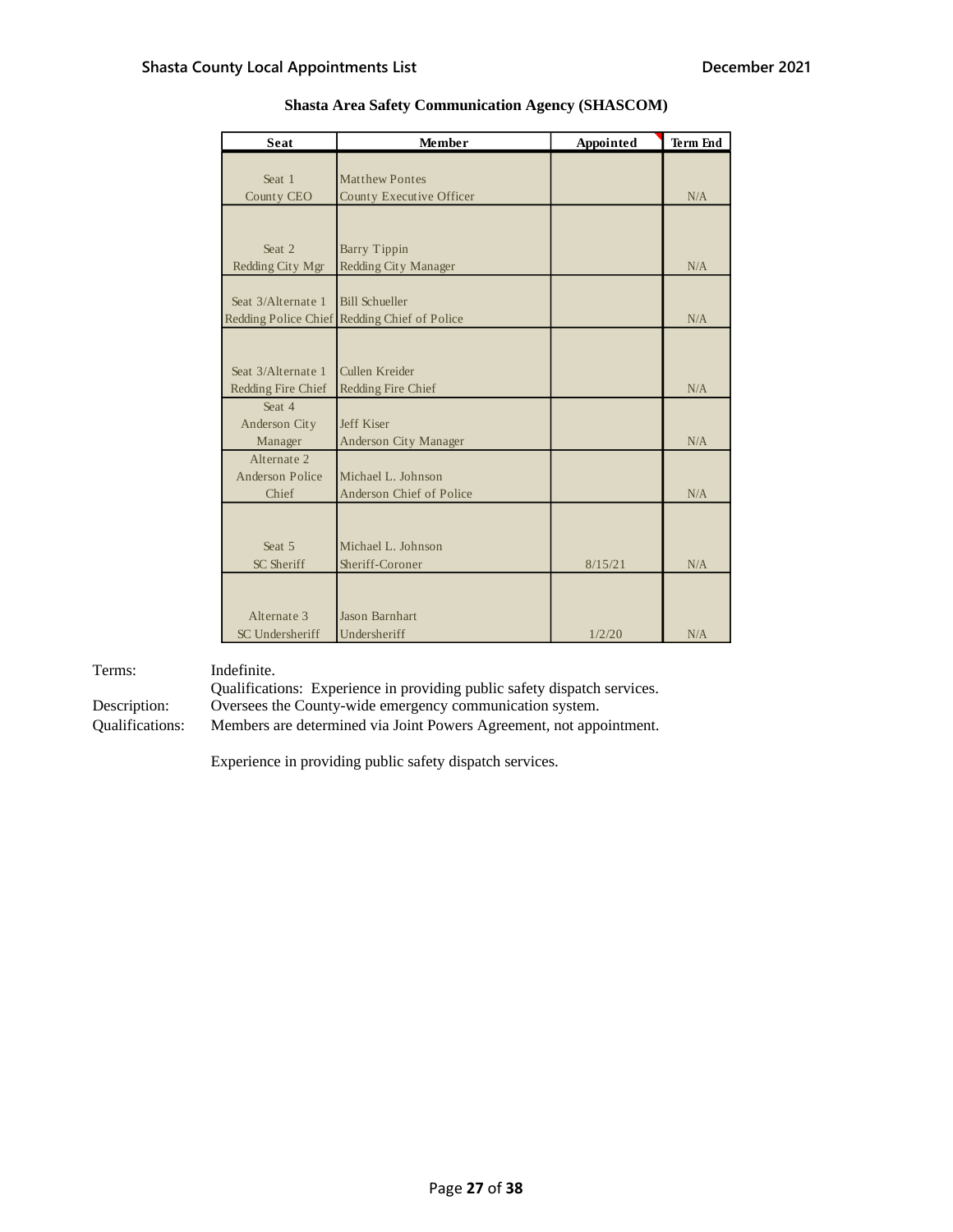| <b>Seat</b>            | <b>Member</b>                      | Appointed   | Term End |
|------------------------|------------------------------------|-------------|----------|
|                        |                                    |             |          |
|                        |                                    |             |          |
| Seat 1                 | Joe Chimenti                       | Annual      |          |
| <b>BOS HHS Liaison</b> | Supervisor                         | Appointment | 1/15/22  |
|                        |                                    |             |          |
|                        |                                    |             |          |
| Seat 2                 | Dr. Karen Ramstrom                 | 11/13/18    |          |
| Cty Health Officer     | County Health Officer              | 2/2/21      | 1/1/24   |
|                        |                                    |             |          |
|                        |                                    |             |          |
|                        | Miguel Rodriguez                   |             |          |
| Seat 3                 | HHSA Branch Dir.-Children's Srvcs. | 6/15/21     | 1/1/24   |
|                        |                                    | 9/18/18     |          |
| Seat 4                 | Kathy Barry                        | 11/13/18    | 1/1/22   |
|                        |                                    | 1/10/17     |          |
| Seat 5                 | Cindy Vogt                         | 11/13/18    | 1/1/22   |
|                        |                                    | 01/10/2017  |          |
| Seat 6                 | Joe Ayer                           | 12/17/19    | 1/1/23   |
|                        |                                    |             |          |
| Seat 7                 | <b>Brian Cole</b>                  | 12/17/19    | 1/1/23   |
|                        |                                    |             |          |
| Seat 8                 | <b>Cindy Dodds</b>                 | 12/17/19    | 1/1/23   |
|                        |                                    |             |          |
| Seat 9                 | Kevin O'Rorke                      | 12/17/19    | 1/1/22   |

#### **Shasta Children and Families Commission (First 5 Shasta)**

Terms: 3-year terms to January.

Description: Implement goals & objectives of Proposition 10 (CA Children and Families First Act): to establish and provide comprehensive early childhood development programs and to allocate funding from increased tobacco taxes as provided for under Prop. 10 for these programs.

Qualifications: 7 members: A Board member, the County Health Officer or designee; Director of Social Services or designee, Director of Mental Health or designee; and three selected by the Board of Supervisors; representatives of community based organizations.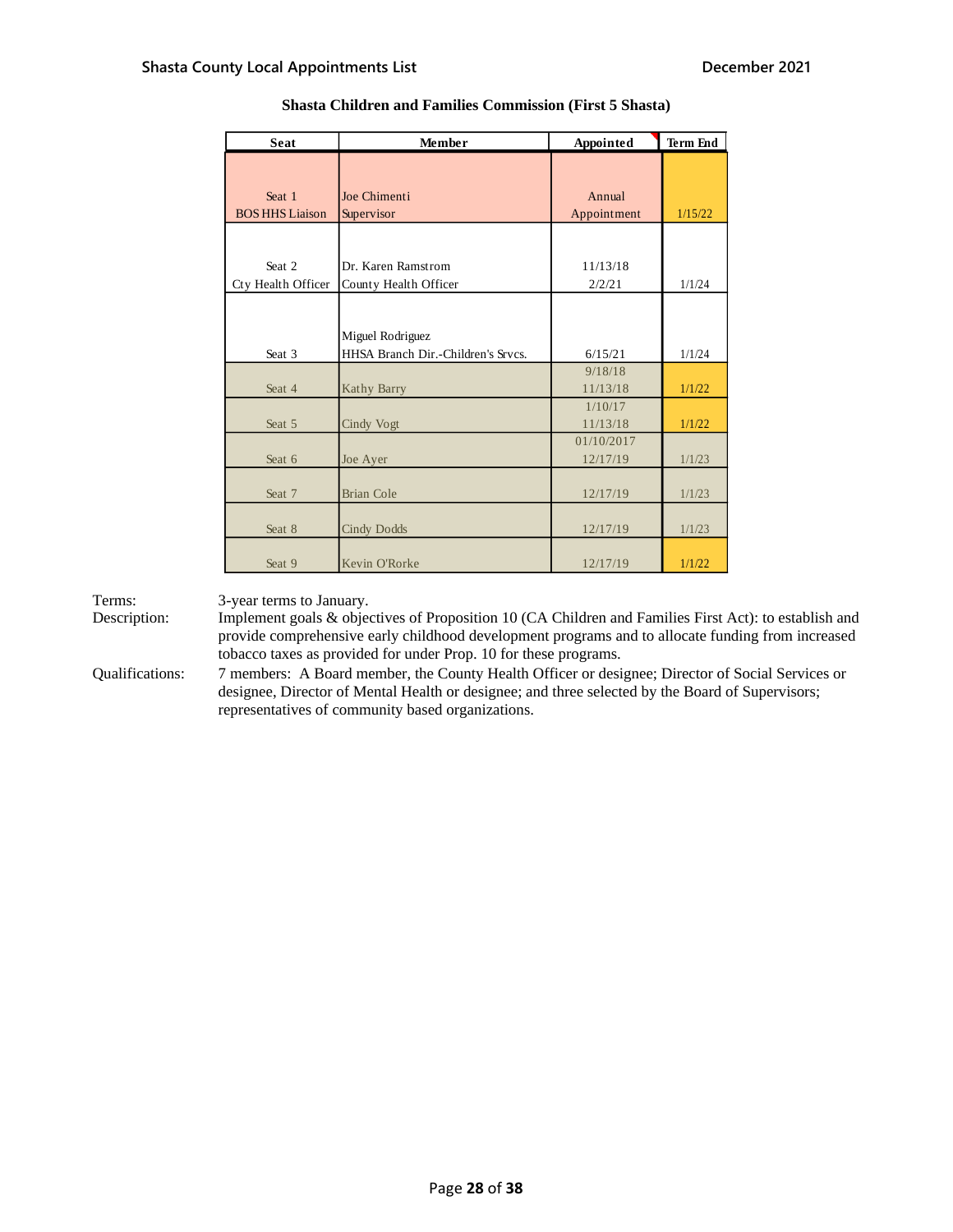| <b>Seat</b>                | <b>Member</b>                              | Appointed   | <b>Term End</b> |
|----------------------------|--------------------------------------------|-------------|-----------------|
|                            |                                            |             |                 |
|                            |                                            |             |                 |
| Seat 1                     | <b>Patrick Jones</b>                       | Annual      |                 |
| <b>BOS</b> Appt.           | Supervisor                                 | Appointment | N/A             |
|                            |                                            |             |                 |
| Alternate 1                | Les Baugh                                  | Annual      |                 |
|                            | Supervisor                                 |             | N/A             |
| <b>BOS</b> Appt.<br>Seat 2 |                                            | Appointment |                 |
| BOS Appt. - Public         |                                            |             |                 |
| Member                     | Jeff Avery                                 | 4/10/18     | N/A             |
|                            |                                            | 3/26/18     |                 |
|                            |                                            | 1/24/19     |                 |
| Seat 3                     |                                            | 1/14/20     |                 |
| Mayors CSC Appt            | Fred Castagna                              | 1/20/21     | 1/15/22         |
| Seat 4                     |                                            |             |                 |
| <b>Special District</b>    | Patricia A. Clarke                         | 6/18/18     | N/A             |
|                            | Jessica Tegerstrand                        |             |                 |
| Seat 5                     | <b>Executive Director, District Fiscal</b> |             |                 |
| Cty. Edu. Super.           | <b>Srvcs</b>                               | 3/12/18     | N/A             |
|                            |                                            |             |                 |
| Seat 6                     | Morris Rodrigue                            |             |                 |
| CA Comm.College            | Asst. Superintendent/VP of Admin.          |             |                 |
| Chancellor Appt.           | <b>Srvcs</b>                               | 2/23/18     | N/A             |
| Seat 7                     |                                            |             |                 |
| Recognized                 |                                            |             |                 |
| Employee                   |                                            |             |                 |
| Organization               | <b>Anthony Maggiore</b>                    | 4/9/18      | N/A             |

#### **Shasta County Consolidated Oversight Board**

Terms: Indefinite. Description: A single consolidated oversight board replaced three oversight boards to the Successor Agencies of the former redevelopment agencies in Shasta County. It has fiduciary responsibilities to holders of enforceable obligations and the taxing entities that benefit from distribution of property tax and other revenues. Qualifications: Appointed by Board of Supervisors: 1 member, 1 alternate, and 1 member of the public. Other members appointed by other agencies per California Health and Safety Code section 34179(j).

| <b>Seat</b>        | Member            | Appointed  | Term End |
|--------------------|-------------------|------------|----------|
| Seat 1             |                   | 4/17/18    |          |
| City of Redding    | Joe Shipman       | 12/18/18   | 11/30/22 |
| Seat 2             |                   |            |          |
| City of Redding    | Peggy O'Lea       | 3/1/18     | 11/30/20 |
| Seat 3             |                   |            |          |
| County Appt.       | Patricia A. Pell  | 8/18/20    | 11/30/22 |
|                    |                   |            |          |
| Seat 4             |                   | 10/16/2018 |          |
| County Appt.       | <b>Kim Faires</b> | 12/08/20   | 11/30/24 |
| Seat 5             |                   | 11/01/2016 |          |
| Shasta Library Fdn | Randi Slaughter   | 12/1/20    | 11/30/24 |

#### **Shasta Public Libraries Citizen's Advisory Committee**

Terms: 4-year terms to November 30. Limited to 2 consecutive terms but may be reappointed following 2 year lapse in service.

Description: The Committee was established to advise the Redding Municipal Library Board of Trustees on matters related to the administration, operation, development, improvement, and maintenance of the Shasta Public Library System.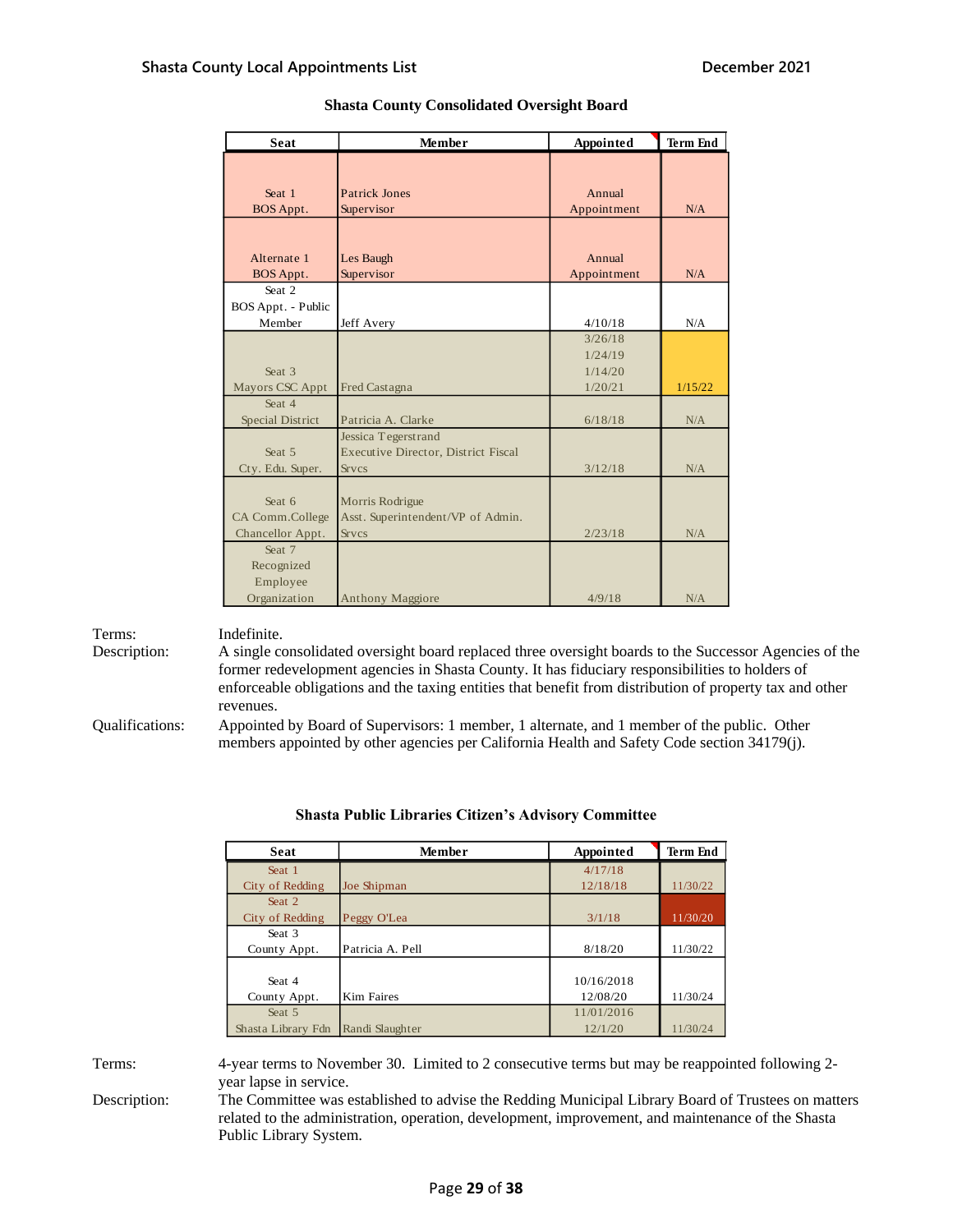#### **Shasta County Local Appointments List County Countries 2021**

Qualifications: 5 members: Two appointed by the Shasta County Board of Supervisors, two appointed by the Redding City Council, and one appointed by the Shasta Library Foundation or its successor organization.

| Seat                            | Member                                                   | <b>Appointed</b>      | <b>Term End</b> |
|---------------------------------|----------------------------------------------------------|-----------------------|-----------------|
|                                 |                                                          |                       |                 |
| Seat 1                          | <b>Leonard Moty</b>                                      | Annual                |                 |
| Supervisor                      | Supervisor                                               | Appointment           | 1/15/22         |
|                                 |                                                          |                       |                 |
| Seat 2                          | Mary Rickert                                             | Annual                |                 |
| Supervisor                      | Supervisor                                               | Appointment           | 1/15/22         |
|                                 |                                                          |                       |                 |
| Seat 3                          | Joe Chimenti                                             | Annual                |                 |
| Supervisor                      | Supervisor                                               | Appointment           | 1/15/22         |
|                                 |                                                          |                       |                 |
| Alternate 1                     | <b>Patrick Jones</b>                                     | Annual                |                 |
| Supervisor                      | Supervisor                                               | Appointment           | 1/15/22         |
|                                 |                                                          |                       |                 |
| Alternate 2                     | Les Baugh                                                | Annual                |                 |
| Supervisor                      | Supervisor                                               | Appointment           | 1/15/22         |
|                                 |                                                          |                       |                 |
| Seat 4                          | Kristen Schreder                                         | Annual                |                 |
| City of Redding                 | <b>Redding Council Member</b>                            | Appointment           | 1/15/22         |
|                                 |                                                          |                       |                 |
| Alternate 3                     | Michael Dacquisto                                        | Annual                |                 |
| City of Redding                 | Redding Council Member                                   | Appointment           | 1/15/22         |
| Seat 5                          | <b>Baron Browning</b>                                    | Annual                |                 |
| City of Anderson                | <b>Anderson Vice Mayor</b>                               | Appointment           | 1/15/22         |
|                                 |                                                          |                       |                 |
| Alternate 4<br>City of Anderson | Mike Gallagher<br><b>Anderson Councilmember</b>          | Annual<br>Appointment | 1/15/22         |
|                                 |                                                          |                       |                 |
| Seat 6                          |                                                          | Annual                |                 |
| City of Shasta Lake             | <b>Greg Watkins</b><br><b>Shasta Lake Council Member</b> | Appointment           | 1/15/21         |
|                                 |                                                          |                       |                 |
| Alternate 5                     | Pamelyn Morgan                                           | Annual                |                 |
| City of Shasta Lake             | Shasta Lake Mayor                                        | Appointment           | 1/15/21         |
|                                 |                                                          |                       |                 |
| Seat 7                          | Kristen Schreder                                         | Annual                |                 |
| <b>RABA</b>                     | Redding Council Member                                   | Appointment           | 1/15/21         |
|                                 |                                                          |                       |                 |
| Alternate 6                     | Erin Resner                                              | Annual                |                 |
| <b>RABA</b>                     | Redding Mayor                                            | Appointment           | 1/15/21         |

#### **Shasta Regional Transportation Agency**

Terms: 1-year term.

3 members of the Board of Supervisors, 1 member from each of the Cities of Anderson, Redding, and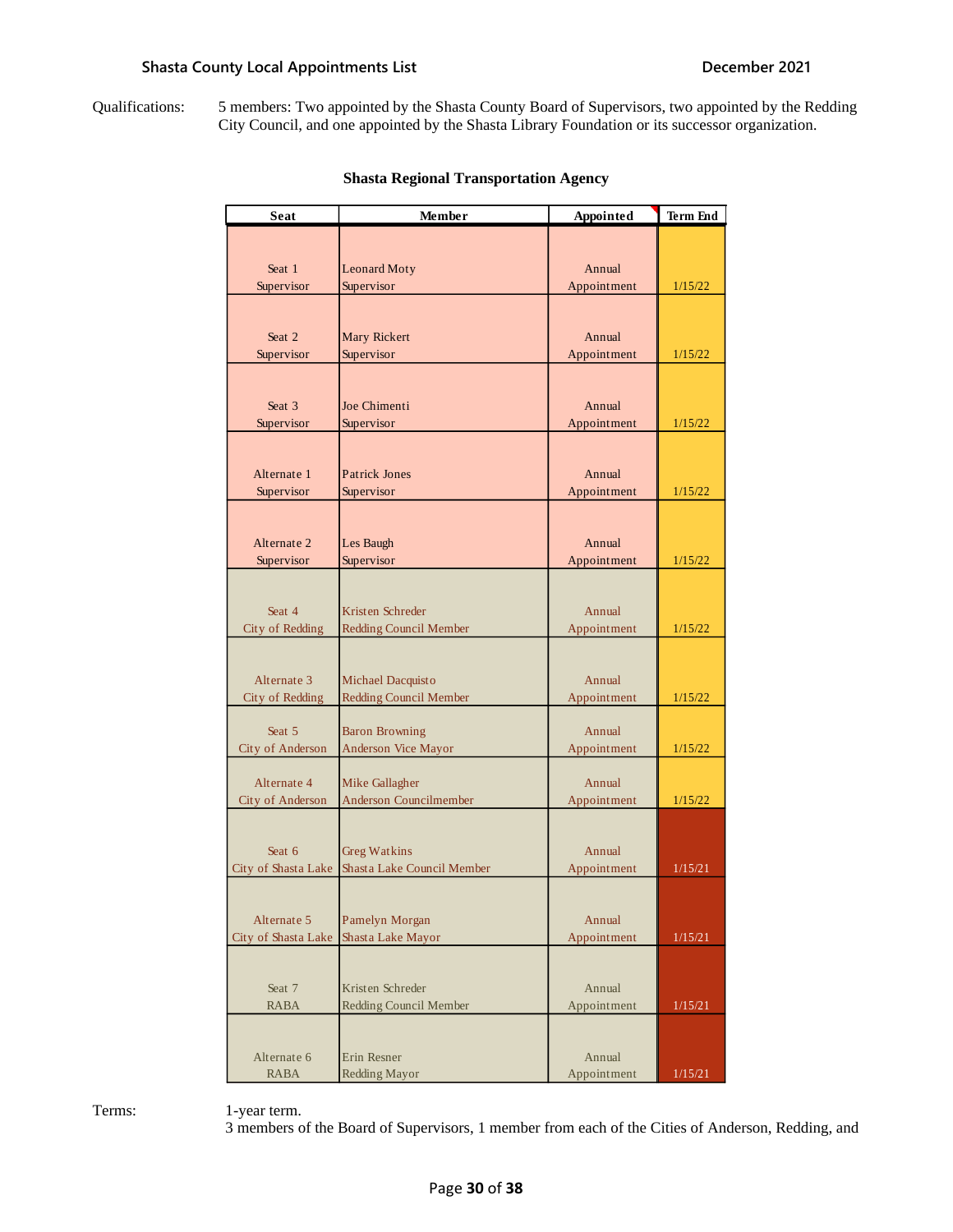#### **Shasta County Local Appointments List December 2021**

Shasta Lake, and 1 member of the Redding Area Bus Authority. City appointments are made annually at the Mayors' City Selection Committee.

Description: Transportation policy-making organization, handling issues of long-range transportation planning, improvement programs, annual planning work programs, budgets, and other policy documents. Qualifications: 3 members of the Board of Supervisors, 1 member from each of the Cities of Anderson, Redding, and

Shasta Lake, and 1 member of the Redding Area Bus Authority. City appointments are made annually at the Mayors' City Selection Committee.

| <b>Seat</b>         | Member                       | Appointed   | Term End |
|---------------------|------------------------------|-------------|----------|
|                     |                              |             |          |
| Seat 1              | <b>Patrick Jones</b>         | Annual      |          |
|                     |                              |             |          |
| Supervisor          | Supervisor                   | Appointment | 1/15/22  |
|                     |                              |             |          |
| Alternate 1         | Mary Rickert                 | Annual      |          |
| Supervisor          | Supervisor                   | Appointment | 1/15/22  |
| Seat 2              |                              |             |          |
| Public Member       | Larry Brandon                | 5/20/14     | N/A      |
|                     |                              |             |          |
|                     |                              |             |          |
| Seat 3              | <b>Steve Bade</b>            | Annual      |          |
| City of Redding     | Deputy City Manager          | Appointment | 1/15/22  |
|                     |                              |             |          |
| Alternate 2         | <b>Jeff Kiser</b>            | Annual      |          |
| City of Anderson    | <b>Anderson City Manager</b> | Appointment | 1/15/22  |
|                     |                              |             |          |
|                     |                              |             |          |
| Seat 4              | Pamelyn Morgan               | Annual      |          |
| City of Shasta Lake | Shasta Lake Mayor            | Appointment | 1/15/21  |

#### **Superior California Economic Development District**

Terms: Indefinite; Supervisors appointed via annual Chairman's Appointments in January. Shasta County appoints 2 Supervisors as directors, 2 as alternates, and 1 public member as director; additional members appointed by Modoc, Siskiyou, and Trinity counties.

Description: Four-county agency; handles commercial real estate loans and refinancing, business loans, and economic development planning.

Qualifications: Shasta County appoints 2 Supervisors as directors, 2 as alternates, and 1 public member as director; additional members appointed by Modoc, Siskiyou, and Trinity counties.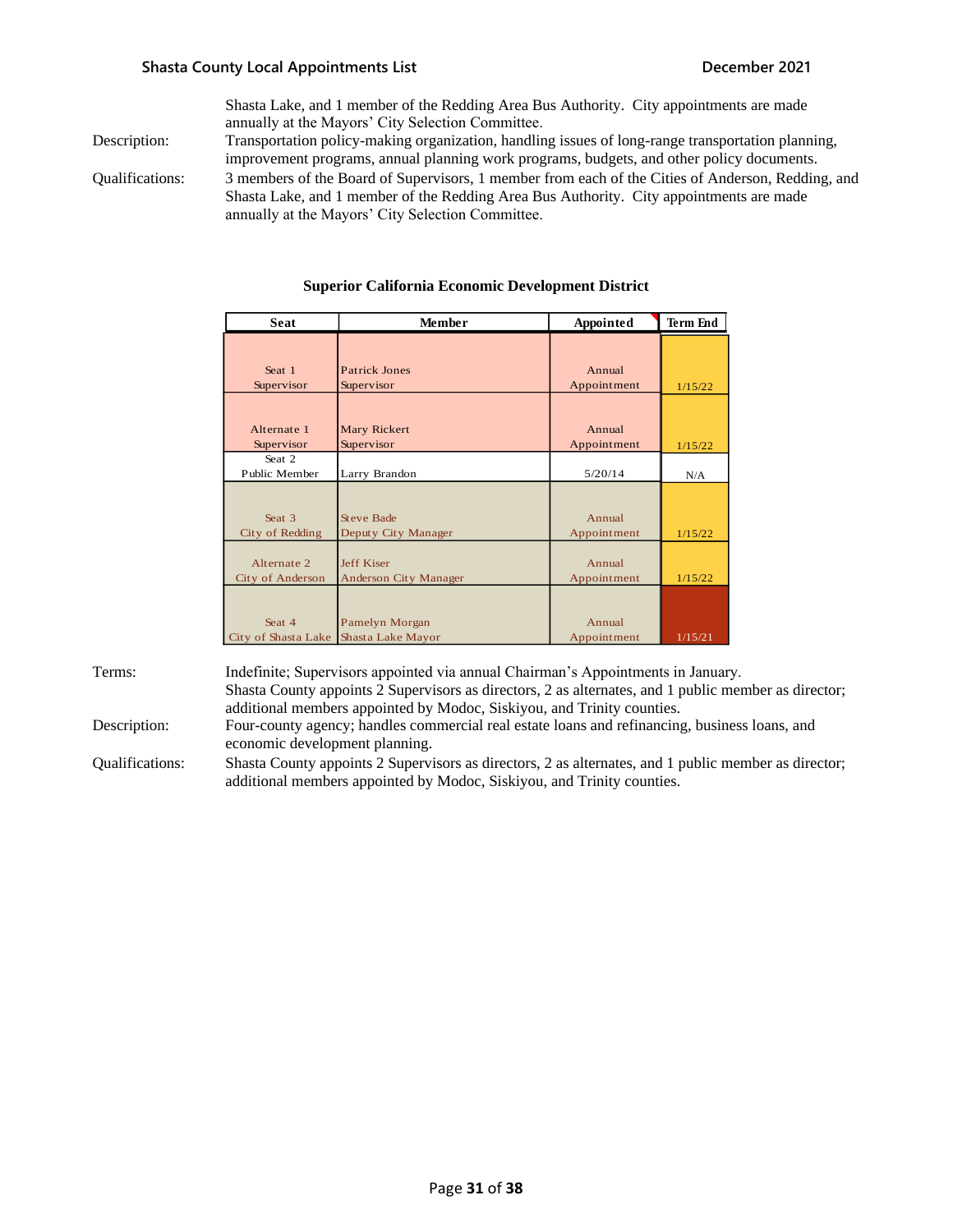| <b>Seat</b>             | Member                                  | Appointed | Term End |
|-------------------------|-----------------------------------------|-----------|----------|
|                         | De'An Chambless                         |           |          |
| Seat 1                  | Sr. Exec. Director of Business Services |           |          |
| SC Office of Edu.       | Chair                                   |           | N/A      |
|                         |                                         |           |          |
|                         |                                         |           |          |
| Seat 2                  | Brian Muir                              |           |          |
| Auditor-Controller      | Auditor-Controller                      |           | N/A      |
|                         |                                         |           |          |
|                         | Lori J. Scott                           |           |          |
| Seat 3                  | Treasurer-Tax Collector-Public          |           |          |
| Treasuer-Tax Coll.      | Administrator                           |           | N/A      |
|                         |                                         |           |          |
| Seat 4                  |                                         |           |          |
| <b>School Districts</b> | Jill Ault                               |           |          |
| Designee                | Shasta College Comptroller              |           | N/A      |
|                         |                                         |           |          |
|                         |                                         |           |          |
| Seat 5                  | Terri Howat                             |           |          |
| BOS Rep.                | SC Chief Financial Officer              |           | N/A      |

#### **Treasury Oversight Committee**

Terms: Indefinite

Description: Reviews and monitors the investment policies of the Shasta County Treasurer and causes an annual audit to be conducted. Presents quarterly Reports of Investments to Board and annual Compliance Audit for each fiscal year.

Qualifications: Per Board action, committee is made up of the County Treasurer, County Auditor-Controller, a representative appointed by the Board of Supervisors, the County Superintendent of Schools or designee, and a representative selected by a majority of the presiding officers of the governing bodies of the school district and community college districts in the County.

| <b>Seat</b> | Member        | Appointed | Term End |
|-------------|---------------|-----------|----------|
|             |               |           |          |
|             |               | 5/5/14    |          |
| Seat 1      | Marie Beck    | 12/11/18  | 3/1/22   |
|             |               |           |          |
| Seat 2      | Laura Mathews | 3/16/21   | 1/1/24   |
|             |               |           |          |
| Seat 3      | Jackie Young  | 3/16/21   | 1/3/22   |

#### **Burney Cemetery District**

Terms: 4-year terms to March.

Must reside within the district.

Description: Provides respectful and cost-effective interment of human remains to meet the cultural, economic, religious, and social needs of California's diverse communities. The cemetery districts assume responsibility for the ownership, improvement, expansion, and operation of cemeteries and the provision of interment services from fraternal, pioneer, religious, social, and other organizations that were unable to provide for those cemeteries.

Qualifications: Must reside within the district.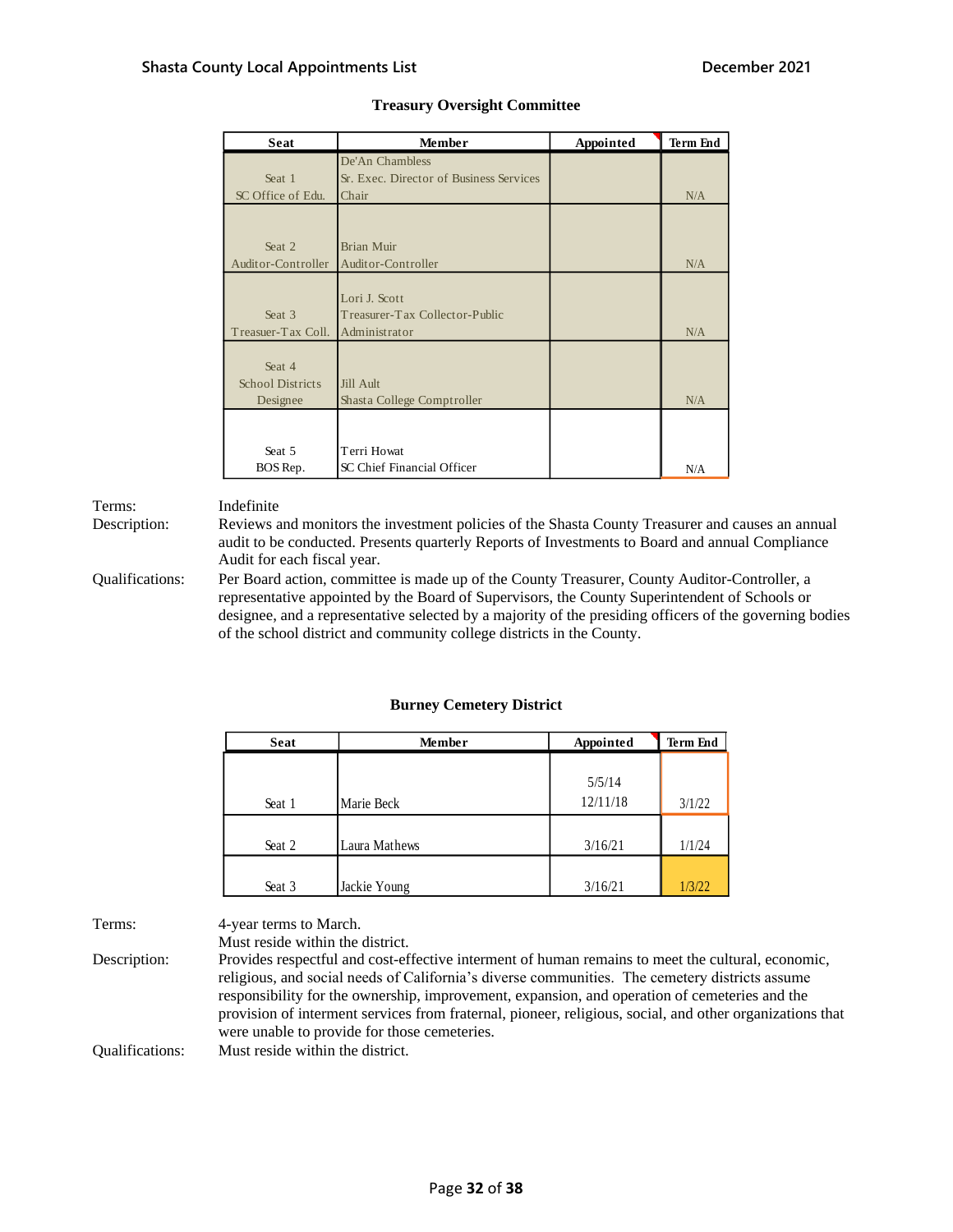| Seat   | <b>Member</b>         | Appointed | Term End |
|--------|-----------------------|-----------|----------|
|        |                       | 3/14/17   |          |
| Seat 1 | Claudia Fletcher      | 4/16/19   | 1/2/23   |
|        |                       | 07/23/19  |          |
| Seat 2 | <b>Rick Danielson</b> | 3/16/21   | 2/6/25   |
|        |                       |           |          |
| Seat 3 | Cynthia Sisk          | 12/10/19  | 1/1/24   |

#### **Halcumb Public Cemetery District**

Terms: 4-year terms to May.

Description: Provides respectful and cost-effective interment of human remains to meet the cultural, economic, religious, and social needs of California's diverse communities. The cemetery districts assume responsibility for the ownership, improvement, expansion, and operation of cemeteries and the provision of interment services from fraternal, pioneer, religious, social, and other organizations that were unable to provide for those cemeteries.

Qualifications: Must reside within the district.

| <b>Seat</b>          | Member         | Appointed | Term End |
|----------------------|----------------|-----------|----------|
| Seat 1               |                |           |          |
| Tehama County        | John Alger     | 4/8/97    | 12/1/21  |
| Seat 2               |                |           |          |
| Tehama County        | David Sproul   | 5/9/17    | 12/1/21  |
| Seat 3               |                |           |          |
| Tehama County        | George Swetzer |           | 12/1/21  |
|                      |                | 7/26/11   |          |
| Seat 4               |                | 12/4/18   |          |
| Shasta County        | Kay Zimmerman  | 12/08/20  | 1/1/24   |
| Seat 5               |                |           |          |
| <b>Shasta County</b> | <b>VACANT</b>  |           | 1/1/24   |

#### **Manton Joint Cemetery District**

Terms: 4-year terms to December.

Description: Multi-county; Provides respectful and cost-effective interment of human remains to meet the cultural, economic, religious, and social needs of California's diverse communities. The cemetery districts assume responsibility for the ownership, improvement, expansion, and operation of cemeteries and the provision of interment services from fraternal, pioneer, religious, social, and other organizations that were unable to provide for those cemeteries.

Qualifications: Must reside within the district.

| <b>Seat</b> | <b>Member</b> | Appointed | Term End |
|-------------|---------------|-----------|----------|
|             |               | 5/6/08    |          |
|             |               | 4/5/16    |          |
| Seat 1      | Rod Miranda   | 3/10/20   | 1/1/24   |
|             |               |           |          |
| Seat 2      | Ken Burns     | 2/26/19   | 3/31/22  |
|             |               | 6/17/08   |          |
|             |               | 4/5/16    |          |
| Seat 3      | Ronald Rourke | 3/10/20   | 1/1/24   |

### **Millville Masonic & Odd Fellows Cemetery District**

Terms: 4-year terms to March.

Description: Provides respectful and cost-effective interment of human remains to meet the cultural, economic, religious, and social needs of California's diverse communities. The cemetery districts assume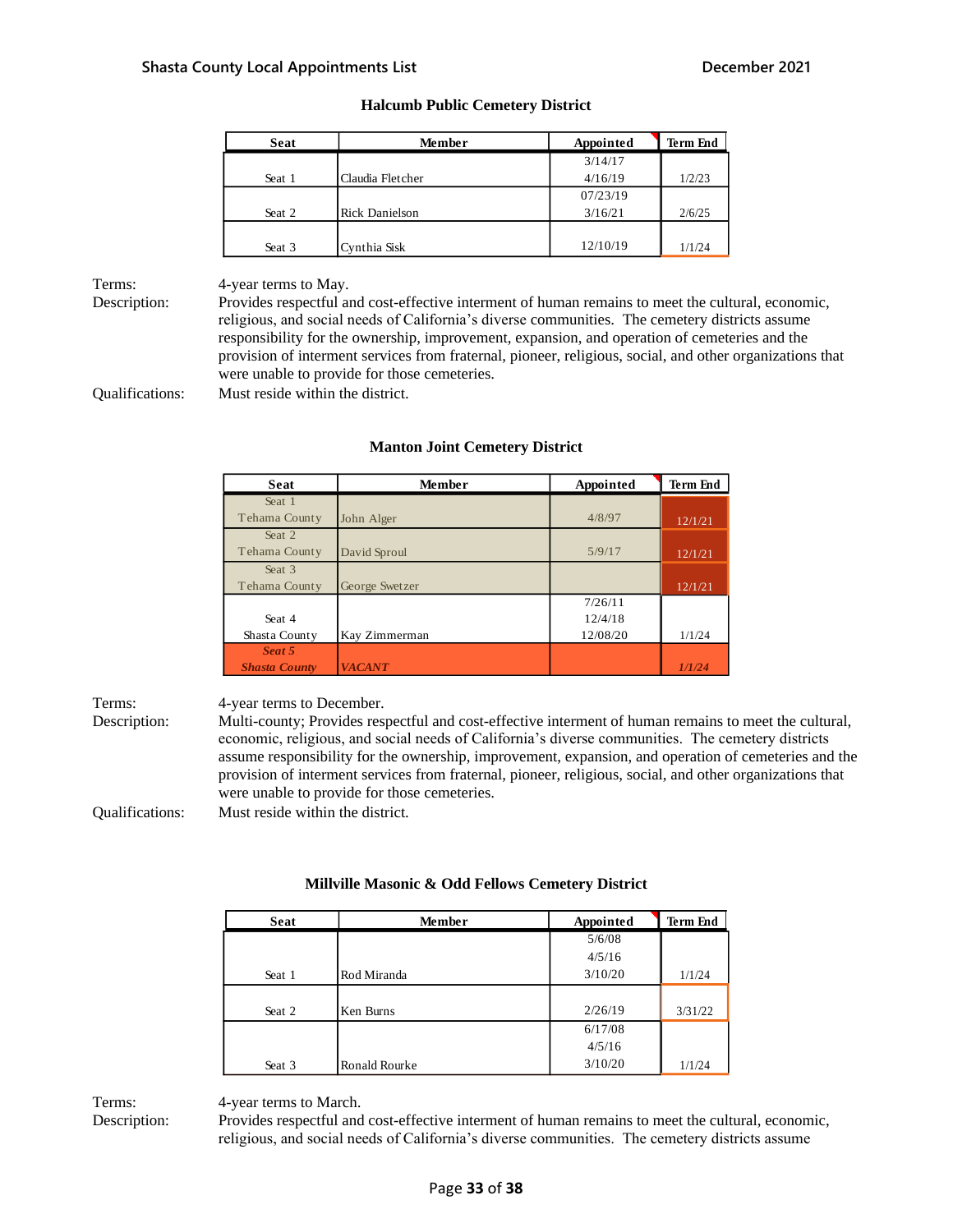#### **Shasta County Local Appointments List December 2021**

responsibility for the ownership, improvement, expansion, and operation of cemeteries and the provision of interment services from fraternal, pioneer, religious, social, and other organizations that were unable to provide for those cemeteries.

Qualifications: Must reside within the district.

| <b>Seat</b> | Member                | Appointed | Term End |
|-------------|-----------------------|-----------|----------|
| Seat 1      | VACANT as of 5/20/21  |           | 3/1/22   |
|             |                       |           |          |
| Seat 2      | Lorrie Ingram         | 10/22/19  | 1/1/24   |
|             |                       | 4/21/15   |          |
| Seat 3      | Marlene Van Staaveren | 2/27/18   | 3/1/22   |
|             |                       | 9/20/16   |          |
| Seat 4      | Robert Dye            | 2/27/18   | 3/1/21   |
|             |                       |           |          |
| Seat 5      | Renee Coe             | 6/8/21    | 1/2/23   |

#### **Pine Grove Cemetery District**

Terms: 4-year terms to March.

Description: Multi-county; Provides respectful and cost-effective interment of human remains to meet the cultural, economic, religious, and social needs of California's diverse communities. The cemetery districts assume responsibility for the ownership, improvement, expansion, and operation of cemeteries and the provision of interment services from fraternal, pioneer, religious, social, and other organizations that were unable to provide for those cemeteries.

Qualifications: Must reside within the district.

#### **South Shasta Cemetery District**

| <b>Seat</b> | Member          | Appointed | Term End |
|-------------|-----------------|-----------|----------|
|             |                 |           |          |
| Seat 1      | Dale Allen      | 6/29/21   | 1/2/23   |
|             |                 |           |          |
| Seat 2      | Randy Armstrong | 6/29/21   | 1/2/23   |
|             |                 |           |          |
| Seat 3      | Fred Peery      | 6/29/21   | 1/6/25   |
|             |                 |           |          |
| Seat 4      | Douglas Hillman | 6/29/21   | 1/6/25   |
|             |                 |           |          |
| Seat 5      | David Peery     | 6/29/21   | 1/6/25   |

Terms: 4-year staggered terms, commencing at noon on first Monday in January.

Any vacancy shall be filled promptly; any person appointed to fill a vacant office shall fill the balance of the unexpired term.

Description: Provides respectful and cost-effective interment of human remains to meet the cultural, economic, religious, and social needs of California's diverse communities.

Qualifications: Must reside within and be registered voters in the district.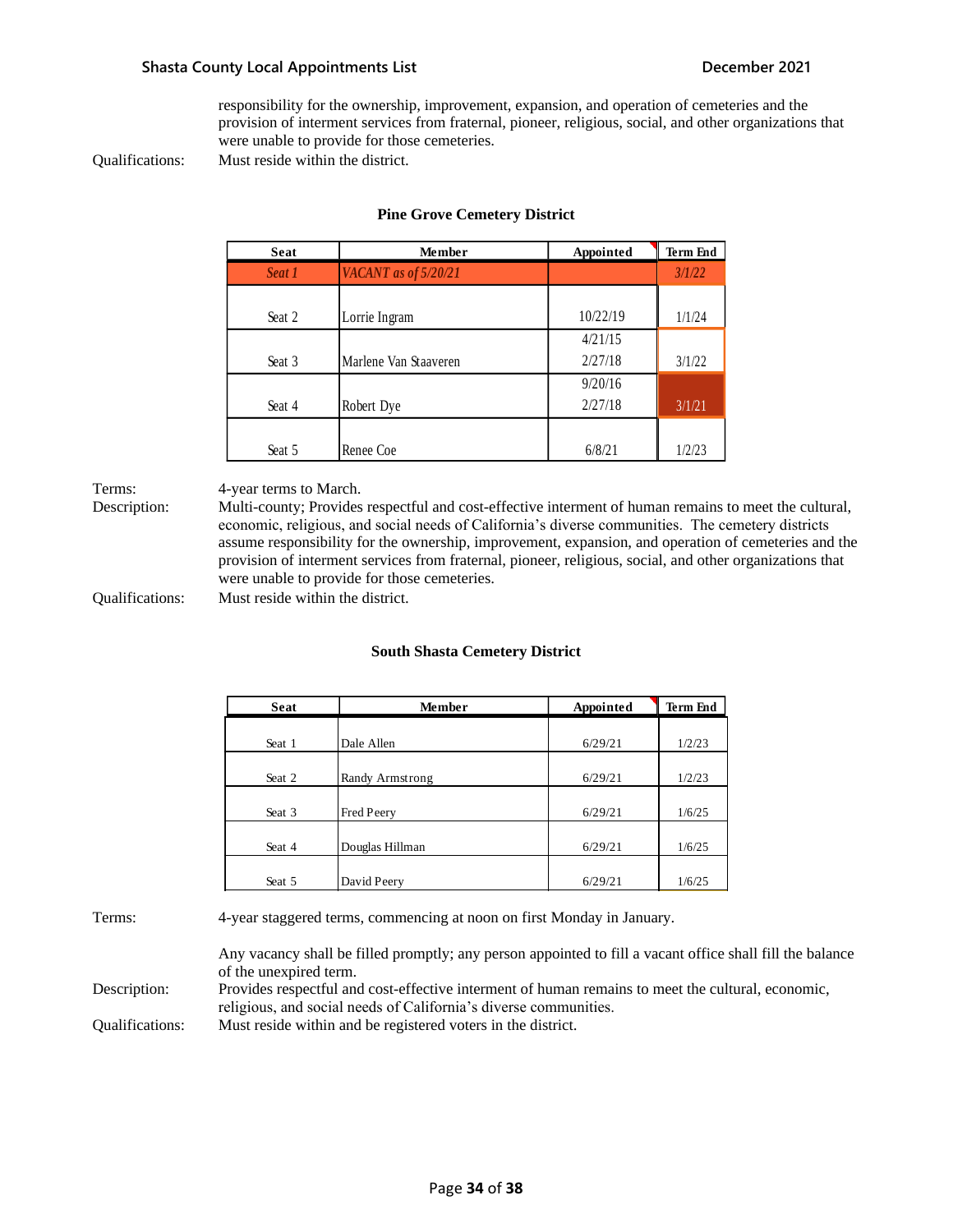| <b>Seat</b> | Member               | Appointed | Term End |
|-------------|----------------------|-----------|----------|
|             |                      |           |          |
|             |                      | 7/18/17   |          |
|             |                      | 2/27/18   |          |
| Seat 1      | Walter Caldwell      | 11/5/19   | 1/3/22   |
|             |                      | 7/18/17   |          |
|             |                      | 2/27/18   |          |
| Seat 2      | Jerry "Abe" Hathaway | 11/5/19   | 1/3/22   |
|             |                      | 7/18/17   |          |
|             |                      | 1/8/19    |          |
| Seat 3      | <b>Bill Ford</b>     | 12/08/20  | 1/2/23   |
|             |                      | 7/18/17   |          |
|             |                      | 2/27/18   |          |
| Seat 4      | Chad Arseneau        | 11/5/19   | 1/3/22   |
|             |                      | 7/18/17   |          |
|             |                      | 1/8/19    |          |
| Seat 5      | Dana Thomas Murray   | 12/08/20  | 1/2/23   |

#### **Burney Basin Mosquito Abatement District**

Terms: 2-year terms to January. Must reside within the district.

Description: Monitors climate and topography of a wide diversity of mosquito borne biological organisms that may cause human diseases.

Qualifications: Must reside within the district. Appointments made by BOS with recommendations from district Board.

### **Pine Grove Mosquito Abatement District**

| <b>Seat</b> | Member              | Appointed | <b>Term End</b> |
|-------------|---------------------|-----------|-----------------|
|             |                     | 1/16/07   |                 |
|             |                     | 1/8/19    |                 |
| Seat 1      | <b>Jeff Earnest</b> | 8/10/21   | 1/2/23          |
|             |                     | 2/25/15   |                 |
|             |                     | 1/8/19    |                 |
| Seat 2      | Tim Lakey           | 1/7/20    | 1/3/22          |
|             |                     | 3/9/10    |                 |
|             |                     | 1/8/19    |                 |
| Seat 3      | Lynda McDaniel      | 1/7/20    | 1/3/22          |
|             |                     |           |                 |
| Seat 4      | Kayse Van Staaveren | 8/10/21   | 1/2/23          |
|             |                     |           |                 |
|             |                     |           |                 |
| Seat 5      | Julie Allen         | 8/10/21   | 1/2/23          |

Terms: 2-year terms to January.

Must reside within the district.

Description: Monitors climate and topography of a wide diversity of mosquito borne biological organisms that may cause human diseases.

Qualifications: Must reside within the district. Appointments made by BOS with recommendations from district Board.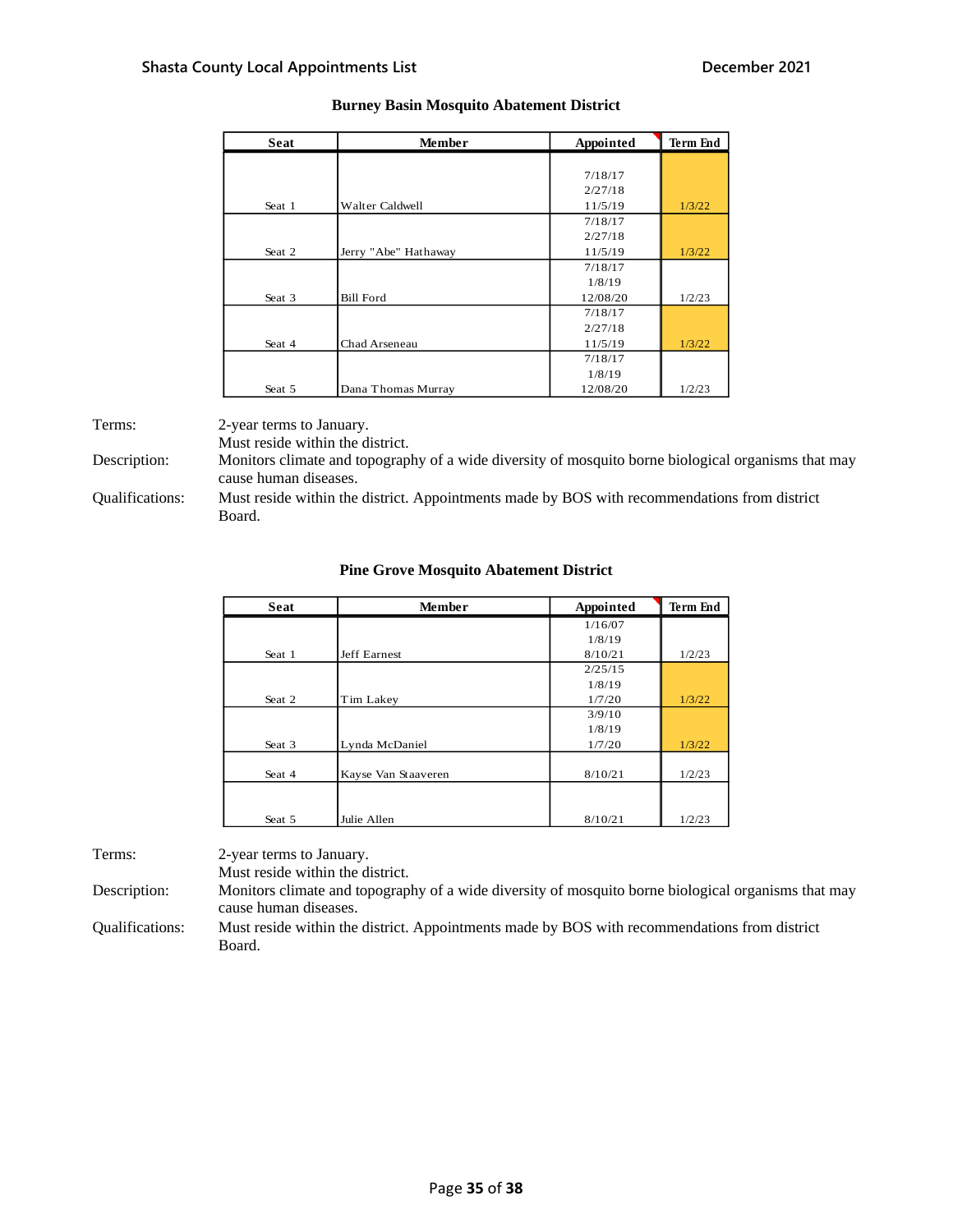#### **Shasta County Local Appointments List County Countries 2021**

| <b>Seat</b>         | <b>Member</b>        | Appointed | Term End |
|---------------------|----------------------|-----------|----------|
| Seat 1              |                      |           |          |
| City of Anderson    | VACANT as of 1/1/20  |           | 1/1/24   |
| Seat 2              |                      |           |          |
| City of Redding     | <b>Philip Cramer</b> | 1/21/20   | 12/31/22 |
| Seat 3              |                      |           |          |
| City of Shasta Lake | Ann Morningstar      | 1/20/18   | 1/2/23   |
|                     |                      |           |          |
| Seat 4              | Dave Maron           | 3/16/21   | 1/1/24   |
|                     |                      | 04/17/18  |          |
| Seat 5              | Ben Hanna            | 12/7/21   | 12/31/21 |

#### **Shasta Mosquito & Vector Control District**

Terms: 4-year terms to January.

Two appointments made by BOS; one each by City of Redding, City of Anderson, and City of Shasta Lake.

Must reside within the district.

Description: Monitors climate and topography of a wide diversity of mosquito borne biological organisms that may cause human diseases.

Qualifications: Two appointments made by BOS; one each by Cities of Redding, Anderson, and Shasta Lake. Must reside within the district.

#### **Buckeye Fire Protection District**

| Seat   | Member                 | Appointed | <b>Term End</b> |
|--------|------------------------|-----------|-----------------|
|        |                        |           |                 |
|        | Fred M. Braun          | 9/30/86   |                 |
| Seat 1 | Chair                  | 2/6/18    | 12/3/21         |
|        |                        | 1/13/15   |                 |
| Seat 2 | Mark Wagner            | 1/15/19   | 12/2/22         |
| Seat 3 | vacant as of $2/23/21$ |           | 12/3/21         |
|        |                        |           |                 |
| Seat 4 | Nicholas S. Braun      | 2/6/18    | 12/3/21         |
|        |                        | 10/12/97  |                 |
| Seat 5 | Michael Smith          | 2/6/18    | 12/3/21         |

Terms: 4-year terms to December.

Description: This is a legally independent fire district for which the City of Redding Fire Department provides administrative support.

Qualifications: Must be a resident and registered voter of the district. Appointments made by BOS with recommendations from district Board.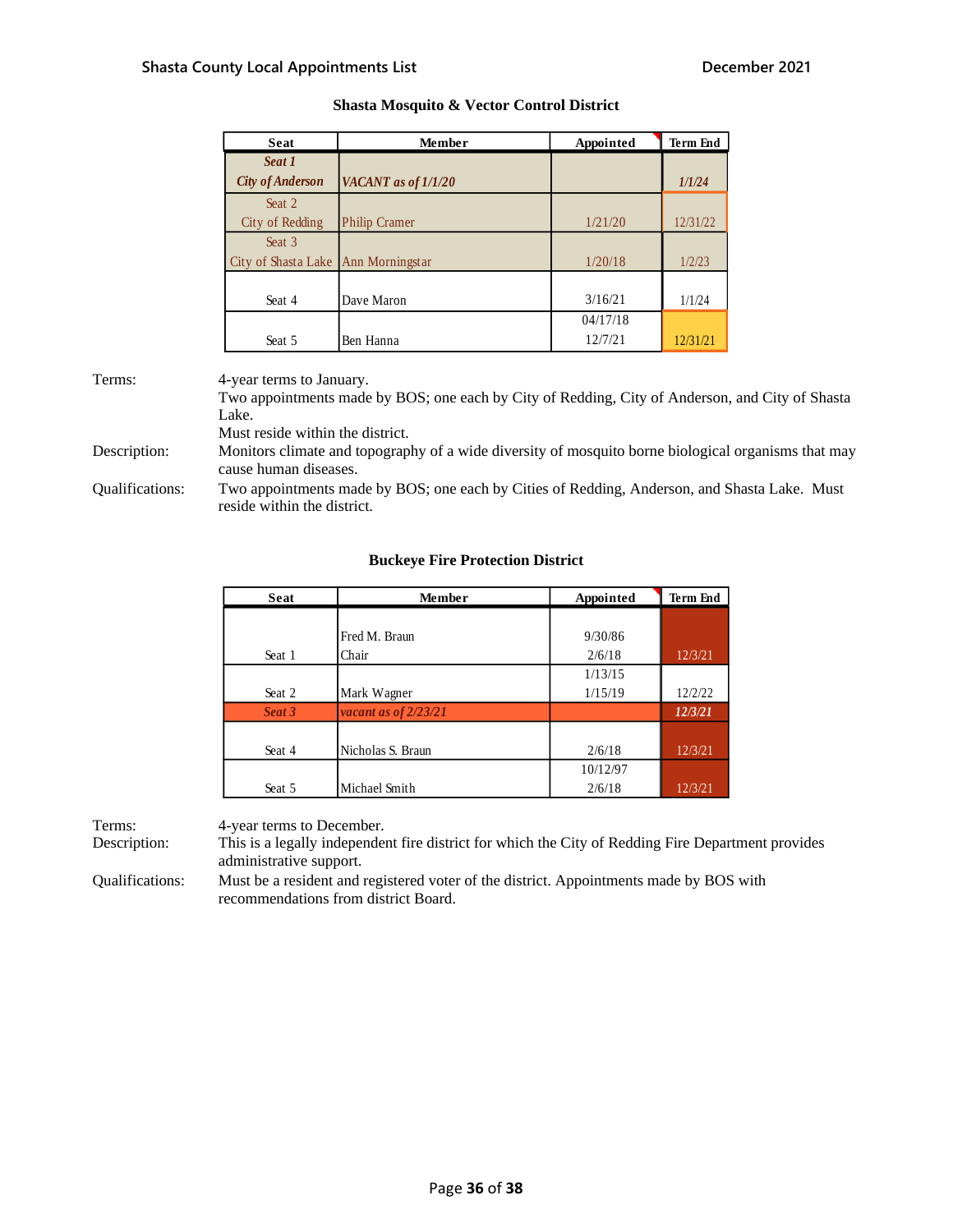| <b>Seat</b>   | Member               | Appointed  | <b>Term End</b> |
|---------------|----------------------|------------|-----------------|
|               |                      | 5/17/11    |                 |
| Seat 1        |                      | 12/13/16   |                 |
| Shasta County | Clay Jacobson        | 2/23/21    | 11/29/24        |
|               |                      | 4/5/16     |                 |
| Seat 2        |                      | 12/13/16   |                 |
| Shasta County | Donald J. Martin     | 2/23/21    | 11/29/24        |
| Seat 3        |                      |            |                 |
| Shasta County | Chris Christofferson | 2/23/21    | 11/29/24        |
| Seat 4        |                      |            |                 |
| Shasta County | Daniel Klatt         | 10/15/19   | 11/25/22        |
| Seat 5        |                      | 11/27/2007 |                 |
| Lassen County | Patrick Oilar        | 3/26/19    | 11/25/22        |
| Seat 6        |                      | 7/18/2000  |                 |
| Lassen County | William M. Buckman   | 3/26/19    | 11/25/22        |
| Seat 7        |                      |            |                 |
| Lassen County | Chuck McFarlane      | 3/26/19    | 11/25/22        |

#### **Fall River Resource Conservation District**

Terms: 4-year terms to December; even-numbered years only.

Description: Supports private and public landowners in the use and management of natural resources that will ensure the sustained highest economic, social, and environmental benefits of these resources through the coordination of public agency referrals and information, the implementation of natural resource programs, education, and the organization of land management services.

Qualifications: Must reside within the district. Board of Supervisors appoints Directors, after consultation with the board of supervisors of any other county which contains any part of the district, from those candidates who have filed an application with the board of supervisors; applicants should have a demonstrated interest in soil and water conservation. The Board of Supervisors shall endeavor to achieve balanced representation on the Board of Directors.

#### **Fall River Valley Fire Protection District**

| Seat   | Member        | Appointed | Term End   |
|--------|---------------|-----------|------------|
| Seat 1 | <b>VACANT</b> |           | <b>TBD</b> |
| Seat 2 | <b>VACANT</b> |           | <b>TBD</b> |
| Seat 3 | <b>VACANT</b> |           | <b>TBD</b> |
| Seat 4 | <b>VACANT</b> |           | <b>TBD</b> |
| Seat 5 | <b>VACANT</b> |           | <b>TBD</b> |

Terms: 4-year terms until noon on first Friday in December. Description: Volunteer fire department, providing fire protection and emergency response for the Fall River area.

Qualifications: Must be residents of and registered voters in district.